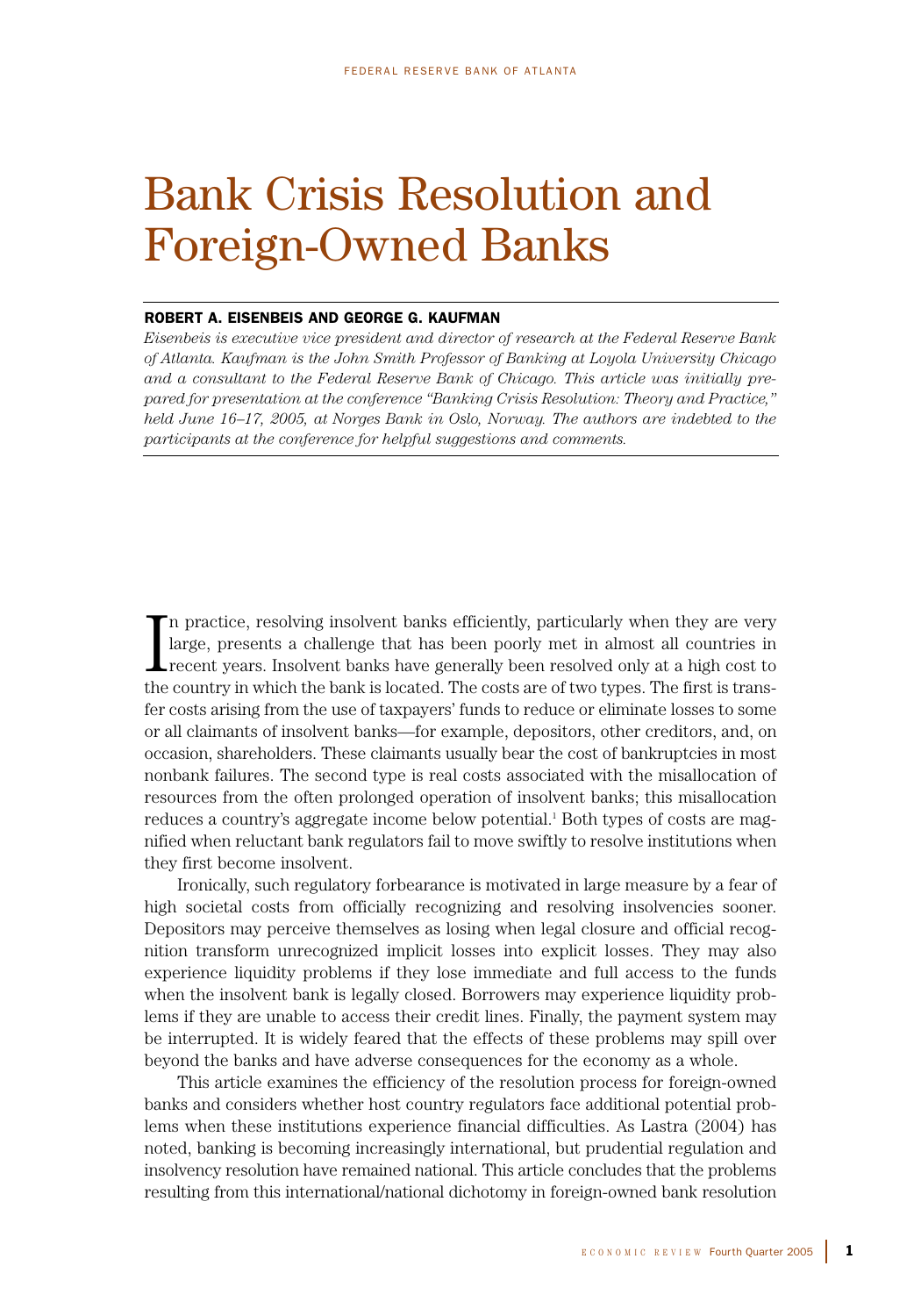are real and that their severity depends both on the size of a foreign bank's host country operations and whether the bank operates through branches or subsidiaries. Obtaining useful, timely, and accurate financial data may be difficult for a host country regulator, especially when the foreign bank is operating through branches. But even if accurate financial information were available, host country regulators' ability to move promptly to take corrective action may be hampered by the need to share prudential supervision, regulation, and enforcement with home country regulators. These overlap-

*Large-scale foreign bank presence in a country could increase the potential confusion both before and after one or more foreign institutions become insolvent.*

ping responsibilities introduce the possibility of delays not only in sharing relevant information but also in legally closing insolvent institutions.<sup>2</sup>

Additional problems arise because foreign (home) countries often provide deposit insurance for branches of domestically head-

quartered banks in all countries and, in some cases, such as the European Union, are required to do so.<sup>3</sup> Because both deposit insurance and resolution policies may differ from home country to home country, the insolvency and receivership ("pulling-theplug") criteria applied to foreign branches in a host country may differ depending upon where the institution is headquartered. Potential resolution problems may be compounded when a host country regulator deals with institutions from many different home countries operating under different deposit insurance and failure resolution schemes. These variations can result in differences in both the treatment of creditors and in supervisory and resolution policies. For example, the payment of claims is governed by rules that specify when insured depositors at insolvent institutions are paid, the office at which the claims are booked, when and how much uninsured depositors and other creditors are paid, and whether the insurance agency contacts the eligible claimants or the claimants have to file claims individually.

Differences in supervisory and resolution policies also depend upon how strict prudential sanctions are and how the closure rule is structured and enforced. The latter affects how long insolvent banks are kept open and operating before legal closure takes place. As the number of branches from different home countries operating in a given host country increases, so does the possible number of different deposit insurance and resolution systems that will have to be reconciled should institutions fail. Therefore, large-scale foreign bank presence in a country could increase the potential confusion both before and after one or more institutions become insolvent.

Finally, using home country domestic taxpayer funds to make deposit insurance payments to depositors in other countries could, if nothing else, prove to be politically difficult. Indeed, on occasion, the problems that arise in resolving foreign-owned banks, particularly those involving branches, may be so severe that that cross border banking in this form may be too costly to permit as a matter of public policy despite the wellrecognized benefits in terms of intensified competition and improved management that may be associated with the entry of foreign banks.4

We focus particularly on the less well recognized "dark side" of direct cross border investment in banks that may be encountered when economic times turn bad. We also discuss the costs and benefits of entry in foreign countries via branches versus subsidiary banks. To minimize the costs of bank failures, a four-point program is proposed for resolving insolvent institutions efficiently. The article describes how the program is designed to work in the United States. But the presence of foreign-owned banks in a country may increase that country's difficulties in satisfying the program's points. The article concludes by proposing a number of policies that may mitigate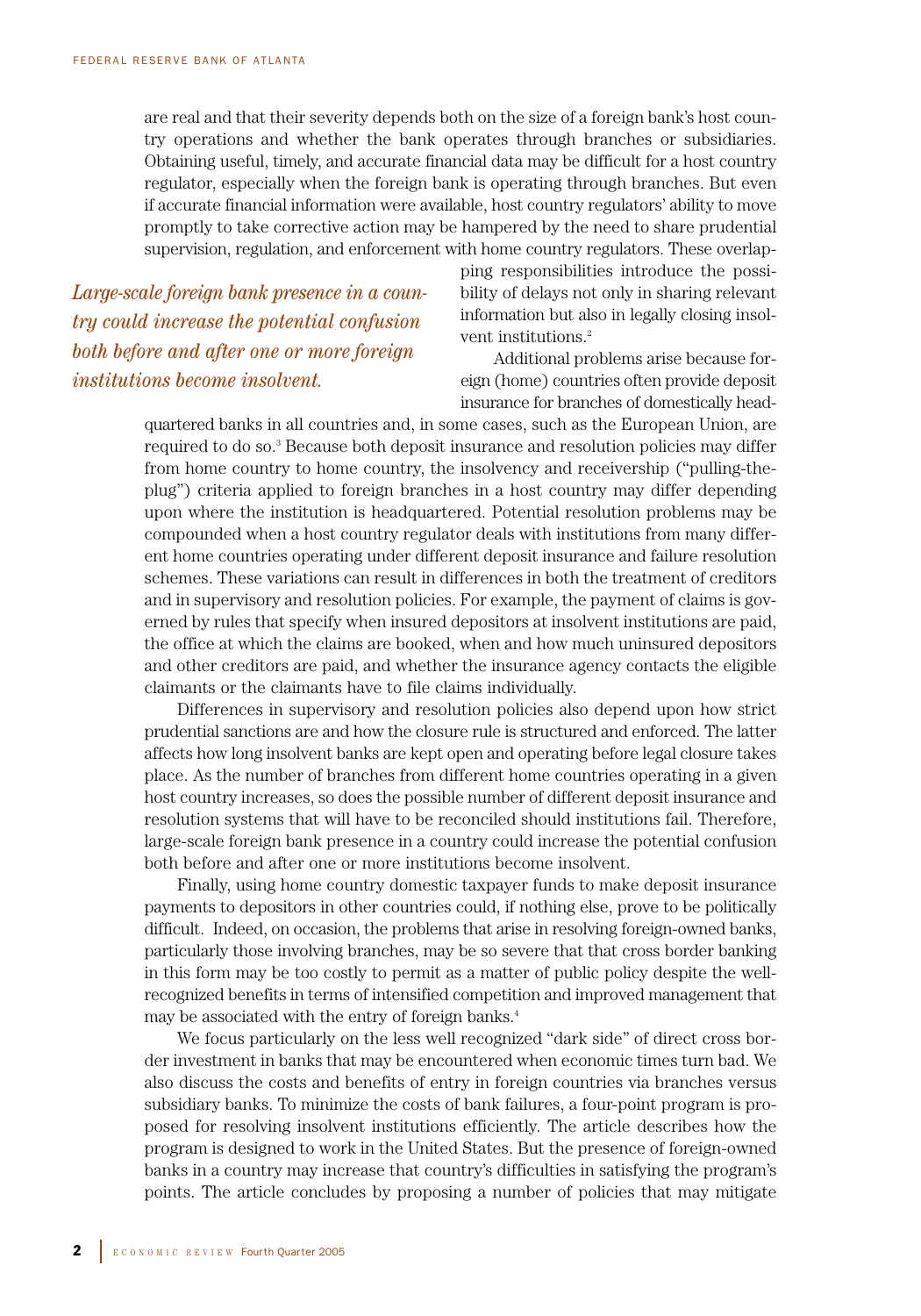these problems. Considering the issues involved before a crisis occurs is critical because cross border banking in the form of foreign direct investment in banks is growing rapidly as advances in computer and telecommunications technology reduce the costs of operating both additional offices and across greater distances. Thus, improvements in countries' ability to resolve insolvent foreign banks more efficiently and to lower the costs of bank failures would increase the likelihood that the bright side of cross border banking will outweigh the dark side in both the long and the short run.

## Efficient Bank Insolvency Resolutions in the United States

A bank becomes economically insolvent when the value of its assets declines below the value of its deposits and other debt funding so that the market value of its capital turns negative. At this point, the bank cannot pay out all its debts, including deposits in full and on time, and its depositors and other creditors share in the losses according to their legal priority.

These claimants may experience both credit and liquidity losses in the resolution process. Credit losses may occur when the recovery value of the bank as a whole or in part falls short of the par value of its deposits or other debt on the respective due dates. Liquidity losses may occur for two reasons: First, depositors may not have immediate (next business day or so) and full access to the par value of their de jure insured claims or to the estimated recovery value of their de jure uninsured claims. Second, qualified borrowers may not be able to use their existing credit lines immediately. Insolvent banks are resolved efficiently when the sum of aggregate credit losses and aggregate liquidity losses, or total losses, is at or close to zero (see Kaufman 2004b).

An insolvent bank may be resolved efficiently at the lowest cost to both the bank claimants and the macroeconomy if the process employed by bank regulators in the country in which the bank is chartered or licensed can satisfy the following four rules or principles.5 Each principle focuses importantly on the term "prompt":

- 1. prompt legal closure when the bank's capital declines to some prespecified and well-publicized positive minimum greater than zero (legal closure rule);
- 2. prompt estimate of the recovery values and assignment of credit losses ("haircuts") to de jure uninsured bank claimants when equity is de facto negative;

- 3. In some instances, host countries may also provide insurance for branches of foreign banks operating in the host country or may top off insurance if coverage offered in the host country is superior to that offered by the home country fund.
- 4. The advantages are discussed in Barth, Caprio, and Levine (forthcoming) and Berglöf et al. (2005). In New Zealand, the central bank requires an arm's-length relationship between bank subsidiaries in New Zealand and their parent companies (see Bollard 2005 and Reserve Bank of New Zealand 2004a, 2004b). These issues are also discussed in Borchgrevink and Moe (2004).
- 5. See Kaufman (2004a). Similar plans have been proposed by Mayes (2005) and the Reserve Bank of New Zealand (Harrison 2005), among others.

<sup>1.</sup> Caprio and Klingebiel (1999) provide a list of banking crises and their costs. Hoggarth, Reis, and Saporta (2002) estimate that that the real costs of the forty-seven crises they studied amounted to 1 to 20 percent of annual gross domestic product (GDP). Other estimates have been provided by Barth, Caprio, and Levine (2001) and Kaufman (2000), who provide estimates of both real and transfer costs.

<sup>2.</sup> Many of these issues have been recognized in a recent paper by the European Financial Services Round Table (2005).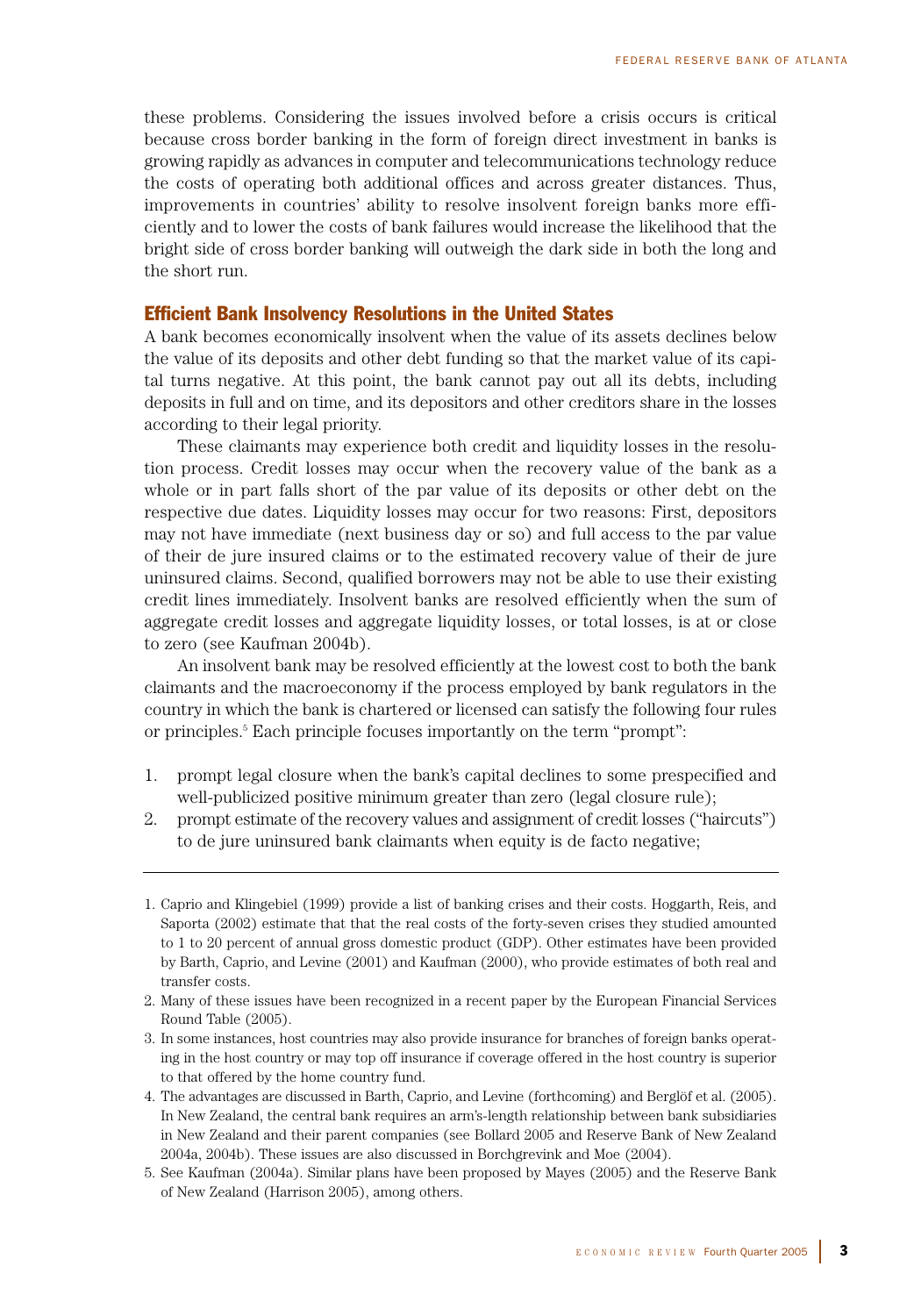- 3. prompt reopening (for example, next workday), particularly of larger banks, with full depositor access to their accounts on their due dates at their insured or estimated recovery values and full borrower access to their pre-established credit lines; and
- 4. prompt reprivatization in whole or in part with adequate capital.

The next section reviews how each principle is or could be satisfied in bank insolvencies in the United States. We argue that the current U.S. system, while not without flaws and not focused on foreign-owned banks, may serve as a useful model for other countries in designing their insolvency resolution policies. The U.S. system was developed largely in response to the widespread and costly bank and thrift institution insolvencies of the 1980s.

**Prompt legal closure.** The Federal Deposit Insurance Corporation Improvement Act (FDICIA) of 1991 introduced a "bright line" bank closure rule that is triggered when the ratio of book-value tangible equity capital to total on-balance-sheet assets declines to a minimum of 2 percent.<sup>6</sup> If this ratio is not corrected within ninety days, the bank must be declared legally insolvent, closed by the appropriate federal or state regulator, and placed in receivership or conservatorship.7 Its charter is revoked, shareholder controlling interests are terminated, and senior management is typically changed. If the institution can be successfully resolved before its market value capital declines below zero, losses are confined to shareholders. Depositors and other creditors are fully protected and kept whole, and deposit insurance is effectively redundant. Thus, any adverse spillover effects, which occur primarily when capital turns negative and losses are imposed on counterparties, are minimized.

Because the closure rule is specified as book-value rather than market-value capital, there is no guarantee that the institution will be resolved before its economic capital is depleted or that creditors will be fully protected against losses. As a bank approaches insolvency, book values tend to increasingly overstate market values for assets. Using a book-value closure rule could result in de facto forbearance, so a market value– based rule would be preferable.<sup>8</sup> Nevertheless, specifying a closure rule based on a bookvalue capital ratio that is greater than zero provides some protection against losses due to the deviation of book from market value and to errors in measuring asset values.

Legal closure that proceeds according to a well-specified, publicized, and credibly enforced closure rule has several desirable attributes. It provides no surprises: All players know the rules in advance and base their actions accordingly. It treats all depositors and other creditors in the same priority class more fairly. Because banks tend to have a larger percentage of demand deposits and other short-term deposits and debt than other firms do, bad news, impending insolvency, or uncertainty about how creditors would be treated in the event of insolvency typically increases the incentives of those who can withdraw their funds to do so while assets are still available to satisfy their claims. Uncertainty thus raises the probability of a run, with the initial runners receiving full payment and those unable or unwilling to run receiving less. However, the presence of an enforced closure rule that would close a bank while its capital is still positive would reassure claimants and greatly reduce their incentive to run. All debt claimants, regardless of the date of maturity of their claims, would know that their claims would be kept whole. Reducing the incentive for runs also increases the time available for regulators to act to deter insolvency or bring about an efficient resolution if the closure trigger is breached.

Banks become insolvent in the United States and need to be legally closed when regulators are unsuccessful in implementing another provision of FDICIA—prompt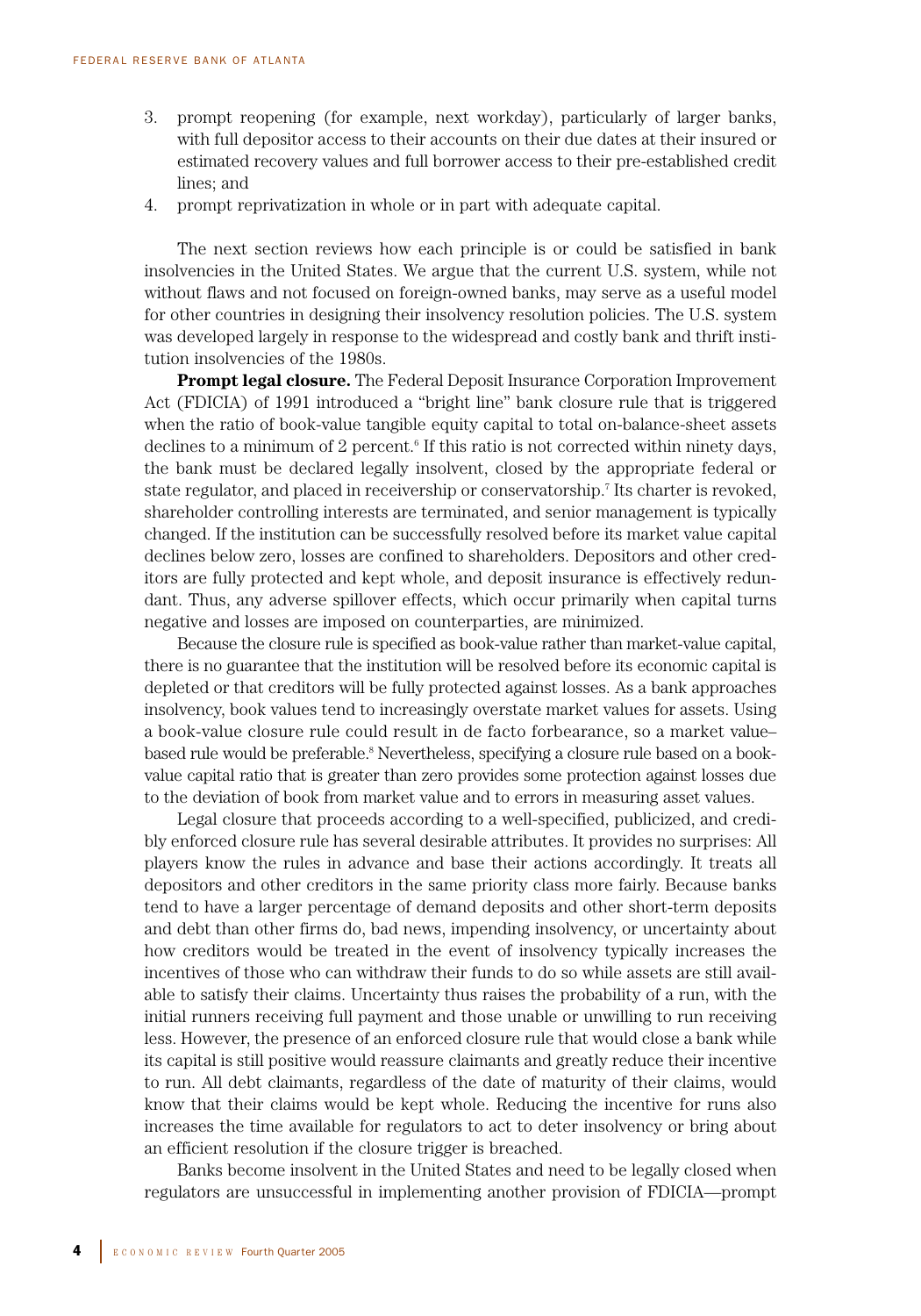corrective action (PCA).9 PCA is designed to provide incentives for financially troubled banks to turn around before insolvency. PCA established a series of five capital tranches ranging from "well-capitalized" to "critically under-capitalized." To discourage insolvency, bank regulators apply progressively harsher and more mandatory sanctions on weak financial institutions as their net worth declines through these

tranches (see Table 1). The sanctions are similar to those the market imposes on firms in nonregulated industries. Sanctions include change in senior management; reductions in dividends; restrictions on growth and acquisitions; adoption of capital restoration plans; and, if the bank is a subsidiary of a financial holding company,

*Reducing the incentive for bank runs increases the time available for regulators to act to deter insolvency or bring about an efficient resolution if the closure trigger is breached.*

loss of its parent's status as a financial holding company with the associated wider range of powers (PricewaterhouseCoopers 2003). The tranches effectively serve as speed bumps to slow a bank's deterioration and to force regulators to become more involved with the troubled bank well before insolvency occurs so that they may be ready to close the bank legally when necessary and not be caught by surprise and delayed. Thus, PCA effectively buys time for regulators to act efficiently.

PCA also grants regulators some discretion to accelerate the application of appropriate sanctions and actions as a bank's capital position deteriorates. This authority is in contrast to the supervisory actions employed prior to FDICIA, when intervention was less frequent or timely and discretion was often focused on ways to keep institutions in business rather than on resolving them after they had become economically insolvent. The pre-FDICIA policy tended to result in greater losses to both uninsured creditors and the FDIC.

While PCA has not prevented all bank failures, it has contributed significantly to turning troubled banks around before insolvency and reducing both the number and the aggregate cost of failures.10 It is important to note, however, that PCA and a closure rule at positive capital are not intended to prevent all failures. As in other industries, inefficient or unlucky banks should be permitted to fail and inept management replaced. But, because the adverse externalities of bank insolvencies are widely perceived to be substantially greater than for other firms, such failures should occur only at low cost with minimal losses to creditors.

- 6. Banks and thrift institutions in the United States are not subject to the corporate bankruptcy code but to a special code in the Federal Deposit Insurance Act (FDIA). The bank act is considerably more administrative and less judicial, considerably more creditor friendly, and potentially faster in the declaration of insolvency ousting the shareholders and in-place senior management and in making payments to creditors. Bank and financial holding companies are, however, subject to the general corporate bankruptcy code (Bliss and Kaufman 2005).
- 7. Two ninety-day extensions are permitted.
- 8. While regulators in the United States may also declare a bank insolvent for a number of other reasons, such as unsafe and unsound banking, they must do so when the closure-rule capital ratio is breached. Wall and Eisenbeis (2002) and Kaufman (2004a) demonstrate that, on average, institutions in the United States have been legally closed long after the market value of equity became negative.
- 9. The exception is that institutions can fail because of fraud, which is by definition difficult to detect under most circumstances.
- 10. See OCC (2003) and Salmon et al. (2003). Kaufman (2004c) and Wall and Eisenbeis (2002) both suggest, however, that losses in individual cases have been significant.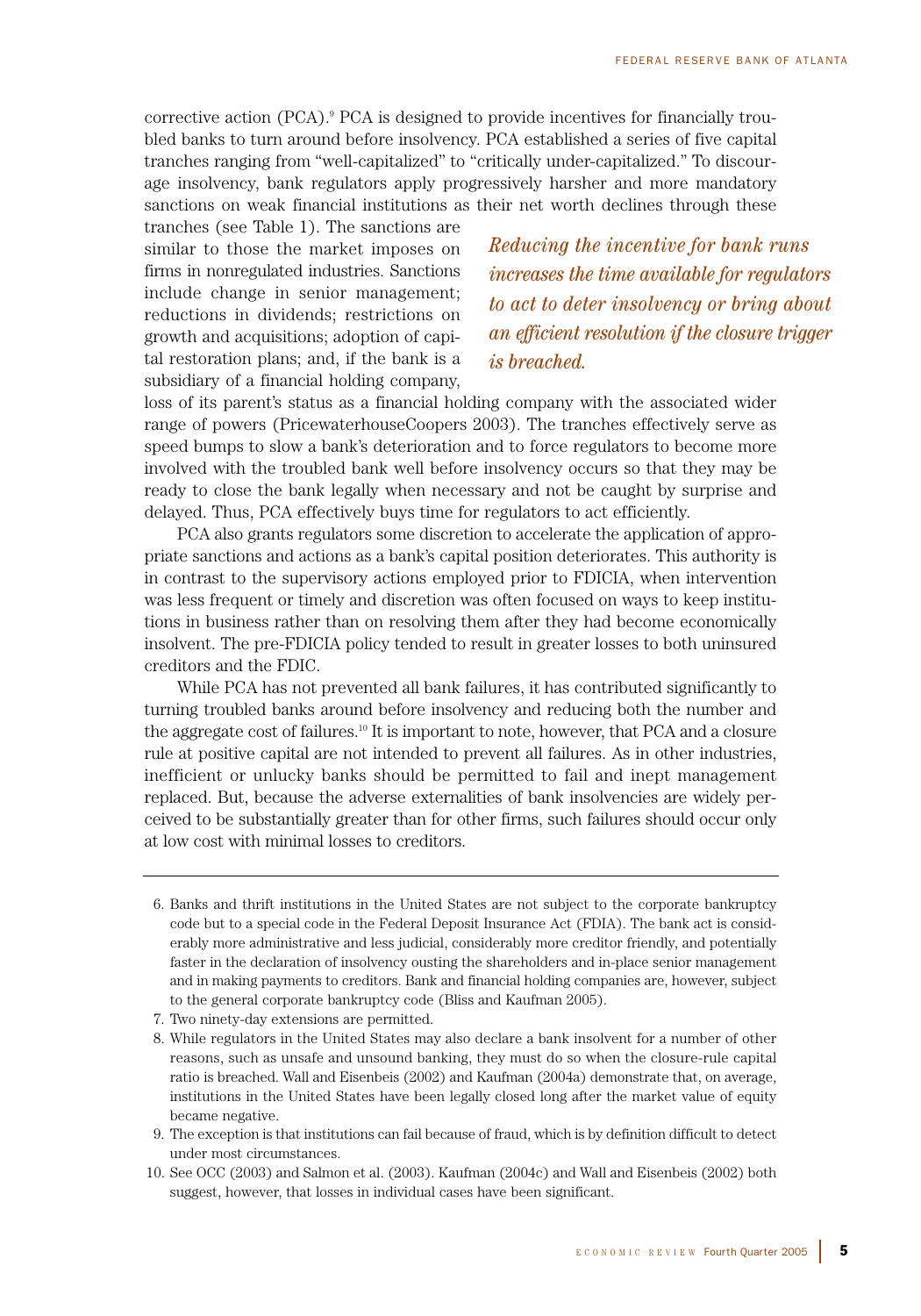# Table 1 Summary of Prompt Corrective Action Provisions of the Federal Deposit Insurance Corporation Improvement Act of 1991

|                                      |                                                                                                                                                                                                                                                                                                     |                                                                                                                                                                                                                                                                                   |              |          | Capital ratios (percent)   |
|--------------------------------------|-----------------------------------------------------------------------------------------------------------------------------------------------------------------------------------------------------------------------------------------------------------------------------------------------------|-----------------------------------------------------------------------------------------------------------------------------------------------------------------------------------------------------------------------------------------------------------------------------------|--------------|----------|----------------------------|
|                                      |                                                                                                                                                                                                                                                                                                     |                                                                                                                                                                                                                                                                                   |              |          | <b>Risk-based Leverage</b> |
| Zone                                 | <b>Mandatory provisions</b>                                                                                                                                                                                                                                                                         | <b>Discretionary provisions</b>                                                                                                                                                                                                                                                   | <b>Total</b> | Tier 1   | Tier 1                     |
| 1. Well-capitalized                  |                                                                                                                                                                                                                                                                                                     |                                                                                                                                                                                                                                                                                   | $>10$        | >6       | >5                         |
| 2. Adequately<br>capitalized         | 1. No brokered deposits,<br>except with FDIC approval                                                                                                                                                                                                                                               |                                                                                                                                                                                                                                                                                   | >8           | >4       | >4                         |
| 3. Undercapitalized                  | 1. Suspend dividends and<br>management fees<br>2. Require capital restor-<br>ation plan<br>3. Restrict asset growth<br>4. Approval required for<br>acquisitions, branching,<br>and new activities<br>5. No brokered deposits                                                                        | 1. Order recapitalization<br>2. Restrict interaffiliate<br>transactions<br>3. Restrict deposit interest rates<br>4. Restrict certain other activities<br>5. Any other action that would<br>better carry out prompt<br>corrective action                                           | <8           | $\leq 4$ | $\leq 4$                   |
| 4. Significantly<br>undercapitalized | 1. Same as for zone 3<br>2. Order recapitalization <sup>1</sup><br>3. Restrict interaffiliate<br>transactions <sup>1</sup><br>4. Restrict deposit<br>interest rates <sup>1</sup><br>5. Pay of officers<br>restricted                                                                                | 1. Any zone 3 discretionary<br>actions<br>2. Conservatorship or receiver-<br>ship if bank fails to submit<br>or implement plan or recap-<br>italize pursuant to order<br>3. Any other zone 5 provision<br>if such action is necessary<br>to carry out prompt<br>corrective action | <6           | $<$ 3    | $<$ 3                      |
| 5. Critically<br>undercapitalized    | 1. Same as for zone 4<br>2. Receiver/conservator within<br>$90$ days <sup><math>1</math></sup><br>3. Receiver if still in zone 5 four<br>quarters after becoming<br>critically undercapitalized<br>4. Suspend payments on<br>subordinated debt <sup>1</sup><br>5. Restrict certain other activities |                                                                                                                                                                                                                                                                                   |              |          | $<$ 2                      |

<sup>1</sup> Not required if primary supervisor determines action would not serve purpose of prompt corrective action or if certain other conditions are met. Source: Board of Governors of the Federal Reserve System

**Prompt estimate and allocation of credit losses.** Because regulators should be scrutinizing a troubled bank under PCA well before the bank approaches the capital ratio closure trigger, they should in most instances be able to quickly estimate the recovery value of the institution as a whole or in part upon it legal closure. If the estimated recovery value falls short of the par value of the deposits and other debts, pro rata losses (haircuts) should be allocated to these claimants in their order of legal priority. In the United States, the FDIC has equal standing with depositors at domestic offices and higher standing than other depositors and creditors.<sup>11</sup> The FDIC stands in the place of the insured depositors at domestic offices and is obligated to cover insured deposits in their entirety. The FDIC also shares proportionally in any losses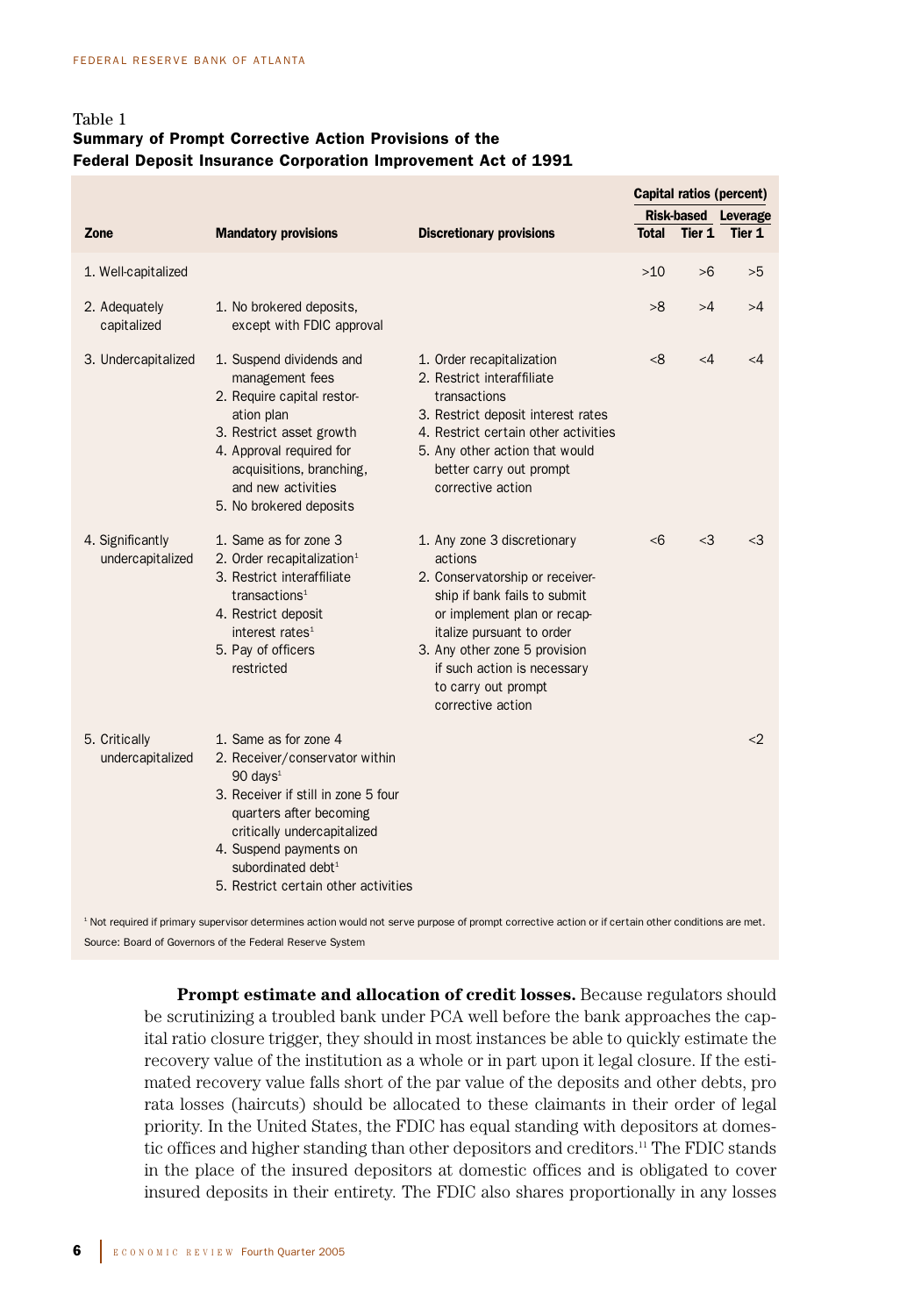with uninsured depositors at domestic offices beyond the losses charged first to other creditors and deposits at foreign offices. FDICIA requires the FDIC to share any losses with uninsured claimants and resolve the institution at least cost to the insurance fund. The only exception is when doing so is likely to "have serious adverse effects on economic conditions and financial stability." Requiring parties besides the FDIC to share in any losses is necessary to minimize moral hazard excessive risk-taking behavior by banks and to enhance market discipline by reinforcing the ex post at-risk nature of de jure at-risk claimants. This requirement should, in turn, reduce the number of bank failures.

**Prompt reopening of large banks.** Liquidity losses to depositors can occur when access to their deposit accounts is delayed or their accounts are frozen. These actions transform demand deposits involuntarily into longer-term time deposits or bonds. Liquidity losses also result when credit lines cannot be relied upon or drawn down to meet business needs. Loss of liquidity thus impairs the efficient operation of the payment system. When regulators close a bank legally, they often also effectively close it physically, at least partially, until funds are recovered from the sale of assets to start paying depositors on their claims. In many countries the lack of access to deposits and credit lines is more feared than actual losses to depositors and generates as great, if not greater, adverse externalities. The more likely depositors are to receive their funds promptly, the less likely they are to engage in runs.

Regulators often are unable or unwilling to avoid, at least briefly, closing banks physically when they close them legally—for example, because of insufficient information on depositors or recovery values. Thus, regulators are under considerable pressure to avoid legally closing banks promptly. By delaying legal closure, regulators temporarily avoid liquidity losses. But delay also postpones, at least temporarily, explicitly recognizing underlying implicit credit losses and provides additional time in which the bank may try to regain solvency and thereby avoid altogether the unpleasantness of legal closure. Evidence in many countries strongly suggests that, on average, such forbearance increases the costs in the long run over what they would have been had the insolvent institution been legally closed promptly. To reduce the incentive for regulators to forbear, FDICIA made prompt legal closure mandatory and, to increase the efficiency of the resolution, required that it be at least cost to the FDIC.

Liquidity losses may be minimized or eliminated entirely by legally reopening the insolvent bank the next business day. Reopening would provide insured depositors immediate access to the par value of their accounts, would give uninsured depositors and other general creditors access to the estimated recovery value of their accounts on due dates, and would allow borrowers to access their credit lines.<sup>12</sup> Thus, legal closure is separated from physical closure.

Potential payments to depositors and other debt claimants, either directly or through assumption of these claims by another bank, require an immediate sale of

<sup>11.</sup> Under the Depositor Preference Act of 1993, claims of general bank creditors, including sellers of fed funds, and deposits at foreign offices are subordinated to deposits at domestic offices. See Kaufman (1997) and Marino and Bennett (1999).

<sup>12.</sup> Fear of the adverse consequences of liquidity as well as credit losses have at times induced regulators not to give haircuts to uninsured debt claimants, particularly at large banks, after failing the institution by revoking its charter and ousting shareholders and management. This practice is often incorrectly termed "too-big-to-fail" (TBTF). The bank has already failed. This practice has proved highly costly and inefficient. Losses tend to increase, and ultimate resolution is typically only postponed, at which time losses are borne by the FDIC or the taxpayer.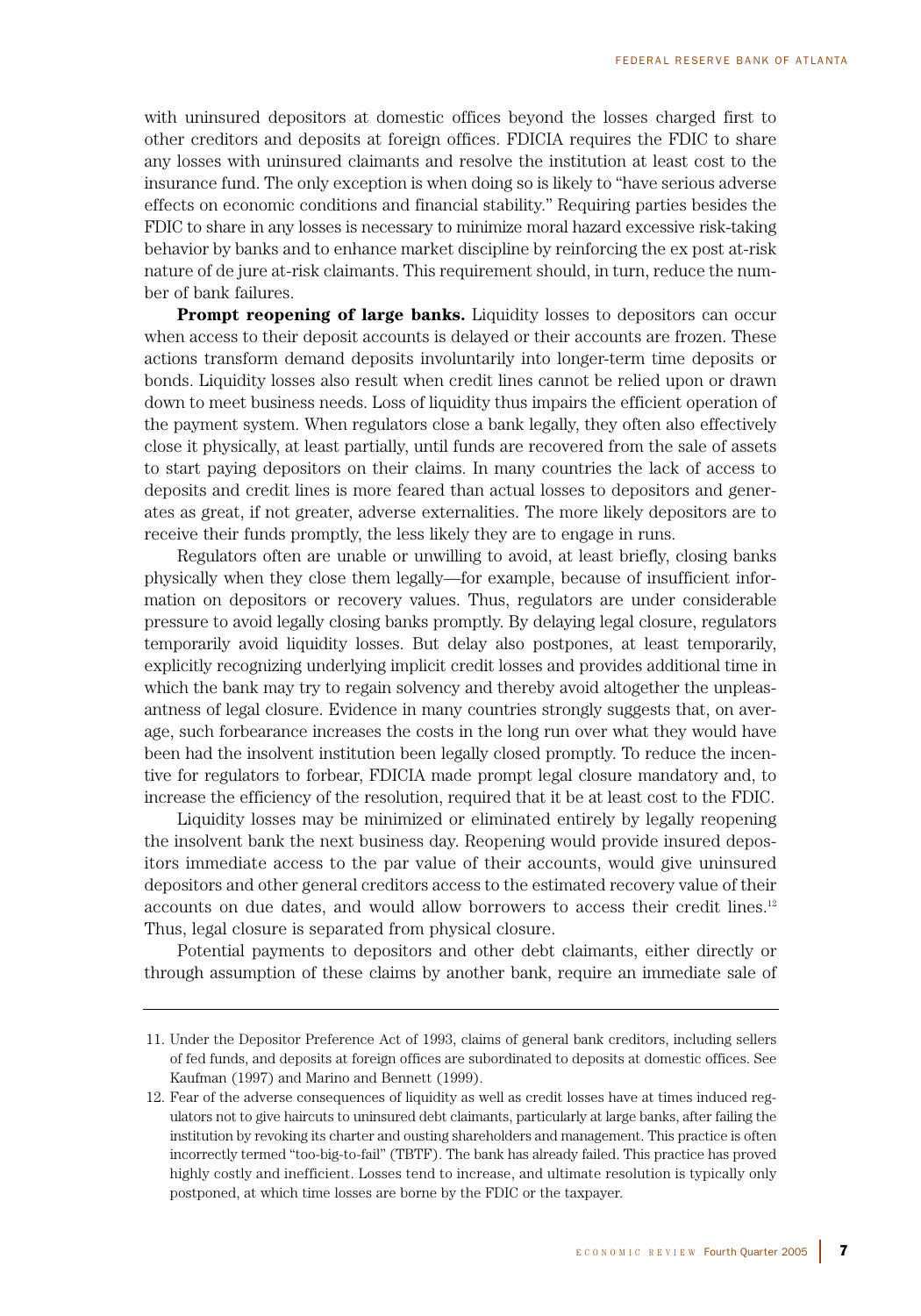the bank by the FDIC or access to a source of funds. The FDIC may also operate the bank temporarily through a newly chartered bridge bank that assumes most or all of the failed bank's assets and liabilities, generally at market values. The bridge bank is either capitalized with equity by the FDIC or its deposits are fully guaranteed by the FDIC during its operation until it is reprivatized.

The FDIC usually pays insured deposits at a failed bank at par the next business day either through a transfer of the deposits to another solvent bank, which assumes

*While prompt corrective action has not prevented all bank failures, it has contributed significantly to turning troubled banks around before insolvency and reducing both the number and the aggregate cost of failures.* the liabilities with an offsetting financial payment or, less frequently, through a payout.13 The FDIC can make such speedy payments because it has been monitoring the problem bank carefully under PCA and has access to the bank's records on eligible insured deposits. In contrast, uninsured depositors and other creditors generally are given receivership certificates and are

paid in order of their legal priority as proceeds are received from the sale of the bank assets. Unless there is an active secondary market for these certificates, uninsured creditors receiving the certificates may suffer liquidity difficulties. To maximize efficiency, these depositors should share in any credit losses but not suffer liquidity losses. To help minimize liquidity losses, the FDIC has the authority to make advance payments to these claimants on the basis of estimated or historical average recovery amounts (Kaufman 2000; Kaufman and Seelig 2002). If payments are made at the time of legal closure, this procedure is essentially equivalent to not having physically closed the institution. Advance dividends also permit the estimated recovery value of uninsured deposits to be transferred to a newly chartered bridge bank with immediate access by depositors. In bridge banks, borrowers generally maintain access to their existing credit lines, further reducing any liquidity losses.

Estimates of the recovery value of the funds advanced as dividends tend to be on the conservative side because the FDIC absorbs the loss if it overestimates the recovery amounts. If it underestimates the recovery amounts, it makes additional payments to the claimants later. The FDIC, in its capacity as receiver, can borrow the necessary funds to make advance dividend payments from its corporate capacity, which has access to the FDIC accumulated fund.

The FDIC used advance dividends briefly in a number of resolutions in the early 1980s and early 1990s, when it did not fully protect most or all uninsured debt claimants. But probably because most bank failures in the United States since the mid-1990s have involved small banks and have been largely the result of major fraud, the FDIC has not used advance dividends often.

Use of bridge banks and advance dividends to minimize liquidity losses, especially in combination with the previous principle of preventing, or at least minimizing, credit losses, should eliminate much of the fear of bank failures. It should permit efficient resolutions of large banks without strong negative reactions by the affected depositors and having to invoke "too-big-to-fail," which is now known as the "systemic risk exemption" to the prohibition on the FDIC against protecting uninsured claimants against credit losses in bank resolutions. This practice permits the FDIC to partially or totally protect de jure uninsured claimants in order to mitigate "any serious adverse effects on economic activity and financial stability."14

**Prompt reprivatization and recapitalization.** FDICIA requires that insolvencies be resolved at least cost to the FDIC. This requirement also reduces losses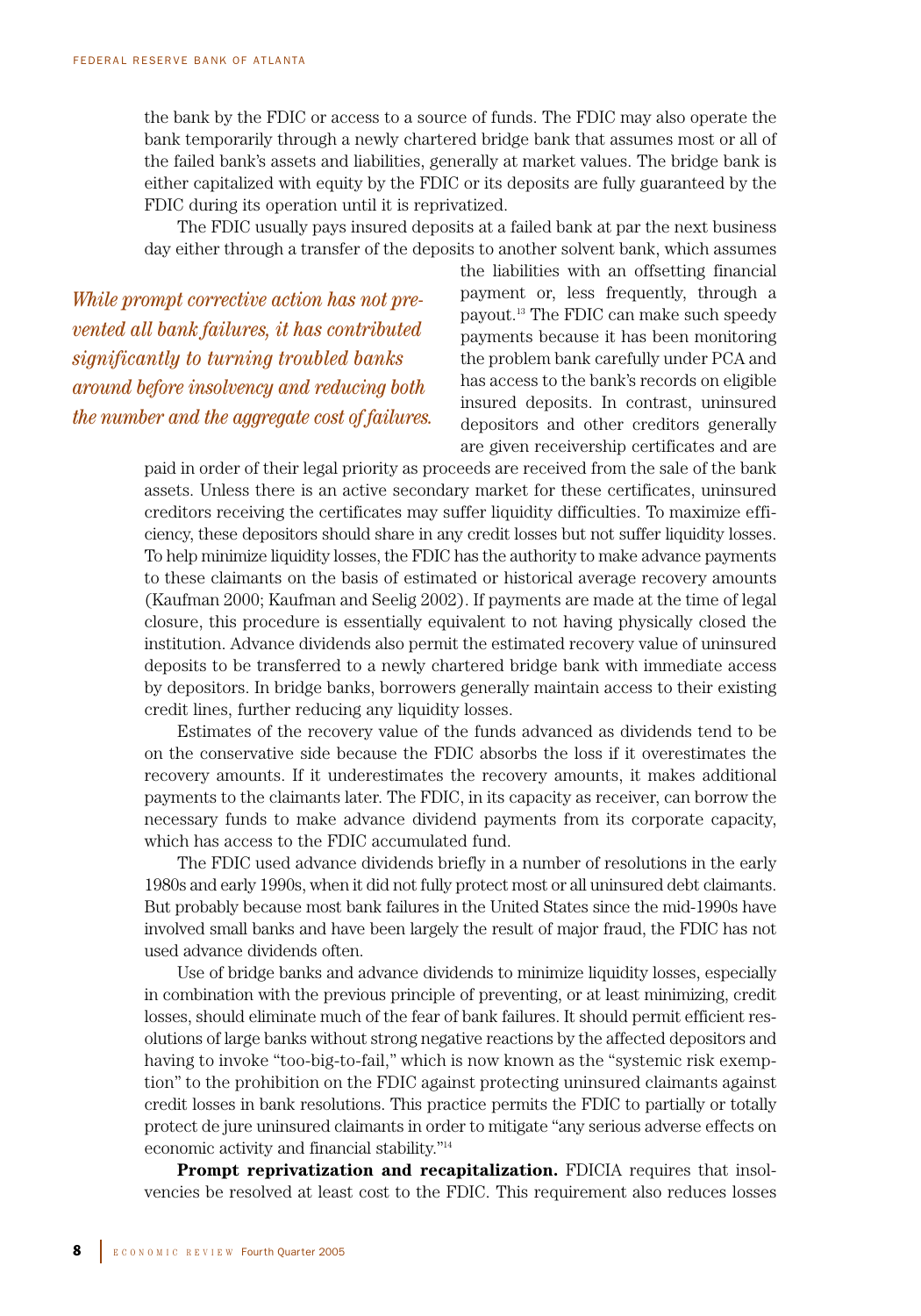to depositors at domestic offices that share the same priority and encourages rapid sale of bank assets after legal closure. Reprivatization can be more difficult when banks are publicly owned, including bridge banks. Public ownership of banks is not always rooted in the desire to allocate resources efficiently. Nor do publicly owned institutions necessarily seek to maximize profits. Rather, the intent may be to reallocate funds for socially desirable or political purposes. Thus, when a government-sponsored bank becomes insolvent, the government is likely to keep the institution in operation regardless of its financial condition, and its return to solvency is likely to be slower. The consequence is that losses are likely to continue, and the ultimate cost of resolution to the taxpayer is likely to be larger than it otherwise would.

To minimize government forbearance and its attendant costs, insolvent banks should be sold to the private sector in whole or parts as soon as this can be done efficiently. Indeed, in the United States, the maximum life of a bridge bank is specified by law to be no longer than two years, with three one-year extensions (which is probably longer than necessary). Moreover, the sale should be on terms that provide sufficient private capital to ensure that, after adjusting for any guarantees to the buyers, the resulting institution will attain, at minimum, "adequately capitalized," if not "well capitalized," status, to guard against a quick return to insolvency. Again, because under PCA the FDIC is aware of most pending insolvencies, it can begin the bidder search process for most banks before legal closure and the actual bidding at closure. As noted, larger banks may need to be bridged to give the FDIC additional time to sell to the highest bidders without having to resort to fire-sale losses or otherwise being forced to unwind the bank inefficiently.

# Potential Problems in Efficient Insolvency Resolution Introduced by Foreign-Owned Banks

Several characteristics of foreign-owned banks can make it more difficult for host countries to achieve some or all of the above four objectives for efficient resolution of insolvencies of foreign-owned banks. The problems arise primarily because foreignowned banks are likely to be subject to more than one bank regulator, more than one deposit insurance agency, and more than one insolvency resolution agency—the home and host country entities—with likely different rules and procedures.<sup>15</sup> In addition, the bank offices in the host country are generally not fully independent of their headquarter office or parent holding company in the home country and thus are not fully under the scope of a single country. As a result, the potential for conflict and confusion is heightened.16 For example, who is the primary prudential regulator, and

<sup>13.</sup> A recent survey of deposit insurance practices indicates that few countries (only about 15 percent) pay insured depositors within three months (see Demirgüç-Kunt, Karacaovali, and Laeven 2005). In large part, this payment delay reflects that the insurance agency has insufficient information on the identity of the insured depositors and the amount of deposits insured and requires the claimant to file a claim. In the United States, the FDIC generally has the necessary information and typically does not require depositors to file claims.

<sup>14.</sup> The systemic risk exemption is discussed at greater length in Kaufman (2004d).

<sup>15.</sup> See, for example, Garcia and Nieto (2005), European Commission (2005), Financial Stability Forum (2001), Eisenbeis and Kaufman (forthcoming), and Goodhart (2005) as well as a number of the essays included in Evanoff and Kaufman (2005). See Eisenbeis (2004) for a discussion of the conflicts that can arise for regulatory agencies, especially in situations where multiple regulators exist. See also Mayes (2004b).

<sup>16.</sup> Holthausen and Rønde (2004) and Kane (2005b) discuss models of imperfect information flows among regulators.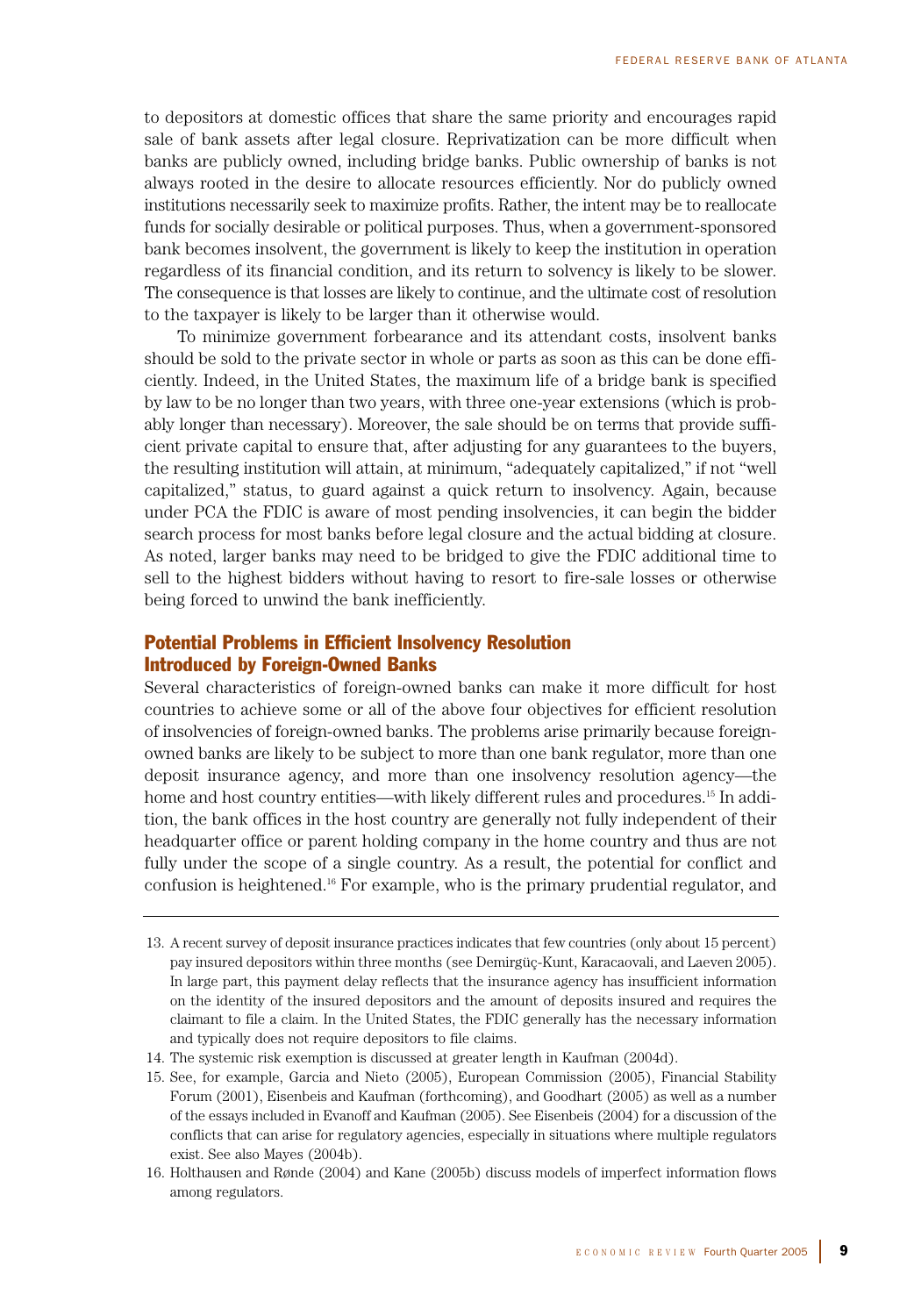how does it regulate? Who provides deposit insurance and how? Who declares legal closure and how? And who resolves insolvencies and how?

These problems can be exacerbated because it may reasonably be assumed that regulators of all types operate primarily in the best interests of the citizens of their own country and not necessarily in the best interests of the host countries, particu-

*Obtaining useful, timely, and accurate financial data may be difficult for a host country regulator, especially when the foreign bank is operating through branches.*

larly during bad economic times when insolvencies threaten (see Mayes 2005; Borchgrevink and Moe 2004; and Bollard 2005). At such times, home-host country conflicts can become more serious and move to the foreground and must be considered. The remainder of this section

considers some potential problems with implementing the four efficient resolution principles articulated above in situations involving cross border banking, particularly when foreign-owned banks operate in host countries through branches rather than through separately chartered subsidiaries.<sup>17</sup>

As noted earlier, foreign subsidiaries of parent holding companies located in another country are either chartered or licensed by the host country, similar to domestic banks. But foreign branches may or may not be chartered, licensed, or approved by the host country. On the one extreme, the European Union (EU) has introduced a single bank charter that permits a bank chartered in any member country to establish branches in any other member country without further permission. Branches of European banks, regardless of where they operate, are subject to prudential regulation, basic deposit insurance, and insolvency resolution procedures of the home country.

On the other extreme, foreign branches in the United States are subject to national treatment, which is similar but not identical to treatment of domestic branches, and must be approved by both the Federal Reserve and either the Comptroller of the Currency or the state in which the branch is to be located. The Fed will approve a branch (or any other foreign office) only if it determines that the parent holding company is subject to comprehensive consolidated supervision by its home country comparable to that in the United States. The branch is subject to prudential regulation and supervision by the Fed and the other approving agency. Except for a small number of branches established before 1991 and grandfathered, foreign branches may not accept retail deposits (under \$100,000) and their deposits may not be insured by the FDIC. They may be insured by the home country. Because it is not a separate legal entity, a foreign branch is required by U.S. regulation to maintain minimum capital equivalency deposits (CEDs) calculated as a percent of third-party deposits at third-party banks and may initiate prompt corrective action if these deposits decline to or below the specified minimum. If an institution becomes of regulatory concern, it may also be required to pledge assets of up to 105 percent of third-party deposits at the branch. Because these requirements help protect thirdparty deposits at the branch, foreign branches in the United States may be treated not very differently from foreign subsidiaries when they encounter financial difficulties. To focus attention on areas of greatest current concern, the analysis below assumes primarily unrestricted cross border branching as is permitted in the EU.

**Prompt legal closure.** Prompt legal closure at positive capital according to a prespecified and well-publicized closure rule requires timely, accurate, and meaningful information and data about the financial condition of the bank. Such information is more difficult for host country regulators to obtain or interpret for foreign-owned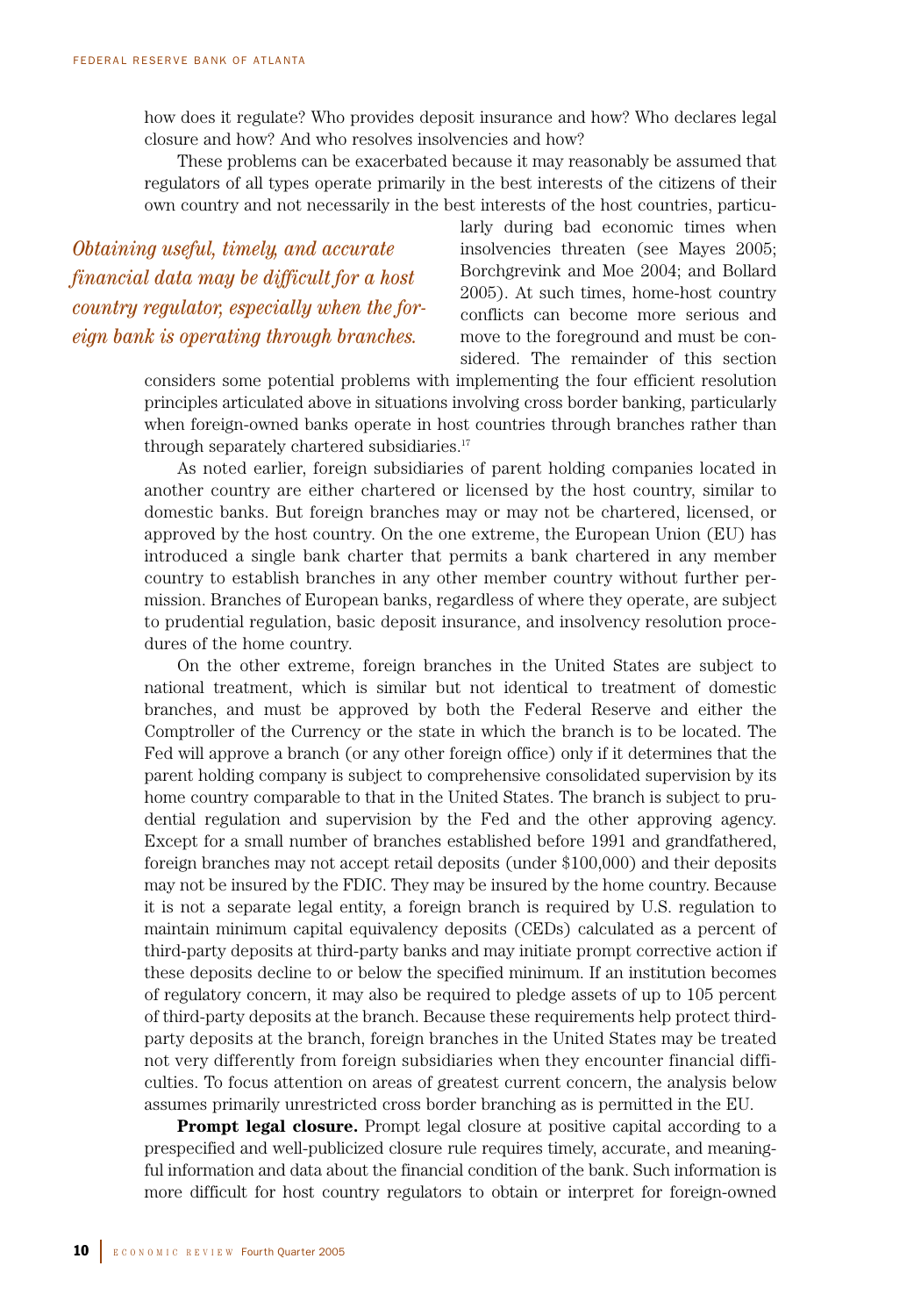banks. For branches of foreign banks, meaningful data apply only to the banking organization as a whole, not to individual offices. The Danmarks Nationalbank also notes that "the EU regulator does not generally grant the authorities of the host country insight into the risks associated with the activities of a branch" (Danmarks Nationalbank 2005, 65). Moreover, a bank may be legally closed for reasons of insolvency only by the home country. Therefore, except for reasons other than insolvency, legal closure of unlicensed branches is generally outside the control of the host country regulators. From the host county regulators' perspective, the closure decision is effectively outsourced. Different countries are likely to have different legal closure and PCA rules and may enforce these rules differently. Some countries, such as the United States, have special bankruptcy codes for banks, and others include banks in their general corporate bankruptcy codes.

Home country regulators may be influenced in both the decisions to officially declare a bank insolvent and on how to resolve the institution by the relative importance of the bank in its home country regardless of its relative importance in the host countries. Regulators may act differently in both timing and enforcement of legal closure, as well as in imposing corrective sanctions, for a banking organization that is small in the home country but large in the host countries relative to one that is large at home but relatively small abroad or is large in all countries. As a result, branches of different foreign-owned banks in host countries may be legally closed at different speeds depending on the home country. This difference may affect both the size and distribution of losses borne by depositors and other creditors at branches of banks in the same country but chartered in different countries. The greater the number of banks in a country that are chartered in other countries, the more confusing the situation is to both bank customers and regulators in that country. The closure rule and its enforcement may be either more or less efficient in the home country than in the host country.

Subsidiaries of foreign banks also present problems, but on a smaller scale and of a different kind. The subsidiary is a legal entity that is chartered or licensed in the host country (which is the home country for that subsidiary), and the host country has jurisdiction over it but not its parent. Increasingly, bank holding companies are being managed on a consolidated companywide basis. So while the data collected from the domestic subsidiary relate only to the subsidiary, the data may still be difficult to interpret for purposes of assessing solvency. For example, if the regulator perceives that an insolvent, or near-insolvent, subsidiary may be rescued by a solvent parent, then there may be less concern about an apparent weakness in that subsidiary. Conversely, if the regulator perceives that a healthy subsidiary may have its assets stripped by an insolvent or near-insolvent foreign parent, then it may be prudent for the regulator to be more concerned about the subsidiary's risk exposure. Indeed, in New Zealand, for example, authorities have imposed constraints on large subsidiary banks of foreign parents in an attempt to limit their dependence upon the parent or other affiliates outside of New Zealand (see Bollard 2005).

These considerations raise the practical question of when the host country regulator should legally close a possibly insolvent subsidiary and place it in receivership. What is the probability that the parent will rescue a subsidiary bank by injecting additional capital or that it will not inject capital and will walk away? The decision depends on a large number of factors such as size of the parent and the subsidiary, the countries involved, and so on. (Some of these possibilities are summarized in

<sup>17.</sup> Some of these issues were recently discussed in European Commission (2005) and Mayes (2004a).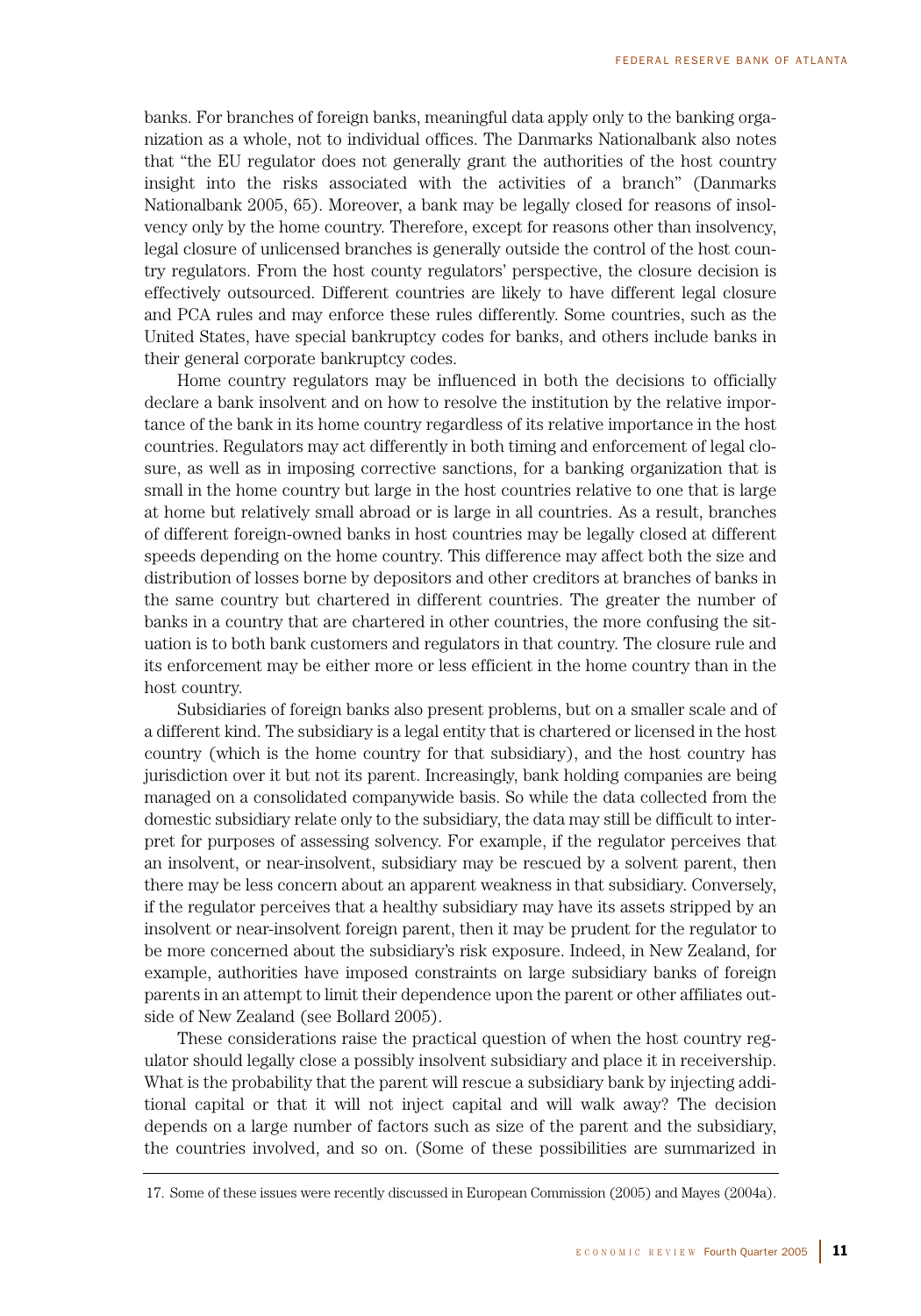# Table 2

# Likely Implications for Host Country Treatment of Foreign Bank Subsidiaries of Insolvent Parent or Subsidiary Banks by Relative Size of Bank in Country

|                              |                          |                                              | Home country (parent)                  |                                  |                                            |                                                        |
|------------------------------|--------------------------|----------------------------------------------|----------------------------------------|----------------------------------|--------------------------------------------|--------------------------------------------------------|
|                              |                          |                                              | <b>Small bank</b><br>Large bank        |                                  |                                            |                                                        |
|                              |                          |                                              | <b>Solvent</b>                         | <b>Insolvent</b>                 | <b>Solvent</b>                             | <b>Insolvent</b>                                       |
| Host country<br>(subsidiary) | Large bank<br>Small bank | Solvent<br>Insolvent<br>Solvent<br>Insolvent | <b>NP</b><br>PC*<br><b>NP</b><br>$PC*$ | <b>RR</b><br>R<br><b>RR</b><br>R | <b>NP</b><br>$R***$<br><b>NP</b><br>$R***$ | <b>RR</b><br>$\mathsf{R}$<br><b>RR</b><br>$\mathsf{R}$ |

#### Notes:

NP No problem

- RR Reputation risk/asset protection
- PC Parent choice of rescue or walk and resolution with asset protection
- R Resolution with asset protection
- Parent likely to rescue
- \*\* Parent likely to walk

Assumptions:

• Parent bank likely to attempt to "repatriate" assets at foreign subsidiaries in anticipation of official insolvency so host needs to protect subsidiary assets.

• Abstracts from functionality concerns re computer/records/senior management availability for operating subsidiary as independent (stand-alone) facility after insolvency and legal closure of either the subsidiary or parent.

• Abstracts from capital maintenance agreements between parent and subsidiary banks or host countries.

Table 2.) Should the host regulator move more aggressively if the parent but not the subsidiary is insolvent? The parent may try to transfer good assets quickly to itself or other subsidiaries in other countries. How well does a closure rule apply in such situations? How should regulators react if both the parent and the subsidiary are solvent but a separate operating subsidiary in a third country that provides critical services to the subsidiary is insolvent and may not be able to provide the services? Finally, some countries may mandate capital maintenance agreements that require foreign parents to come to the rescue of their subsidiaries. But how enforceable are such agreements across national borders?

**Prompt estimate of recovery values and assignment of losses.** Branches are not separate entities, and their assets are part of the entire banking organization. Thus, a host country regulator may have difficultly determining branches' financial condition. Because of interbank transfers, there may be little relationship between the assets and the liabilities booked at a branch in a host country. Any branch may have third-party assets greater or less than its liabilities to third parties. For this reason, it may be difficult to estimate losses in branch offices, and such estimates may not be very meaningful even if they could be done. Reliable loss estimates can be prepared only for the banking organization as a whole and, at best, may be able to be prorated to each depositor at each office. The promptness and reliability of these estimates depend largely on the home country, not the host country.

Loss estimates for insolvent separately capitalized subsidiaries are made by the host country and thus present problems that are not significantly different from those for insolvent domestically owned banks. However, last-minute asset-liability shifting across borders in anticipation of insolvency, although generally illegal, is more difficult to reverse than within a country, and the probability of solvent parent assistance should be factored into the estimates. Regulators have a strong tendency, however, to overestimate the probability of such parent rescues. As noted, parents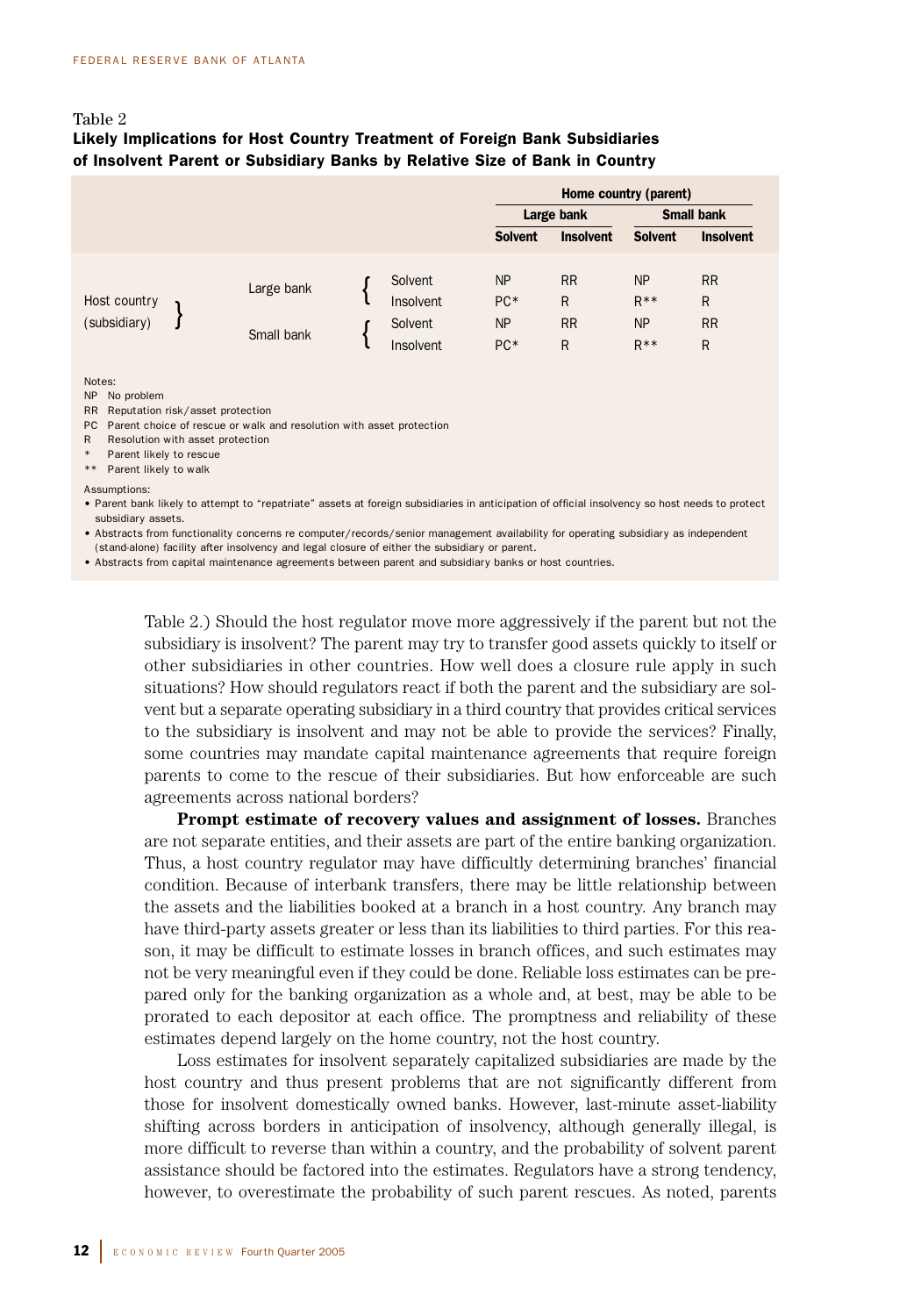generally have the freedom to walk away from troubled subsidiaries and are likely to evaluate each case on its own merits.18

**Prompt reopening of large banks.** The timing of the physical reopening of foreign branches in host countries is often in the hands of the bank's home country. Likewise, both the deposit insurance scheme for foreign branches of a cross border

branch banking organization and the rules for resolving the branches of insolvent organizations are often established by the bank's home rather than host country. If so, this situation may lead to serious problems (see Borchgrevink and Moe 2004). For example, the timing of the ability of both insured and uninsured depositors

*Loss estimates for insolvent separately capitalized subsidiaries are made by the host country and thus present problems that are not significantly different from those for insolvent domestically owned banks.*

and other creditors to access their accounts and the value of their claims may not necessarily be determined in the best interest of the host country.

Deposit insurance schemes vary greatly across countries. Differences can exist in account coverage, premium assessments, solvency, administration, and private or taxpayer involvement. The speed with which payments are made to insured and uninsured claimants at insolvent institutions may also differ. The speed depends in part upon whether the insurance agency identifies the eligible claimants for payment or the claimants are required to file claims individually. In many countries, the deposit insurer, be it the host or home country, does not have current or complete data on insured deposit ownership and coverage. Thus, claimants need to file specific claims. This method is usually considerably more time consuming and would delay prompt reopening. (Some of these potential differences are shown in Table 3. See also European Commission 2005 and Garcia and Nieto 2005.) Most cross country studies of deposit insurance schemes have emphasized differences that affect the likelihood of solvent banks becoming insolvent. In contrast, this study emphasizes differences after banks become insolvent that affect the speed at which they may be reopened.

Home countries may also encounter political backlash when they are required to make promised insurance payments to depositors at insolvent banks in host countries, especially when the bank's foreign operations are large relative to its home country presence. Such cross border payment liabilities are effectively equivalent to foreign debt. This problem may be particularly acute when some of the payments are funded by home country taxpayers and the host country uses a different currency so that the foreign debt also involves exchange-rate risk. Thus, in host countries, branches of foreign-owned banks from different home countries may be physically reopened at different speeds after being legally closed depending on the practices of the respective home countries.

Importantly, the host country regulator may wish to see a legally closed branch office reopened quickly, independently of when offices are opened in the home country. But reopening a branch might not be feasible even if the host country were to operate the office temporarily because the branch may not have "functionality" the senior management, the records, or the computer facilities necessary to operate on a stand-alone basis (Bollard 2005). Thus, at best, some physical closure of a foreign branch might not be avoidable. If the branch offices in the host country are

<sup>18.</sup> In the United States, the Federal Reserve has argued that parent holding companies should be a "source of strength" to their subsidiary banks and finance any losses that may occur from insolvency. This argument is not universally accepted.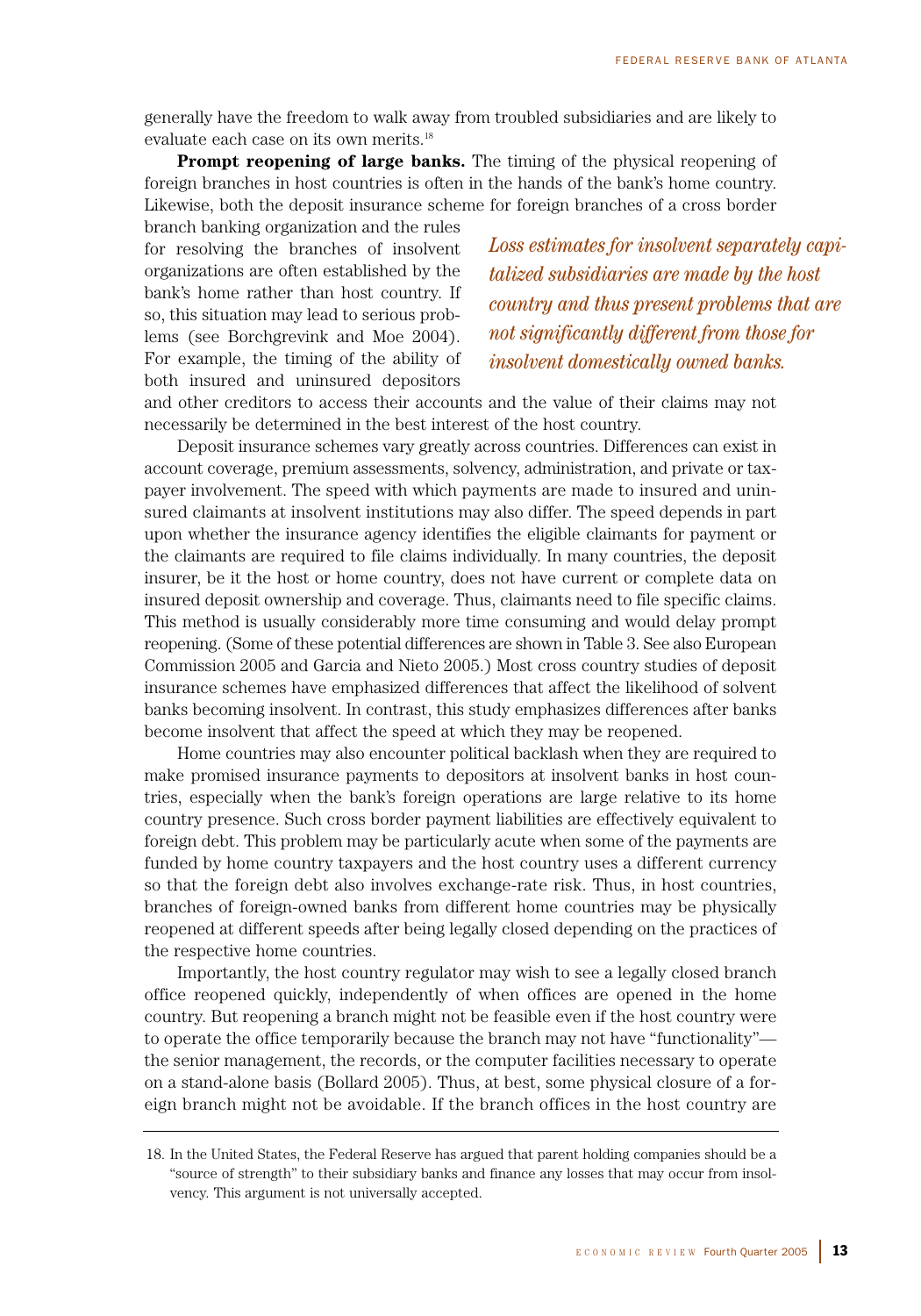# Table 3

## Possible Deposit Insurance System Differences in Different Countries

### Account coverage

- Maximum amount
- Type of account, e.g., interbank
- Foreign currency deposits
- Coinsurance

#### Ownership

• Private vs. public (government)

### Funding (premiums)

- Ex ante vs. ex post
- Magnitude
- Risk-based vs. flat
- Regular vs. "topping up"

#### Reserve fund

- Minimum magnitude
- Voluntary or required

## Government support

- Explicit (official) vs. implicit
- Credibility of private funding (premiums)

#### Speed of payment if insolvency

- Insured depositors—to par value
- Uninsured depositors—to market (recovery) value
- Advance dividends vs. as assets sold

## Claim filed

- Automatically
- By claimant

Pre-insolvency intervention

• Prompt correction action (PCA)

### Declaration of insolvency

- Private creditors or government agency
- Insurance agency vs. other
- Closure rule vs. discretion (forbearance)

### Insolvency resolution

- Administered by insurance agency, other agencies, or bankruptcy court
- Least-cost resolution (LCR)
- Insurer serves as receiver/conservator
- Too big to fail

### Membership

• Mandatory or voluntary

Powers of insurance agency

- Payer only
- Supervisory and regulatory

#### **Other**

- Coinsurance
- Offsetting/netting

sufficiently important in that country, the host regulators may be able to minimize or avoid physical closure by requiring the branches to maintain sufficient redundancy in these functional areas or to credibly guarantee immediate availability. But such measures would increase costs and reduce whatever efficiencies might be associated with branching.

In contrast to branches, subsidiary banks are separate, stand-alone legal entities. The host country provides deposit insurance on the same basis as to domestically owned banks and resolves insolvencies, so many of the conditions for prompt reopening are in the host country's hands. Nevertheless, as holding companies are increasingly managed on a companywide consolidated or integrated basis, functionality may still be a problem. The necessary management, records, and computers to keep the facility functioning seamlessly may be at the parent or at another operating subsidiary in another country. Thus, host countries may also wish to require as a condition of chartering a subsidiary of a foreign bank that some redundancy be maintained domestically even though this may reduce benefits that may be derived from economies of scale or scope.<sup>19</sup>

**Prompt reprivatization and recapitalization.** Prompt reprivatization and recapitalization of insolvent foreign-owned banks may be more difficult than for insolvent domestic banks, especially to the extent that foreign-owned banks are resolved at a higher cost (greater negative net worth) for the reasons discussed above. There may be insufficient domestic capital, and a search for foreign capital may take longer. A host country may also have difficulty reprivatizing branches of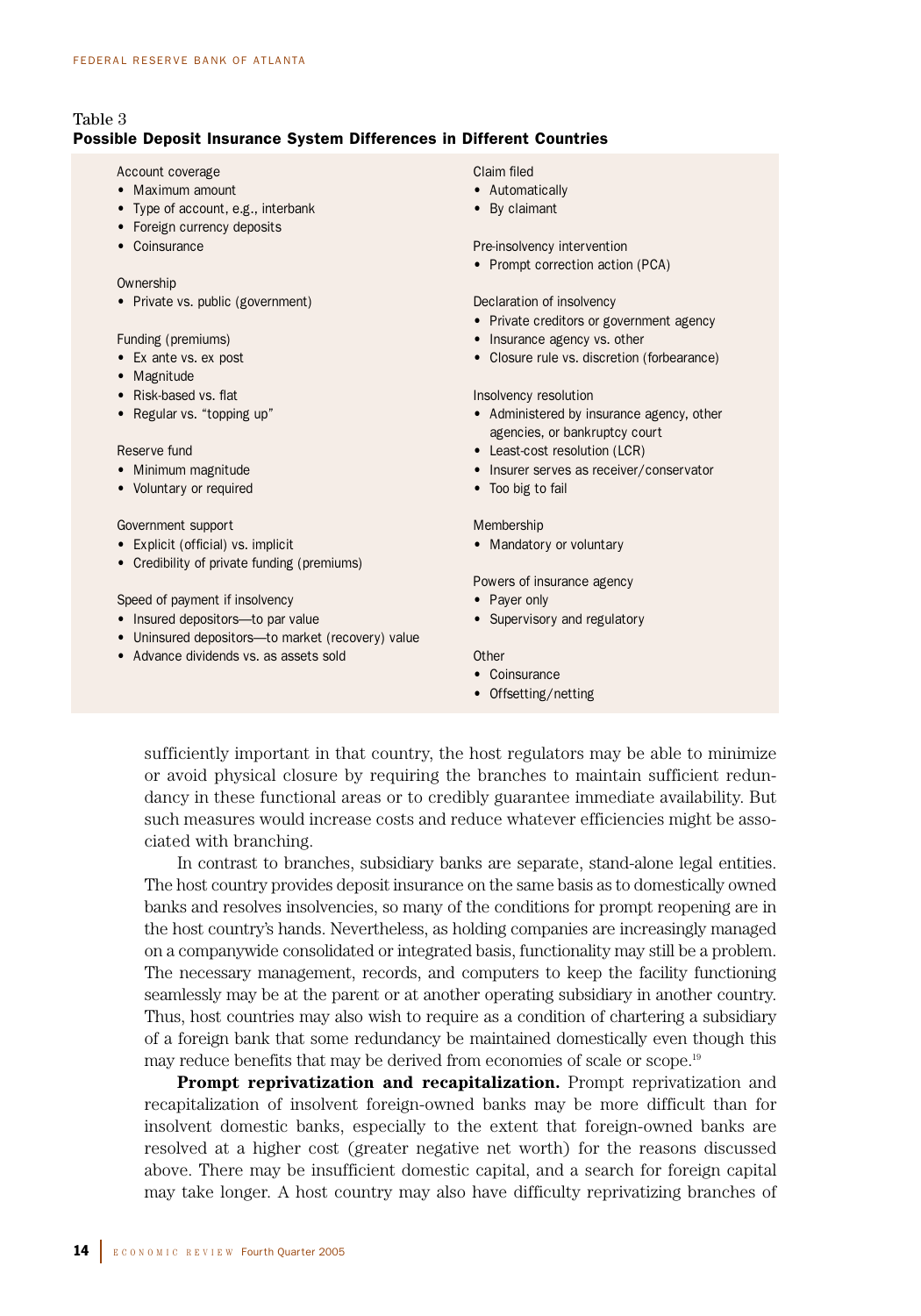insolvent foreign banks independently of the actions of the home country. To do so would require the regulator to seize the branch offices and supercede the jurisdiction of the home country. Such seizure could delay the process and raise international legal issues. Finally, there may be cultural and language differences that may hamper a smooth and seamless transfer to potential owners in another country.

In sum, because of the increased difficulties in achieving at least some of the four principles for efficient resolution, foreign ownership of banks may increase the cost of insolvencies at such banks by increasing both the credit and liquidity losses in host countries relative to the losses experienced in resolving insolvent domestically owned banks. Higher resolution costs are more likely in cross border banking through branching on a single-license basis than for banking through subsidiaries.

# Possible Remedies for Foreign-Owned Bank Resolution Problems

It is apparent from the preceding analysis that the difficulties with efficient resolution of foreign-owned bank insolvencies lie primarily in the heterogeneity of both the closure rule and the deposit insurance structure across countries. These difficulties include differences in both provisions and enforcement; overlapping of legislation, regulation, and supervision between home and host countries; and inherent incentives for regulators to favor the welfare of their home countries, possibly at the expense of the host country. These problems are complex and do not lead to easy or simple lasting solutions. Moreover, they become increasingly significant as more and more banks operate banking offices in foreign countries.

Coordination and cooperation among home and host countries is a necessary but not sufficient condition to solve the problem.<sup>20</sup> What appears to be required is greater harmonization and homogeneity, particularly in closure policies and claims resolution. Indeed, centralized multinational regimes for deposit insurance and insolvency declaration (closure rules) and resolution, in terms of both provisions and enforcement, appear to be the most promising way to ensure that bank failures are resolved efficiently and without creating undue uncertainty.<sup>21</sup> Centralized regimes would eliminate the differences that make multiple individual country regulatory regimes and cross border enforcement and payments a severe problem.

But such a system raises numerous questions: Which countries should be included in the arrangement? How would those excluded be dealt with? How would the governing board be organized, and how would countries be represented on the board? What authority and enforcement power would such a board have? What funding would be available? And would the conflicts discussed above be eliminated by a single structure or merely internalized and hidden from view? These issues are significant enough that it is unlikely that a single, multinational structure for either deposit insurance or insolvency resolution could be adopted in the near future. Nevertheless, now is the time to begin the thinking process.

In the meantime, how should cross border banking be operated? Is there an intermediate or transition position that would encourage efficient resolution? A number of countries—most notably the Nordic countries, where cross border, single-license branch banking is scheduled to begin shortly—have established formal memoranda of understandings on joint supervisory policies and agreements governing the treatment of institutions in financial distress (Mayes 2005). Likewise, the major financial

<sup>19.</sup> Again, New Zealand has made such attempts (Bollard 2005; Borchgrevink and Moe 2004).

<sup>20.</sup> This issue has also been addressed by Danmarks Nationalbank (2005).

<sup>21.</sup> Kane (2005a) considers another alternative that involves the sale of options on insolvency losses.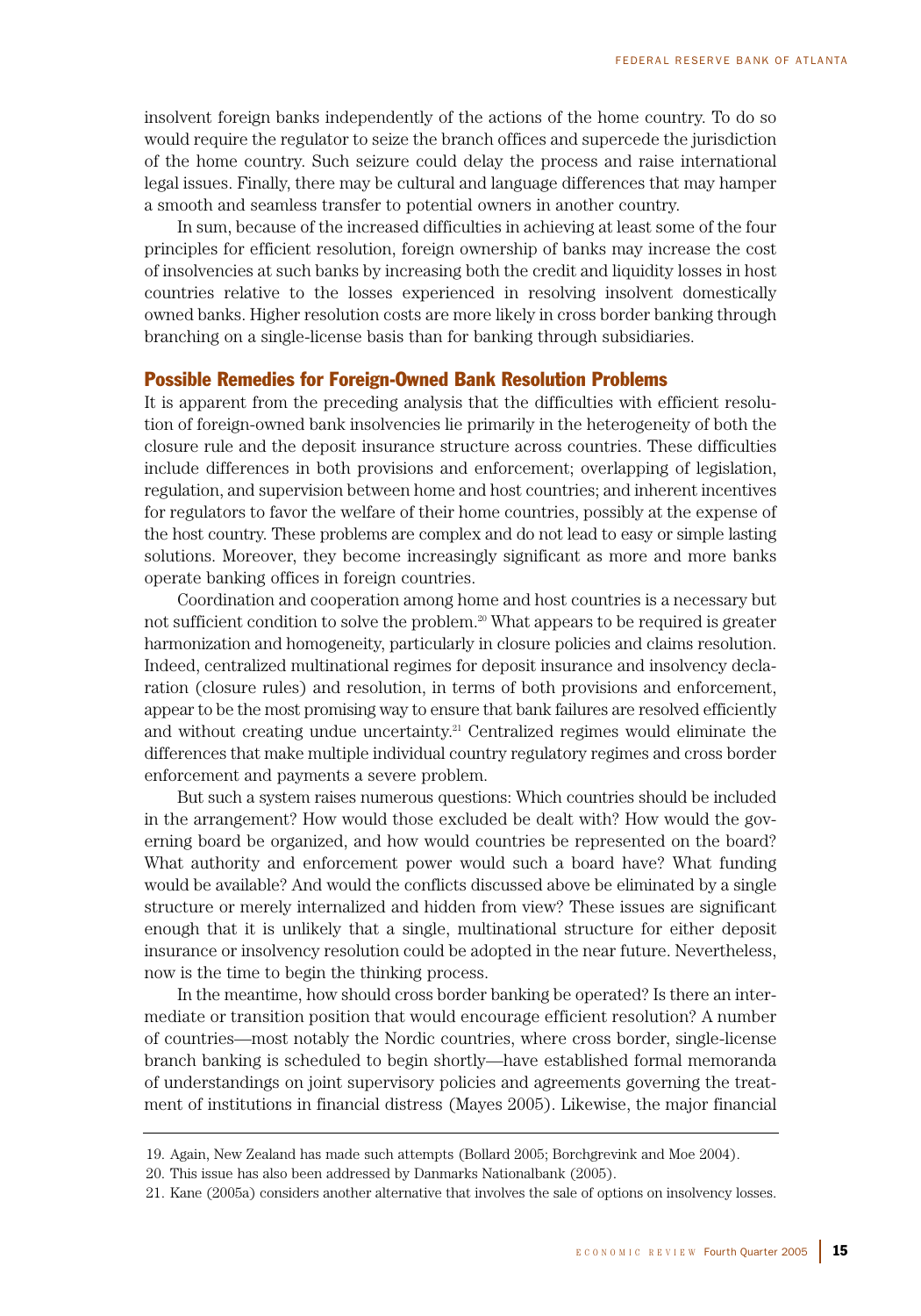public policy authorities in the European Union recently signed a Memorandum of Understanding on Cooperation in Financial Crisis Situations, which was announced in a press release, although the contents of the memorandum were not made public.<sup>22</sup> But, as argued above, it is unlikely that such cooperation will work effectively at all times, particularly not just when it is needed most—when a large cross border

*The difficulties with efficient resolution of foreign-owned bank insolvencies lie primarily in the heterogeneity of both the closure rule and the deposit insurance structure across countries.*

bank experiences solvency difficulties. Prudential regulators will have a hard time not putting their own country's interests first and cooperation second. Moreover, by not publicizing the details of the agreement, regulators are not fully revealing the rules of the game to all participants, whose actions are thus less efficient. Adoption of

a common resolution scheme, possibly enforced by an independent multinational enforcement agency by EU countries permitting free cross border banking, particularly branching, may solve many of these problems. However, until a satisfactory long-term solution to the problem can be developed, it appears to be in the best interest of countries to limit physical cross border banking presence to subsidiary banks even though such limitations merely reduce and do not eliminate the problems and may not promote maximum efficiency in the majority of times when banks and banking are strong.<sup>23</sup>

# **Conclusion**

This article explores some special problems in the efficient resolution of insolvent banks raised by cross border banking through foreign-owned banks and the forms that expansion may take. We suggest that, despite the many gains that may attend such expansion when times are good, potential problems may be both significant and more daunting when times are bad and bank insolvencies occur.

The article proposes four principles for the efficient resolution of insolvent banking offices against which to evaluate existing resolution structures for foreign-owned banks. Some characteristics of foreign-owned banks can make achievement of these principles by the host country more difficult. We conclude that the potential costs of such insolvency resolutions in the host country, especially when entry takes place by way of unrestricted branching, can be large not only in terms of larger credit and liquidity losses but also in terms of the potential confusion introduced by different closure rules and resolution policies across countries. In the absence of central multinational deposit insurance, a single insolvency resolution agency, and common or harmonized laws regarding insolvency resolution and enforcement, we suggest that entry by way of subsidiaries presents the lesser, but certainly not insignificant, set of problems for the host country and its residents. For all forms of entry, resolution costs can be most effectively controlled through the universal adoption of welldesigned and enforced PCA-type policies and legal closure rules based on market values of assets and liabilities.

<sup>22.</sup> Press release, "Memorandum of Understanding on co-operation between the Banking Supervisors, Central Banks and Finance Ministries of the European Union in Financial Crisis situations," May 18, 2005 <www.ecb.int/press/pr/date/2005/html/pr050518\_1.en.html> (November 11, 2005).

<sup>23.</sup> This solution is currently preferred by New Zealand.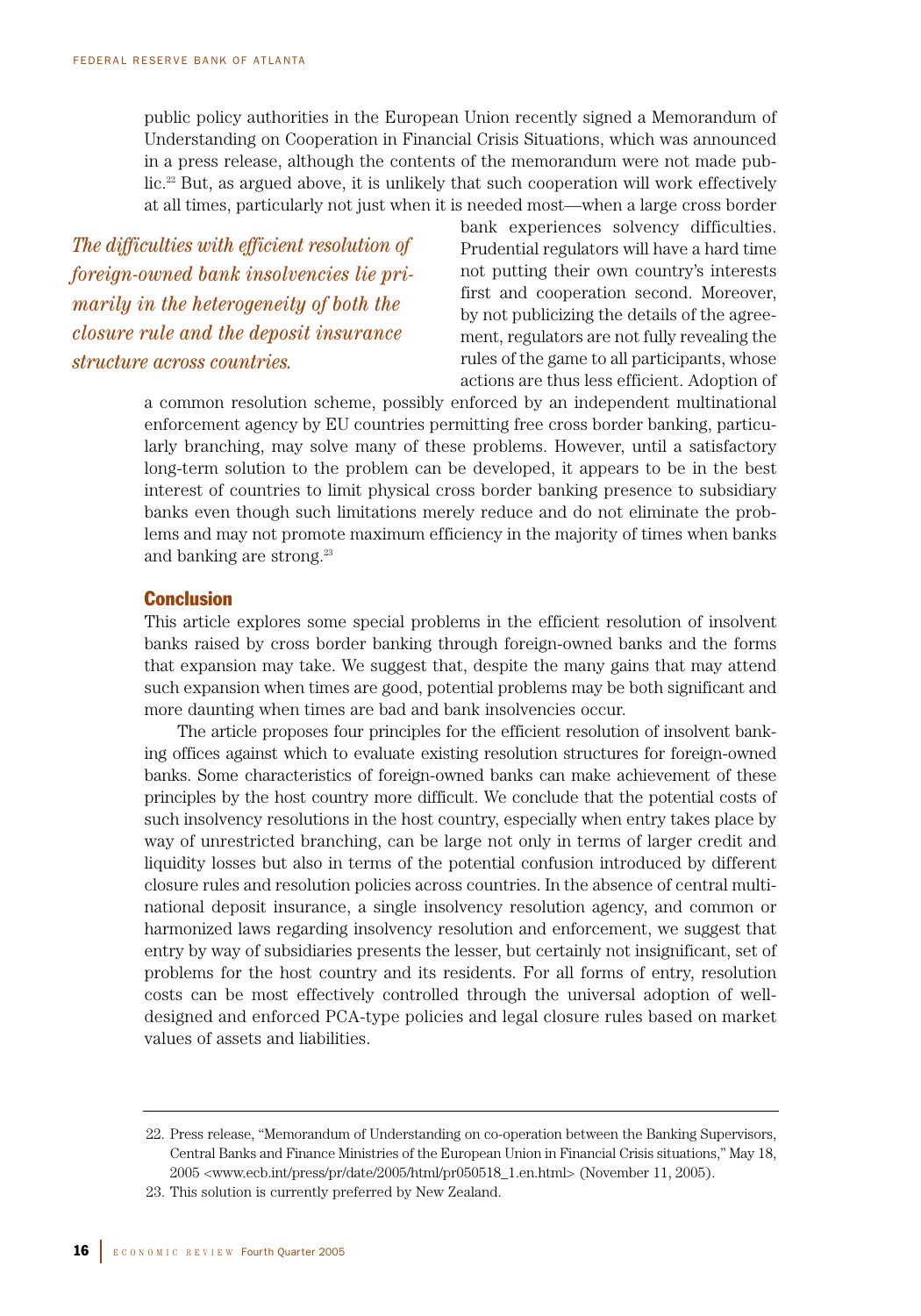# REFERENCES

Barth, James R., Gerard Caprio, and Ross Levine. 2001. Banking systems around the globe: Do regulation and ownership affect performance and stability? Paper presented at the NBER Conference on Prudential Supervision, Islamorada, FL, January.

———. Forthcoming. *Rethinking bank regulation and supervision: Till angels govern.* Cambridge: Cambridge University Press.

Berglöf, Erik, Paolo Fulghiere, Jordi Gual, Colin Mayer, Pedro Luis Pita Barros, and Xavier Vives. 2005. *Integration of European banks: The way forward*. London: Centre for Economic Policy Research.

Bliss, Robert R., and George G. Kaufman. 2005. U.S. corporate and bank insolvency regimes: An economic comparison and evaluation. Federal Deposit Insurance Corporation Center for Financial Research Seminar Series, June.

Bollard, Alan. 2005. Being a responsible host: Supervising foreign-owned banks. In *Systemic financial crises: Resolving large bank insolvencies*, edited by Douglas Evanoff and George Kaufman, 3–15. Singapore: World Scientific Publishing.

Borchgrevink, Hendrik, and Thorvald Grung Moe. 2004. Management of financial crises in cross-border banks. Norges Bank *Economic Bulletin* 75*,* no. 4:157–65.

Caprio, Gerard, and Daniela Klingebiel. 1999. Episodes of systemic and borderline financial crises. World Bank, photocopy.

Danmarks Nationalbank. 2005. Financial stability 2005*.* Copenhagen: Danmarks Nationalbank.

Demirgüç-Kunt, Asli, Baybars Karacaovali, and Luc Laeven. 2005. Deposit insurance around the world: A comprehensive database. World Bank Policy Research Working Paper No. 3628, June.

Eisenbeis, Robert A. 2004. Agency problems and goal conflicts. Federal Reserve Bank of Atlanta Working Paper No. 2004-24, October.

Eisenbeis, Robert A., and George G. Kaufman. Forthcoming. Cross-border banking: Challenges for deposit insurance and financial stability in the European Union. Federal Reserve Bank of Atlanta Working Paper.

European Commission. 2005. Review of the Deposit Guarantee Schemes Directive. Brussels, July 14.

European Financial Services Round Table. 2005. *On the lead supervisor model and the future of financial supervision in the EU: Follow-up recommendations of the EFR*, June.

Evanoff, Douglas D., and George G. Kaufman, eds. 2005. *Systemic financial crises: Resolving large bank insolvencies*. Singapore: World Scientific Publishing.

Financial Stability Forum. 2001. Guidance for developing effective deposit insurance systems, September.

Garcia, Gillian G.H., and Maria J. Nieto. 2005. Banking crisis management in the European Union: Multiple regulators and resolution authorities. *Journal of International Banking Regulation* 6, no. 3:206–26.

Goodhart, Charles A.E. 2005. Multiple regulators and resolutions. In *Systemic financial crises: Resolving large bank insolvencies*, edited by Douglas Evanoff and George Kaufman. Singapore: World Scientific Publishing.

Harrison, Ian. 2005. The Reserve Bank of New Zealand's Creditor Recapitalization (BCR) Project: An option for resolving large banks? In *Systemic financial crises: Resolving large bank insolvencies*, edited by Douglas Evanoff and George Kaufman. Singapore: World Scientific Publishing.

Hoggarth, Glenn, Ricardo Reis, and Victoria Saporta. 2002. Costs of banking system instability: Some empirical evidence. *Journal of Banking and Finance* 26, no. 5:825–55.

Holthausen, Cornelia, and Thomas Rønde. 2004. Cooperation in international banking supervision. European Central Bank Working Paper No. 316, March.

Kane, Edward J. 2005a. Can the European Community finesse the need for a multinational safety net? Boston College, May 24.

———. 2005b. Confronting divergent interests in trans-Tasman regulatory arrangements. Boston College working paper, July.

Kaufman, George G. 1997. The new depositor preference act: Time inconsistency in action. *Managerial Finance* 23, no. 11:56–63.

———. 2000. Banking and currency crisis and systemic risk: A taxonomy and review. *Financial Markets, Institutions and Instruments* 9, no. 2:69–131.

———. 2004a. Bank regulation and foreign-owned banks. Reserve Bank of New Zealand *Bulletin* 67, no. 2:65–74.

———. 2004b. Depositor liquidity and loss sharing in bank failure resolutions. *Contemporary Economic Policy* 22*,* no. 2:237–49.

———. 2004c. FDIC losses in bank failures: Has FDICIA made a difference? Federal Reserve Bank of Chicago *Economic Perspectives* 28, no. 3:13–25.

-. 2004d. Too big to fail in U.S. banking: Quo vadis? In *Too big to fail: Policies and practices in government bailouts,* edited by Benton E. Gup. Westport, CT: Praeger Publishers.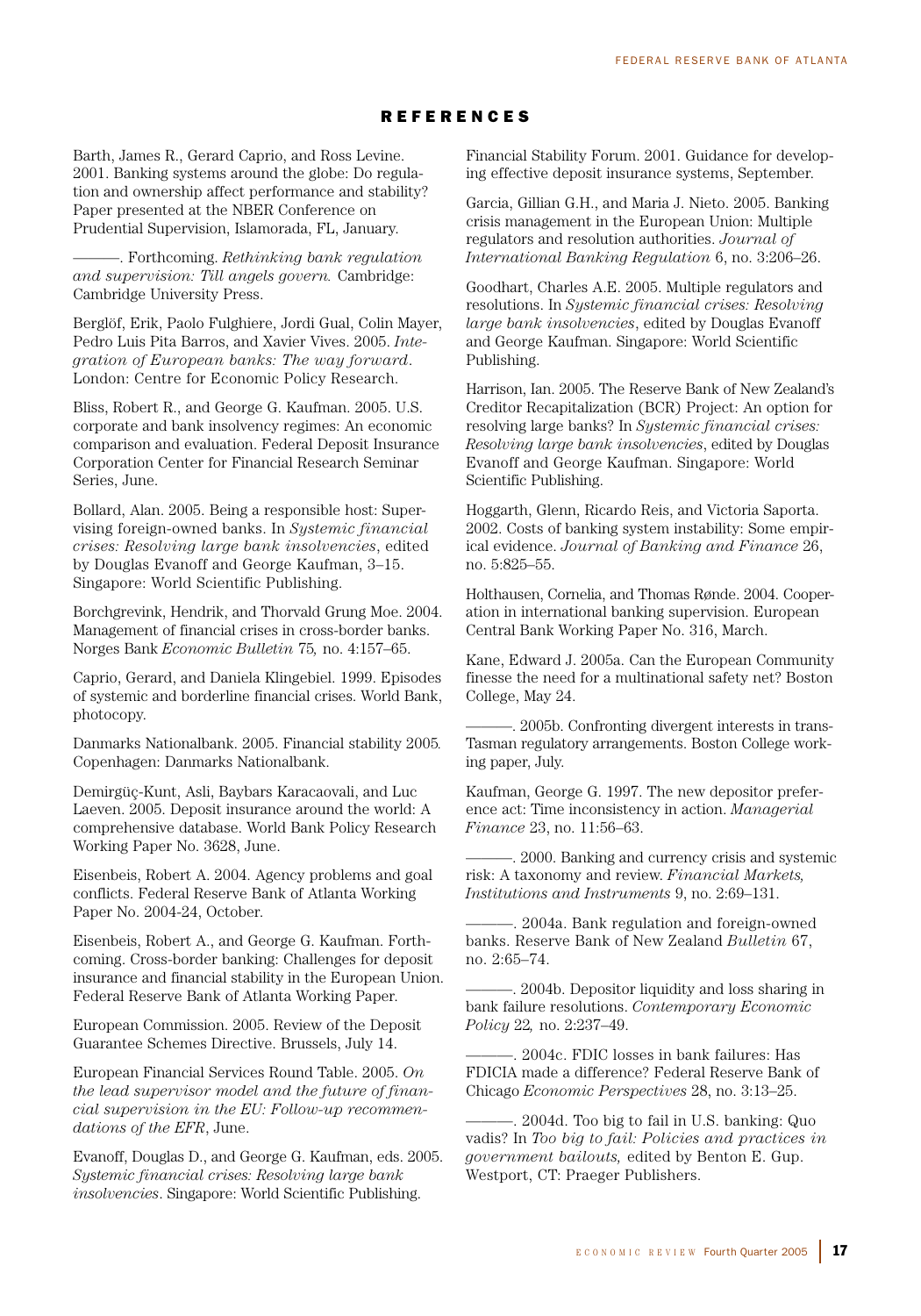Kaufman, George G., and Steven A. Seelig. 2002. Postresolution treatment of depositors at failed banks: Implications for the severity of banking crises, systemic risk, and too big to fail. Federal Reserve Bank of Chicago *Economic Perspectives* 26, no. 2:27–41.

Lastra, Rosa Maria. 2004. Cross-border bank insolvency. *Journal of International Banking Regulation* 5, no. 2:201–27.

Marino, James A., and Rosalind L. Bennett. 1999. The consequences of national depositor preference. *FDIC Banking Review* 12, no. 2:1–38.

Mayes, David G. 2004a. Preparing for cross-border bank failure. *Financial Regulator* 8, no. 4:58–63.

 $-$ . 2004b. Who pays for bank insolvency? *Journal of International Money and Finance* 23, no. 3:515–51.

———. 2005. The role of the safety net in resolving large financial institutions. In *Systemic financial crises: Resolving large bank insolvencies*, edited by Douglas Evanoff and George Kaufman. Singapore: World Scientific Publishing.

Office of the Comptroller of the Currency (OCC). 2003. Annual report: Fiscal year 2003. Washington, D.C., November.

PricewaterhouseCoopers. 2003. *A regulatory guide for foreign banks in the United States*. Washington, D.C.: Regulatory Advisory Service.

Reserve Bank of New Zealand. 2004a. RBNZ gives go-ahead to ANZ National Bank merger. <www.rbnz. govt.nz/news/2004/0153454.html> (November 11, 2005).

-. 2004b. Statement of principles: Bank registration and supervision. <www.rbnz.govt.nz/finstab/ banking/regulation/1504882.pdf> (November 11, 2005).

Salmon, Richard, Lisa Anston, Jeanne McBride, Dennis Trimpea, Elvis Nelson, Debbie Barr, Bent Armond, Gwen Hudson, Donna Kinser, and Vicki Robinson. 2003. Costs associated with bank failures. Federal Deposit Insurance Corporation working paper, October.

Wall, Larry D., and Robert A. Eisenbeis. 2002. The major supervisory initiatives post-FDICIA: Are they based on the goals of PCA? Should they be? Federal Reserve Bank of Atlanta Working Paper No. 2002-31, December.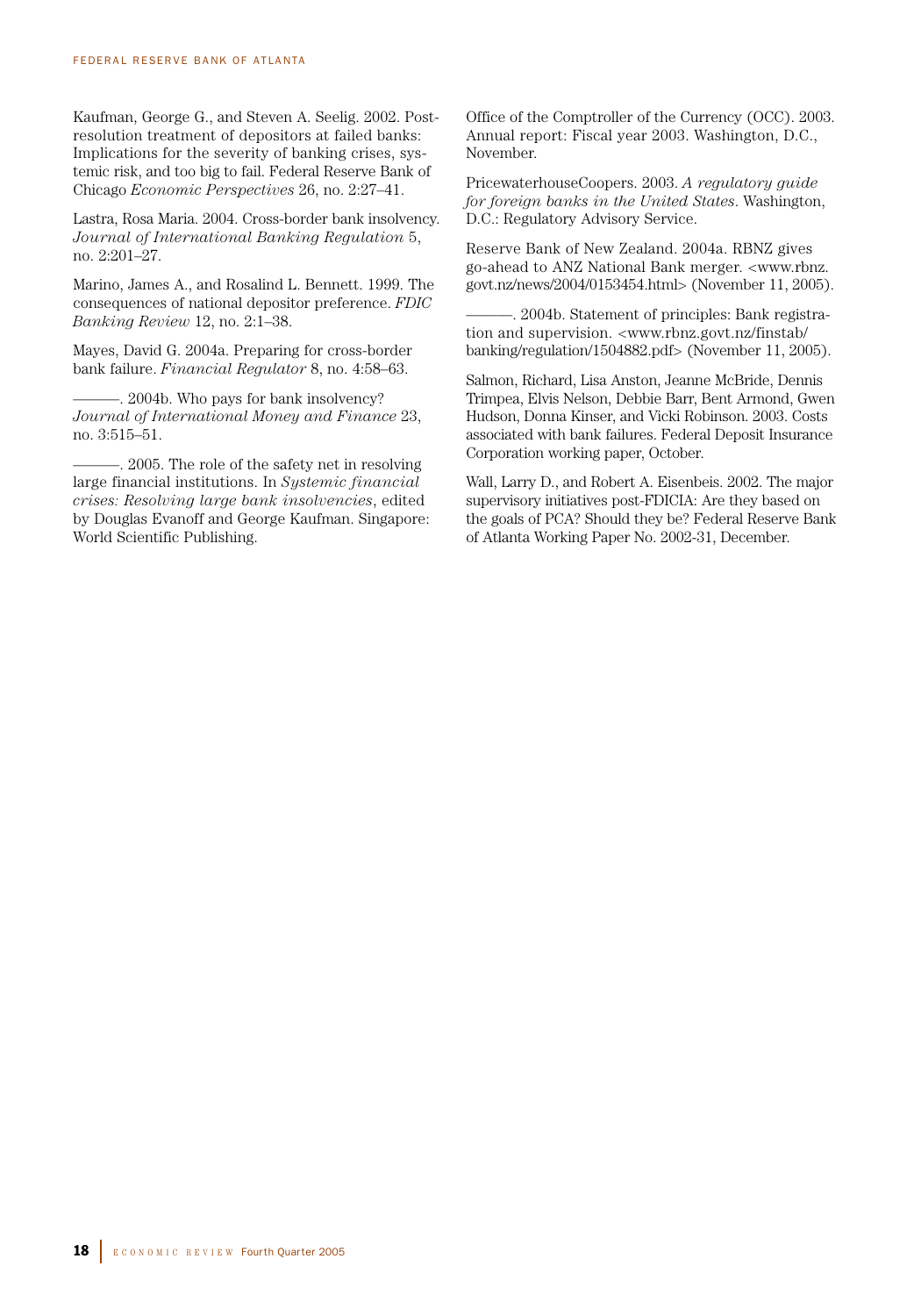# How Should Banks Account for Loan Losses?

## GEORGE J. BENSTON AND LARRY D. WALL

*Benston is the John H. Harland professor of finance, accounting, and economics at Emory University's Goizueta Business School, a professor of economics at Emory's College of Arts and Sciences, and a visiting scholar in the Atlanta Fed's research department. Wall is a financial economist and policy adviser in the Atlanta Fed's research department and an adjunct professor at Emory University's Goizueta Business School. The authors thank Randall Benston and participants at a seminar sponsored by the Federal Deposit Insurance Corporation for helpful comments and questions. They especially appreciate excellent suggestions and comments from Ray DeGennaro, Jerry Dwyer, and Scott Frame. A similar version of this paper appeared in the March–April 2004 issue of the* Journal of Accounting and Public Policy*.*

Tow should banks and other lenders account for the risk that a borrower will<br>default on a loan? This accounting determines when and to what extent a<br>bank recognizes changes in expected credit losses on its income statement default on a loan? This accounting determines when and to what extent a bank recognizes changes in expected credit losses on its income statement and the value at which loans are reported on the bank's balance sheet. Should these amounts differ when the bank's financial reports are prepared for its shareholders and for the banking authorities, or should the authorities manage the numbers directly or indirectly through the capital requirement?

These questions are the source of an ongoing debate among banks and the agencies that regulate them: the Securities and Exchange Commission (SEC), the Financial Accounting Standards Board (FASB), and bank supervisors.<sup>1</sup> The FASB is a privatesector entity delegated by the SEC to set financial accounting standards, called generally accepted accounting principles (GAAP). Bank supervisors have responsibility for setting regulatory accounting principles (RAP). The Federal Deposit Insurance Corporation Improvement Act (FDICIA) mandates that RAP generally follow GAAP but allows exceptions that assist supervisors in performing their duties. However, any such exception must be "no less stringent than generally accepted accounting principles."2 Bank supervisors are also granted an unusual role in setting GAAP by Section 241 of the Gramm-Leach-Bliley Act of 1999, which mandates that the SEC "shall consult and coordinate comments" with the appropriate federal bank supervisors before "taking any action or rendering any opinion with respect to the manner in which any insured depository institution or depository institution holding company reports loan loss reserves."

Wall and Koch (2000) discuss the philosophy underlying the different positions of the FASB and the SEC versus that of the bank supervisors. The authors conclude that the primary users of financial statements, investors and bank supervisors, are likely to form their own estimates of banks' loan losses. Thus, the philosophy underlying the reported figures may be less important than the transparency of the process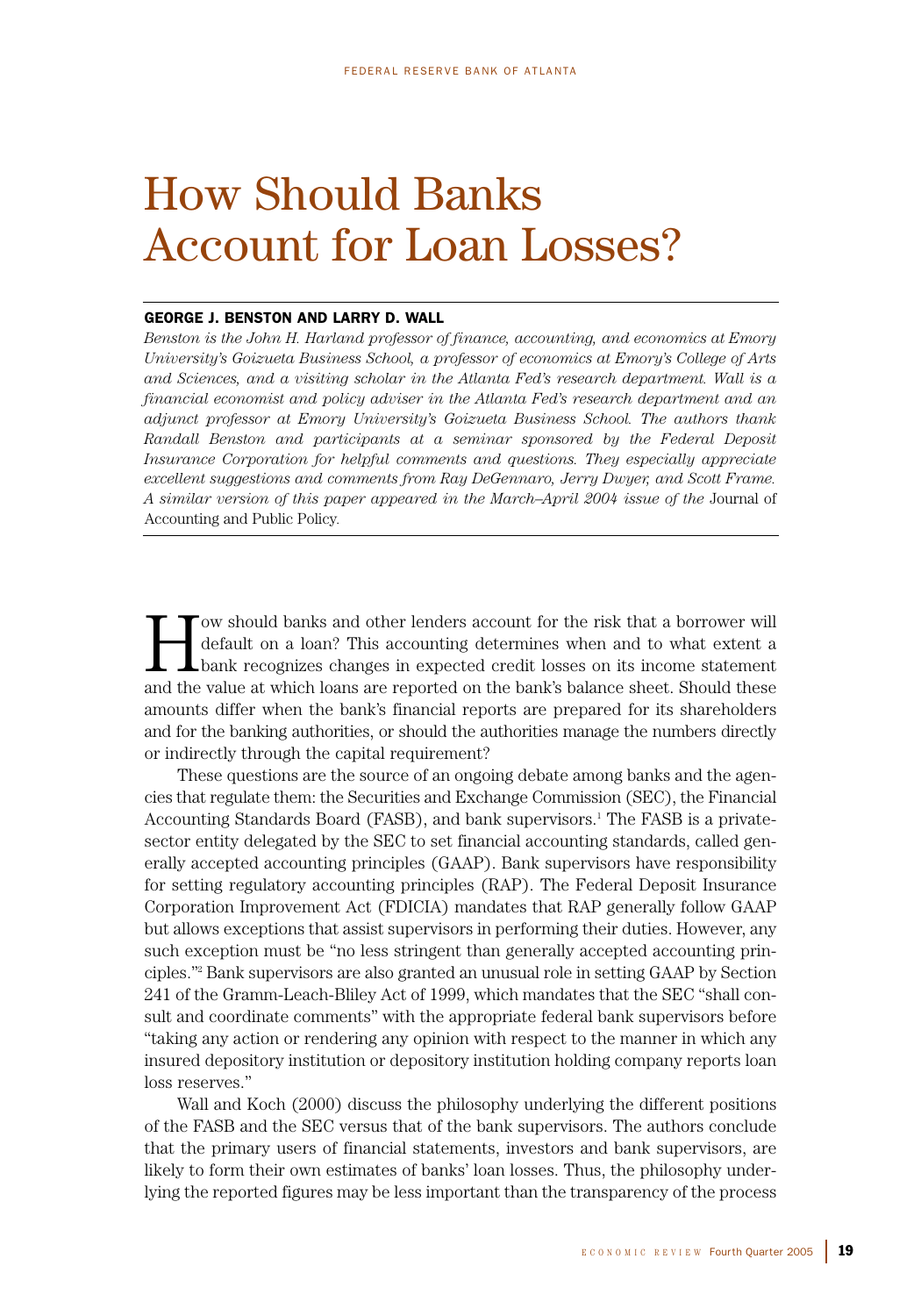required by the accounting authorities and by the bank supervisors for their respective estimates of loan losses. Nevertheless, the debate over appropriate procedures continues, with Davenport (2004) reporting that the FASB intends to take up the issue again.<sup>3</sup>

This article seeks to answer the question of how the value of loans on a bank's balance sheet should be adjusted for expected credit losses. Underlying the analysis is the assumption that the value most useful to bankers, investors, and bank super-

*Present accounting principles are largely based on a system that values assets and liabilities at their historic cost rather than at their current market value.*

visors is the economic value of loans as of the balance-sheet date. This value is the present (discounted) value of the cash payments the bank expects to receive from the borrowers as a group, which is less than the promised amount, because the bank cannot perfectly predict which loans will

default. When loans are recorded at their economic values, there should be no reduction in this amount with an allowance for loan losses because the interest rate charged should be sufficient to cover expected default losses. Our analysis leads us to conclude that even when loans are accounted for at historic cost, under most situations no allowance for loan losses should be made. Loan-loss expense for a period, then, is the loss incurred on loans that defaulted during the period. However, if cash flow expectations change so that loans decrease in value, the decrease is an addition to loan-loss expense.

Although historic-cost GAAP can provide useful information, economic value clearly would be superior if measurement of the numbers were reliable and cost effective. The problem is that the economic values of loans are not readily observable unless the loans are traded in sufficiently liquid markets. Many loans, though, are not traded because of information asymmetry between the bank and potential buyers. A bank's knowledge of its customers includes strengths and weaknesses that may not be apparent from documents that describe the lending situation. This basic attribute of loans results in banks often placing a greater value on a loan than buyers are willing to pay or in buyers discounting loans because they fear the seller may be holding back important negative information (adverse selection). Consequently, loan values and the related losses must be estimated. Both accountants and bank supervisors are concerned about the results of this estimation, but each group has a different perspective on the question.

The accounting authorities' concern is for general-purpose users of financial statements, particularly investors. Investors may pay too much for bank stocks if banks' reported losses are understated, or they may sell their stock too cheaply if the losses are overstated. Thus, the accounting authorities are worried about biased estimates in either direction, particularly when the bias is intentional. The authorities recognize that managers, who prepare the financial statements, sometimes have incentives to use loan-loss accounting to manipulate the numbers reported. In some situations managers have an incentive to understate expected losses in order to boost reported net income and capital in the current period. In other situations managers have an incentive to overstate losses in the current report when earnings are high so that they can understate losses in a later period when other earnings are low, thereby smoothing the reported net income.4

In contrast, bank supervisors are concerned about banks being inadequately capitalized and possibly failing. Banks should maintain loan-loss allowances sufficient to cover expected losses and maintain sufficient equity capital to absorb unexpected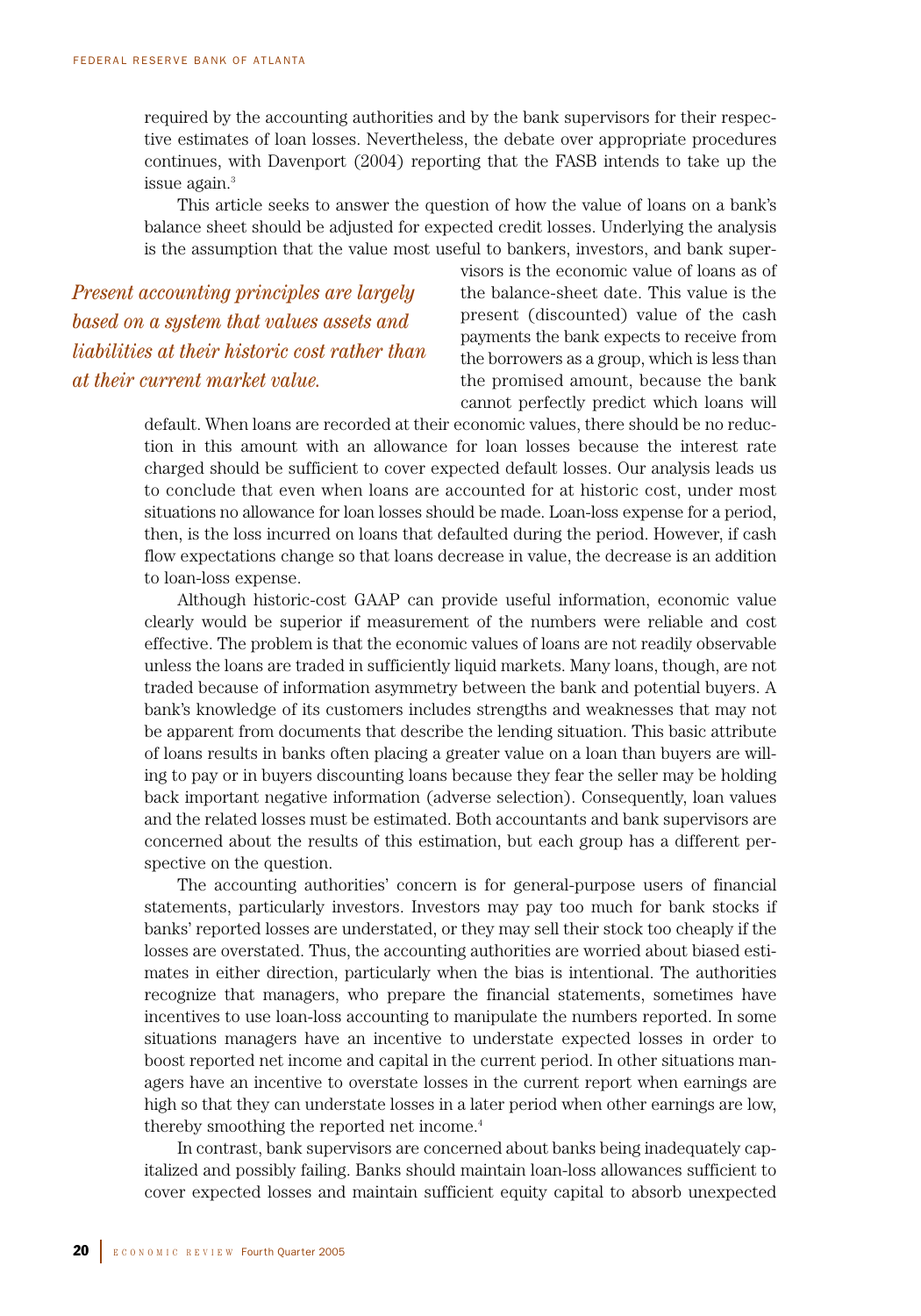losses. Bank supervisors argue that reasonable approaches to estimating loan losses are likely to yield a range of estimates. Given supervisors' focus on safety, they want banks to report a loan-loss allowance that is on the high end of those estimates.

This article considers these somewhat different approaches to banks' loan-loss accounting by reviewing existing GAAP for loan-loss accounting in the following section. The next section compares the economic value of a loan with its reported value under current GAAP. The article then reviews the GAAP "reliability" and "relevance" criteria and analyzes existing GAAP and proposals to value loans and other financial assets and liabilities at their "fair values," particularly with respect to the criteria.<sup>5</sup> We then analyze bank supervisors' concerns about loan-loss accounting. The last section summarizes the results of prior discussion and presents conclusions that are relevant for policy.

# Current Accounting Standards

Existing accounting standards as determined by the FASB are specified in its Statements of Financial Accounting Standards (FAS).<sup>6</sup> The two statements most relevant to loan-loss accounting are FAS 5*, Accounting for Contingencies*, and FAS 114, *Accounting by Creditors for Impairment of a Loan.* FAS 5 (paragraph 8) sets two standards, both of which must be met in order to recognize a loss contingency in a firm's financial statement:

- a. Information available prior to issuance of the financial statements indicates that it is probable that an asset has been impaired . . . at the date of the financial statements. It is implicit in this condition that it must be probable that one or more future events will occur confirming the fact of the loss.
- b. The amount of the loss can be reasonably estimated.

FAS 5 defines "probable" as "the event or events are likely to occur" (paragraph 3). "Probable" is generally interpreted as "more likely than not," or having at least a 50 percent chance of occurring.

FAS 114 provides additional guidance on accounting for individual loans that are impaired in terms of both defining impairment and measuring the extent of

<sup>1.</sup> These bank supervisors are the Office of the Comptroller of the Currency (OCC), the Board of Governors of the Federal Reserve System, the Federal Deposit Insurance Corporation (FDIC), the Office of Thrift Supervision (OTS), and the National Credit Union Administration (NCUA). Although state banking agencies also supervise banks they charter, we are not aware of any that have taken an interest in this issue.

<sup>2.</sup> Section 121 of FDICIA, codified to 12 *U.S. Code* 1831n(a).

<sup>3.</sup> The FASB's indication that it would reconsider loan-loss accounting follows the abandonment of a proposal by the American Institute of Certified Public Accountants (AICPA) to provide guidance on the implementation of existing GAAP, according to Davenport (2004). Bank supervisors had recommended abandonment in a letter to the chairman of the AICPA dated October 6, 2003, available at <www.bdbonline.net/pdfs/RegulatorsLetter.pdf>.

<sup>4.</sup> Managers also might want to manipulate expenses generally to reduce income taxes. However, since 1986 banks may deduct only realized rather than estimated credit losses. See Walter (1991, especially 24–25) for a discussion of the historic role of taxes in determining loan-loss accounting.

<sup>5.</sup> The FASB explains that by "fair value" it means "an estimated market exit price, that is an estimate of the amount that would have been realized if the entity had sold the asset" (1999, paragraph 12). Fair value includes, but is not limited to, market value because appraisals, models, and presentvalue calculations may be used when relevant market values are not available.

<sup>6.</sup> The texts of FAS may be obtained from the FASB's Web site, <www.fasb.org/st/>.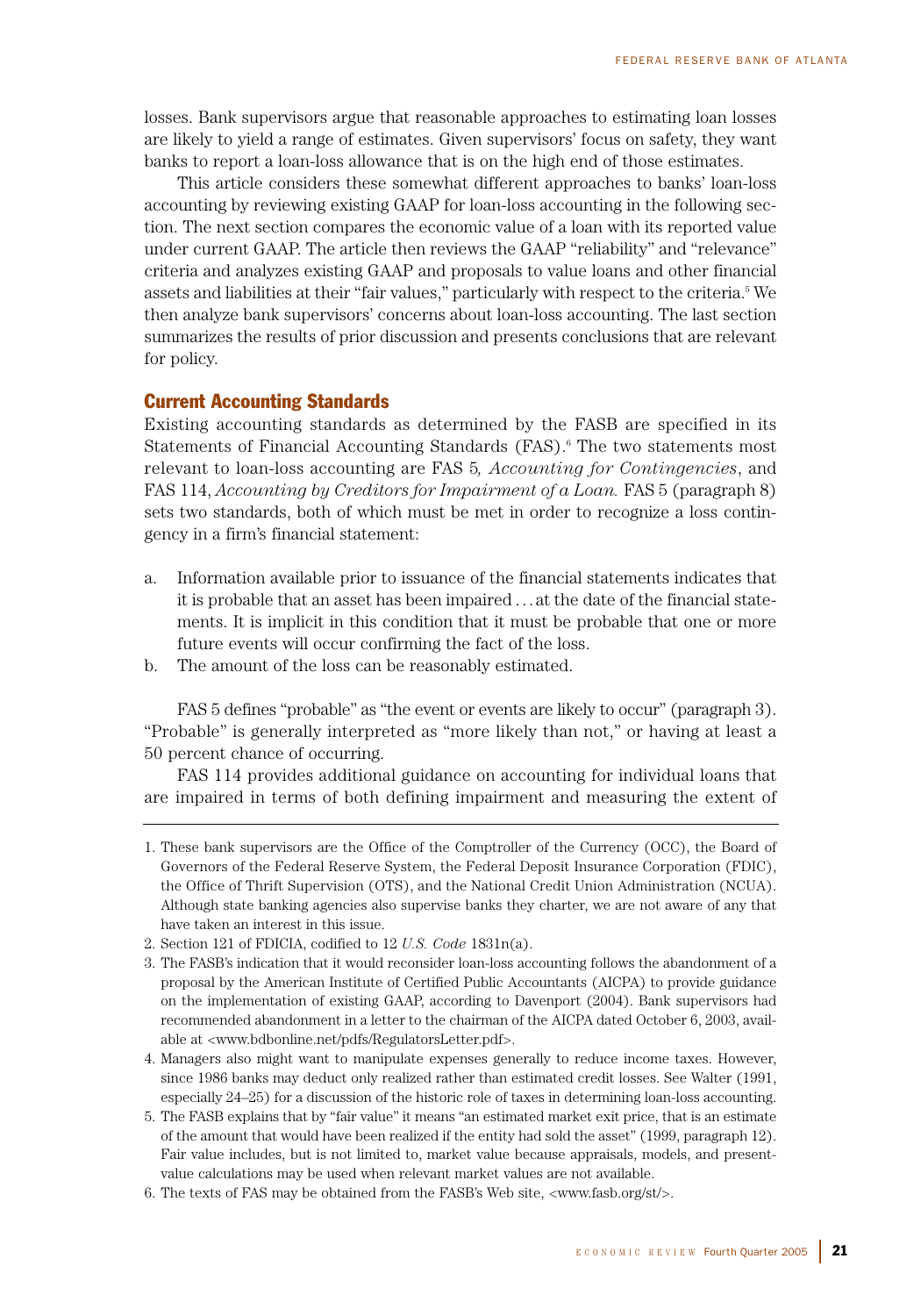impairment.7 FAS 114 amends FAS 5 to indicate in paragraph 8 that "a loan is impaired when, based on current information and events, it is probable that a creditor will be unable to collect all amounts due according to the contractual terms of the loan agreement." Several measures of impairment are permitted under FAS 114,

*The philosophy underlying the reported figures may be less important than the transparency of the process required by the accounting authorities and by the bank supervisors for their respective estimates of loan losses.*

including "the present value of expected cash flows discounted at the *loan's effective interest rate,* . . . observable market price, or the fair value of the collateral if the loan is collateral dependent" (paragraph 13, emphasis added). FAS 114 specifies that "the effective interest rate . . . is based on the original contractual rate, not the rate specified in the restructuring agreement" (paragraph 14). This require-

ment drives a wedge between economic and accounting values because restructured loans usually are riskier than when originally made. Hence, the interest rate GAAP requires tends to be lower than the market rate applicable to such loans, thereby overstating the actual (economic) value of the loans.

The treatment of loans in FAS 5 and FAS 114 does not apply in two special cases. First, if loans have been securitized and are traded in financial markets, they must be accounted for according to FAS 115, *Accounting for Certain Investments in Debt and Equity Securities*. FAS 115 requires classification of debt securities into one of three categories: held to maturity, available for sale, or trading securities. Securities classified as held to maturity are accounted for using historic cost; securities that are available for sale and trading securities are carried at their fair values. Contemporaneous changes in fair value of trading securities are included in current earnings. For securities held for sale, these changes are reported in a supplementary statement of comprehensive income and are included in the income statement only when the changes are realized (for example, the securities are sold).

The second exception to FAS 5 and FAS 114 is loans hedged by a derivative contract. FAS 133, *Accounting for Derivative Instruments and Hedging Activities,* requires that when a derivative is designated as a hedge for a specified asset or liability, the fair-value gain or loss on both the derivative and the hedged item should be recognized. Thus, if a derivative instrument hedges the fair value of a loan, the loan will be reported at its fair value.

# Economic and Accounting Values of Loans

The economic value of a loan (or any asset) is the present value of the expected cash receipts.<sup>8</sup> A banker's estimate of the economic value of a loan need not equal the value the banker would report for the asset from a straightforward application of GAAP.<sup>9</sup> The banker would be expected to use all available information, taking into consideration the cost of obtaining and using the information, to estimate the loan's economic value to the bank. However, the banker is allowed to use only a subset of the available information to report the GAAP value of the loan unless default is probable.

The differences between economic and accounting value may be more precisely identified and analyzed by expressing economic value in notational form. In the equations that follow, uppercase letters represent dollar values and information sets, lowercase letters represent rates and probabilities, and subscripts represent a time period.

The basic equation for calculating the economic value at time 0 of any set of cash flows over the interval from time 0 to time *N* is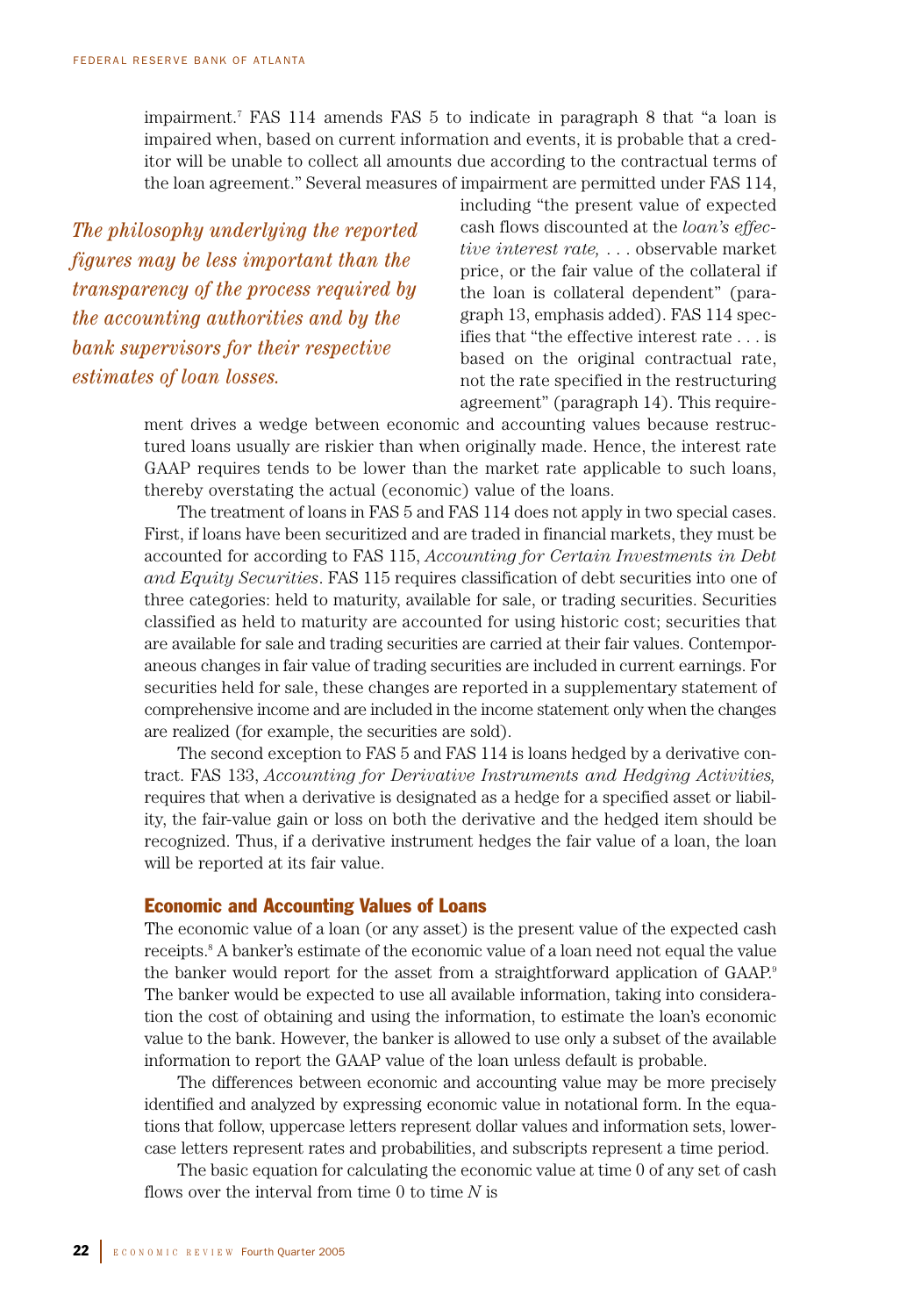(1) 
$$
EV_0 = \sum_{t=0}^{N} \Biggl( C_t \Bigl( I_0 \Bigr) / \Bigl( 1 + dr \Bigr)^t \Biggr),
$$

where  $EV_0$  is the economic value of the loan at time 0;  $C_t(I_0)$  is the expected cash received at time *t*, given the information *I* available at time 0; and *dr* is the discount rate demanded by investors to compensate for the time value of money, any risks associated with the loan, and the illiquidity of the loan. Equation (1) says that the economic value of an asset at time 0 is the sum of the expected cash flows given the information at time 0*,* discounted at the appropriate interest rate.

The issues in loan-loss accounting may be illustrated by making two changes in equation (1). First, the expected cash flow at time *t* may be separated into the promised cash flow less the expected loan losses due to default on the part of the borrower. Second, the promised cash flow may be further separated into promised interest payments and promised principal payments. The economic value of a bullet (or nonamortizing) loan with these modifications to equation  $(1)$  is<sup>10</sup>

(2) 
$$
EV_0 = \left[ \sum_{t=0}^{N} \left( trP / (1 + dr)^t \right) + P / (1 + dr)^t \right] - \sum_{t=0}^{N} \left( pd_t \left( I_0 \right) * LGD_t \left( I_0 \right) / (1 + dr)^t \right),
$$

where  $lr$  is the rate of interest paid on the loan;  $P$  is the principal value of the loan;  $pd_{\iota}(I_{0})$  is the probability that default will occur at time *t*, given the information available at time 0; and  $LGD<sub>t</sub>(I<sub>0</sub>)$  is the loss given default at time *t*, conditional on the information available at time 0.

The first term (inside the square brackets) of equation (2) represents the discounted promised payments on the loan—the discounted value of the promised interest payments on the loan (*lrP*) plus the discounted value of the promised principal repayment.11 The second term is the discounted value of the expected loan losses given the information at time 0—the probability that the loan will have defaulted at time  $t (pd<sub>t</sub>)$  multiplied by the expected loss given default at time  $t (LGD<sub>t</sub>)$ . Equation (2) may be simplified without changing our conclusions by assuming that the value of *LGD* is constant for every time  $t$  and does not change with the arrival of new information.<sup>12</sup>

<sup>7.</sup> FAS 114 specifically excludes from its scope "large groups of smaller-balance homogenous loans that are collectively evaluated for impairment" (paragraph 6). Such loans are often called retail loans and include credit card and automobile loans.

<sup>8.</sup> The economic value of a loan after it has been made also depends on the bank's cost of administering the loan. We do not include a term for this cost in our analysis because doing so would complicate the notation without providing any additional insight on loan-loss accounting.

<sup>9.</sup> In this section we will assume that the banker would honestly report her best estimate of a loan's value in accordance with GAAP. The following section considers the possibility that other considerations may influence the reported value of a loan in a bank's financial statements.

<sup>10.</sup> Equation (2) could be easily modified to analyze an amortizing loan (a loan with periodic principal prepayments) at the cost of somewhat more complicated notation. However, doing so would not change our qualitative results.

<sup>11.</sup> We could allow the discount rate on the loan to vary through time and with the arrival of new information, but doing so would not change our qualitative insights on accounting for credit losses. The issues associated with accounting for time variation in the discount rate are discussed below.

<sup>12.</sup> We realize that the loss given default could change through time or with changes in information, such as the appreciation or depreciation in the value of collateral. While such changes would affect the magnitude of the difference between economic and accounting values, these changes would not alter our qualitative conclusions.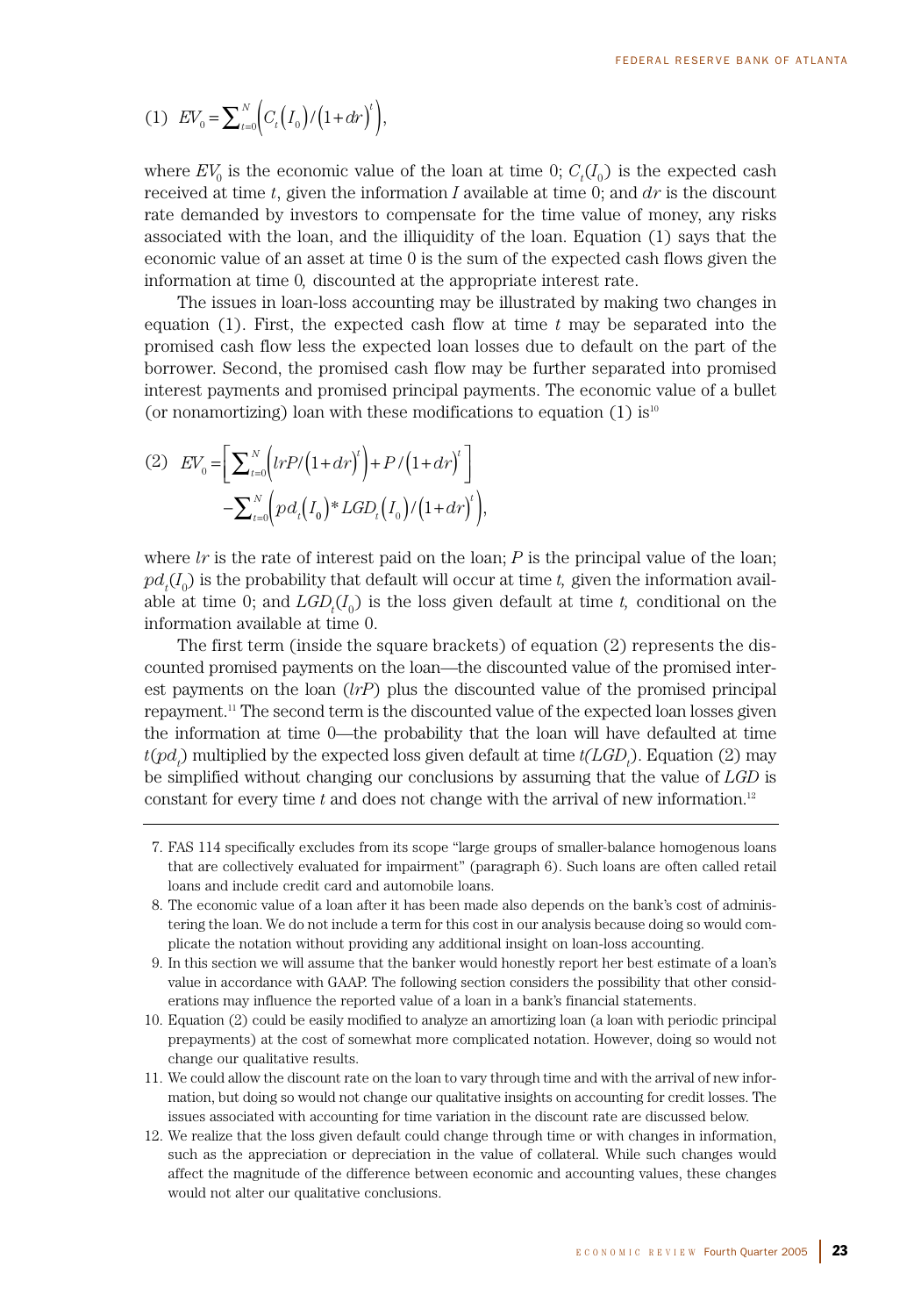The economic value of a loan may change from one period to the next as a direct consequence of the passage of time.13 The value may also change because of the arrival of new information that alters the expected values of the probability of default in future periods. Thus, the economic value of the loan at the start of the next period, period 1, is

$$
(3) \quad EV_1 = \left[ \sum_{t=1}^N \left( \frac{l r P}{1 + dr} \right)^t \right] + P / \left( 1 + dr \right)^t \right] - \sum_{t=1}^N \left( \frac{p d_t \left( I_1 \right)^* L G D / \left( 1 + dr \right)^t \right).
$$

The change due merely to the passage of time is reflected in the change in the period over which the cash flows are summed—from time 0 to time *N* in equation (2) and from time 1 to time *N* in equation (3). The new information is reflected by updating the information set used to calculate the probability of default from  $pd_{t}(I_{0})$  in equation (2) to  $pd<sub>t</sub>(I<sub>1</sub>)$  in equation (3).

In contrast, accounting values respond to a change in  $pd_{t}$ , and hence accord with economic values, only if a loss is probable, the loan is hedged by a derivative, or the loan has been securitized and is not categorized as held to maturity. Loans that do not meet any of these criteria are hereafter called a "typical loan" in recognition that most loans in banks' portfolios do not meet these criteria. The GAAP value of a loan may differ from its economic value for three important reasons, discussed next.

**GAAP value cannot exceed the principal value of the loan.** The accounting, or GAAP, value of a typical loan may differ from its economic value both at the time the loan is made and in future periods in part because a loan's maximum GAAP value is its principal value. In contrast, a loan's economic value would be expected to exceed its principal value if the market for loans is less than perfectly competitive. In addition, under GAAP the cost of acquiring the loan and putting it on the books (the initial cost) is almost never capitalized (added to the face value of the loan). The loan's economic value is greater than the face value by the present value of these amounts, which the bank collects over time as part of the borrower's interest payments.

**GAAP value does not incorporate all new information about** *pd.* In the periods after a loan is first recorded, the GAAP value may differ from the economic value because GAAP permits consideration of changes in the probability of default (*pd*) only if default is probable. This limit on the recognition of changes in default probabilities would result in the GAAP value of a loan being less than its economic value when new information indicates that the probability of default has declined. However, the GAAP value of a loan could be more than its economic value when new information indicates an increase in the probability of default (*pd*) in future periods but the cumulative probability of default remains below 50 percent (is not probable).

**GAAP value generally ignores anticipated changes in** *pd***.** A loan's GAAP value may also differ from its economic value if the hazard rate—the probability of default conditional on the loan not defaulting in a prior period—is not constant through future periods, given the information available at any point in time.14 A large set of possible alternative variations exists in the probability of default. One common pattern with important regulatory implications is one in which the probability of default is very low for several periods after the loan is made and then increases. For example, experience might indicate that borrowers tend to maintain their promised payments for several years, both because the projects for which they borrowed the funds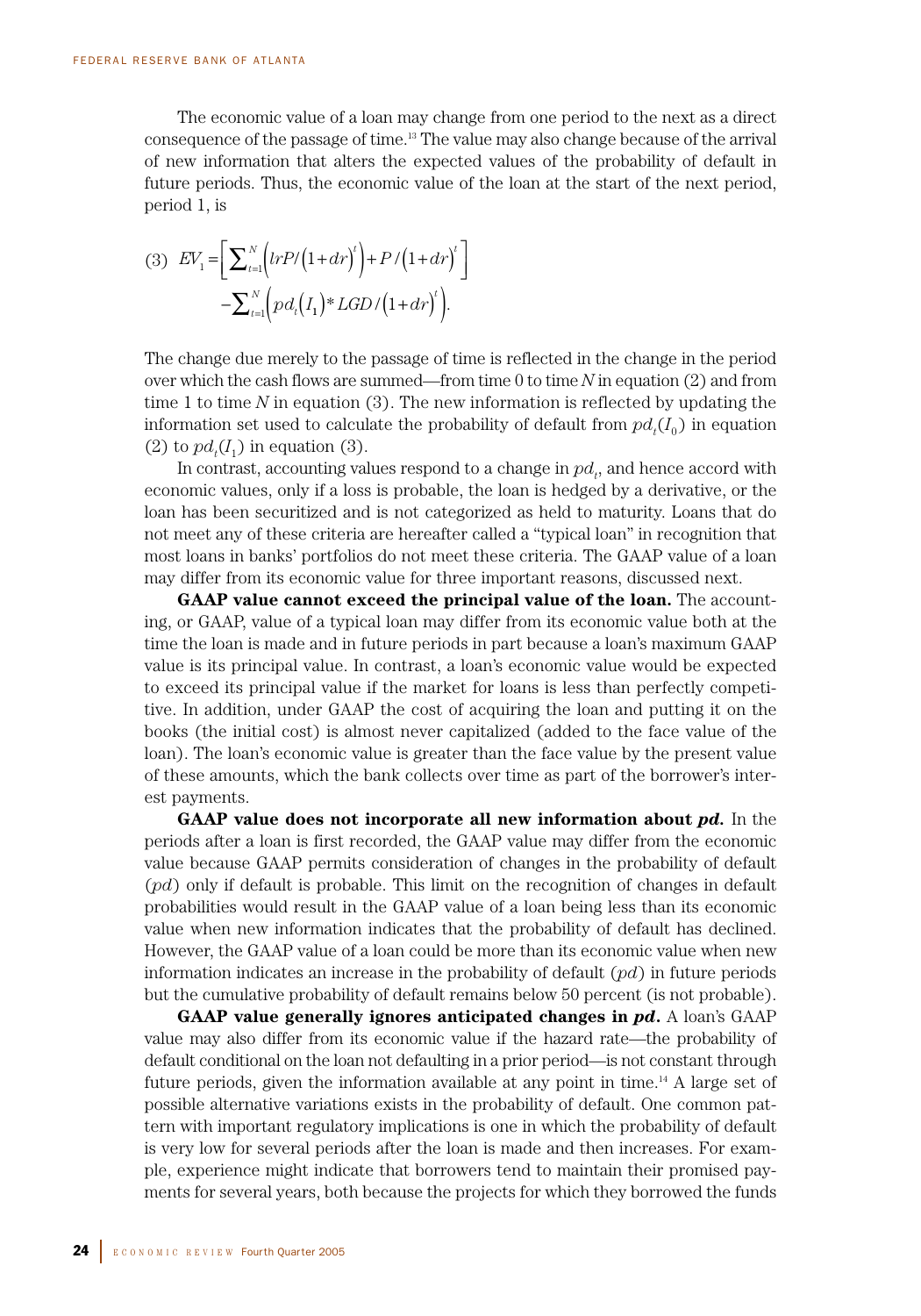take time to fail (if they do) and because they can hide the failure for a while by holding back some of the borrowed funds and then using the funds to meet scheduled interest and principal payments. Experienced bankers probably recognize this pattern of risk and behavior. The contract rate of interest paid on the loan, *lr,* though, is almost never structured to change with expected changes in credit risk during the life of the loan. Rather, the rate is set to compensate the bank for the net present value of expected credit losses over the life of the loan.15 As a result, in this situation the contract rate of interest will overcompensate for credit risk in some earlier periods and undercompensate for credit risk in some future periods.16

Consider the simplest case in which the probability of default increases every period from initiation to maturity. Then, stated in terms of our notation, for some periods from the initiation of the loan at 0 through some later point *M*, the expected loss due to default is less than its average value over the life of the project (assumed to be *N* periods):

(4) 
$$
p d_i(I_0) LGD < \sum_{i=0}^{N} \frac{p d_i(I_0) LGD}{N}
$$

for  $i \leq M$ . Then in subsequent periods

(5) 
$$
p d_j(I_0) LGD > \sum_{t=0}^{N} \frac{p d_t(I_0) LGD}{N}
$$

for  $M < j \le N$ .<sup>17</sup> Note that all values of the probability of defaults in equations (4) and (5) are based on the information set  $I_0$ . Given that the contract rate on the loan, *lr*, is set at time 0 to compensate the firm for the average loss over the period, the implication is that the bank collects a credit risk premium early in the life of the loan that exceeds the required compensation for default losses for the first *m* periods, but in subsequent periods the credit risk premium will be less than the required compensation.

Although predictable time variation in *pd* drives a wedge between earnings reported on a GAAP basis and earnings based on economic values for individual loans, the wedge often will not be material at the level of portfolios of similar loans. Portfolios often contain loans of varying maturities with the overstatement of earnings on relatively recent loans being more or less offset by understatement on older loans. Indeed, if the portfolio contains approximately equal amounts of loans at every

- 15. This analysis would not hold if *lr* varied in response to changes in the borrower's credit quality. However, most variable-rate loans do not adjust to changes in the borrower's credit quality but rather in response to changes in a market rate, such as the London Interbank Offer Rate (LIBOR). The primary reason for movement in these market rates is changes in the default-free risk rate. Risk-related movements in that rate are the result of changes in overall credit risk and not to the risk of a specific borrower or loan.
- 16. This situation is similar to a level payment on a whole-life insurance policy, where the early-period payments exceed the expected death payout in those periods.
- 17. This formulation assumes that the probability of default is increasing over the entire life of the loan. While we could model more complicated time patterns, doing so would complicate the analysis without adding any important new insights.

<sup>13.</sup> An exception for which the economic value of the loan does not change arises if the probability of default is constant, the discount rate is constant, and the market for loans is competitive.

<sup>14.</sup> The interest paid on a loan in any given period compensates for its expected losses in that period the hazard rate times the expected loss given default.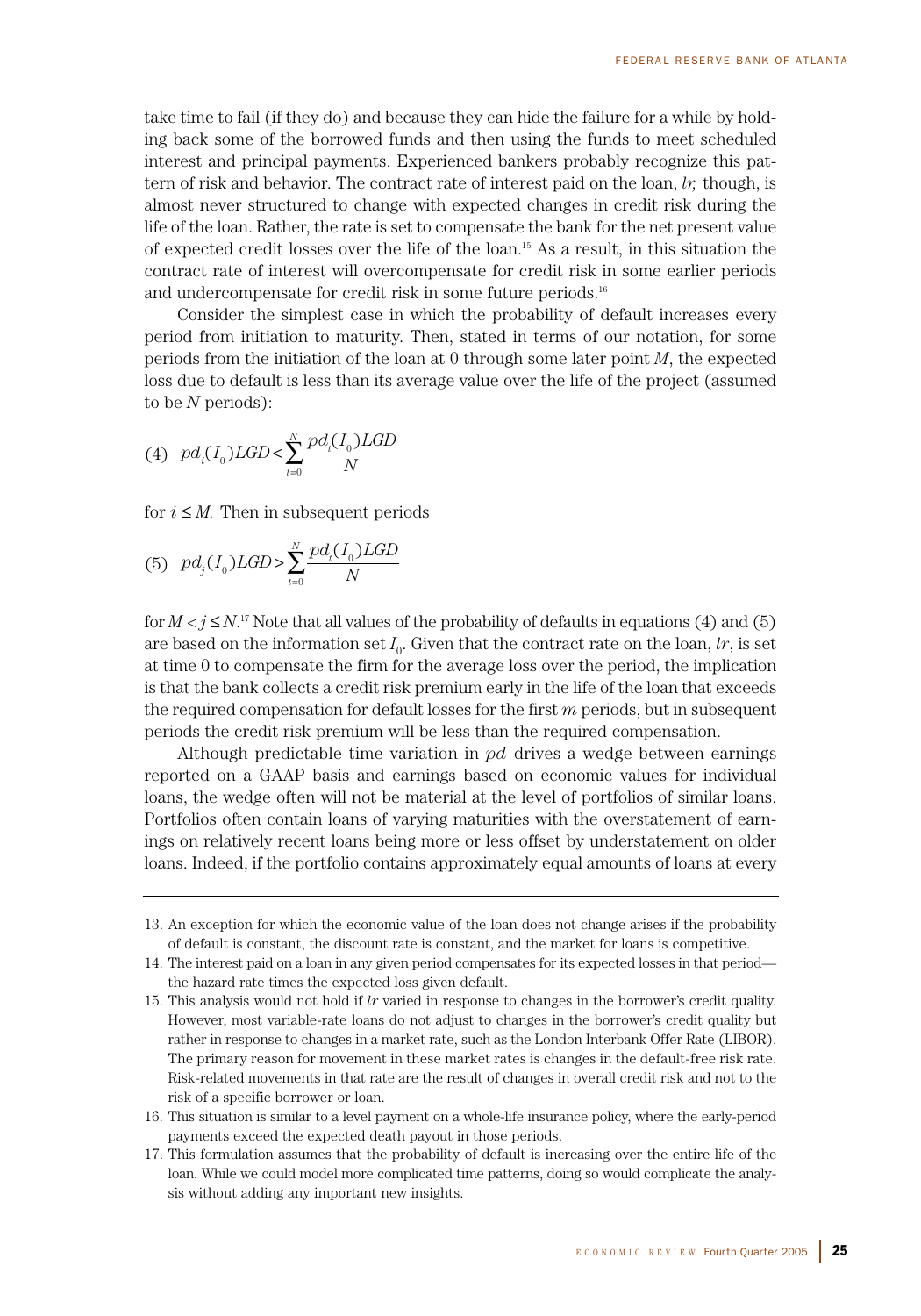# Table 1 Comparison of GAAP and Economic Values

| <b>Situation</b>                                                          | <b>GAAP</b> value | <b>Economic value</b>                               |
|---------------------------------------------------------------------------|-------------------|-----------------------------------------------------|
| A: Value at Ioan initiation<br>Competitive market for individual loans    | Loan principal    | Loan principal plus the costs<br>of making the loan |
| Lender has market power                                                   | Loan principal    | Greater than the loan principal                     |
| <b>B:</b> Reported Ioan value after initiation<br>Default is not probable | Loan principal    | Fconomic value                                      |
| Default is probable                                                       | Economic value    | Economic value                                      |

maturity between origination and maturity, the difference between GAAP earnings and earnings based on economic value would be about zero. Thus, predictable time variation in *pd* is unlikely to have a material effect on the difference in earnings unless the size of the loan portfolio is significantly increasing or decreasing.

**Summary of economic and accounting treatment.** The differences between GAAP values and economic values are summarized in Table 1. GAAP requires the reporting of the principal value of the loan in all cases except where default is probable, as shown in panel B. For example, even if new information suggests that the cumulative probability of default over the remainder of a loan's life increased from 1 percent to 49 percent, GAAP would not allow any recognition of the greatly increased probability of default. In contrast, the economic value of the loan at its initiation is likely to be greater than the principal of the loan, as shown in panel A. Thereafter, the economic value of the loan will respond to changes in the discounted value of the promised payment less the discounted value of the expected loan losses, as shown in panel B. Thus, unlike GAAP reported values, the economic value of a loan would decrease in response to new information, suggesting the probability of default had increased from 1 percent to 49 percent.

The differences between the definition of GAAP and economic values for individual loans imply that the two values respond differently to new information and the passage of time if default is not probable, as summarized in Table 2. The GAAP value remains at the principal value of the loan. In panel B, the arrival of new information about the probability of default results in economic value moving inversely with the change in the probability of default.

Panel C of Table 2 summarizes the changes in economic value if the probability of default increases throughout the life of the loan. Absent any news after initiation, the loan's value declines as time proceeds when the probability of default in the period is less than its per-period average probability. Assuming the loan does not default, its value increases later in its life when the average probability of default is above its per-period average amount. Note that panel C gives changes in the economic value of an individual loan and not a portfolio of loans. If a bank's portfolio includes individual loans of approximately equal amounts and maturities, the probabilities of default in any one period tend to average out and be approximately equal among periods.

One overall implication that may be taken from this analysis is that the reported GAAP value is likely to understate the economic value of most banks' portfolios most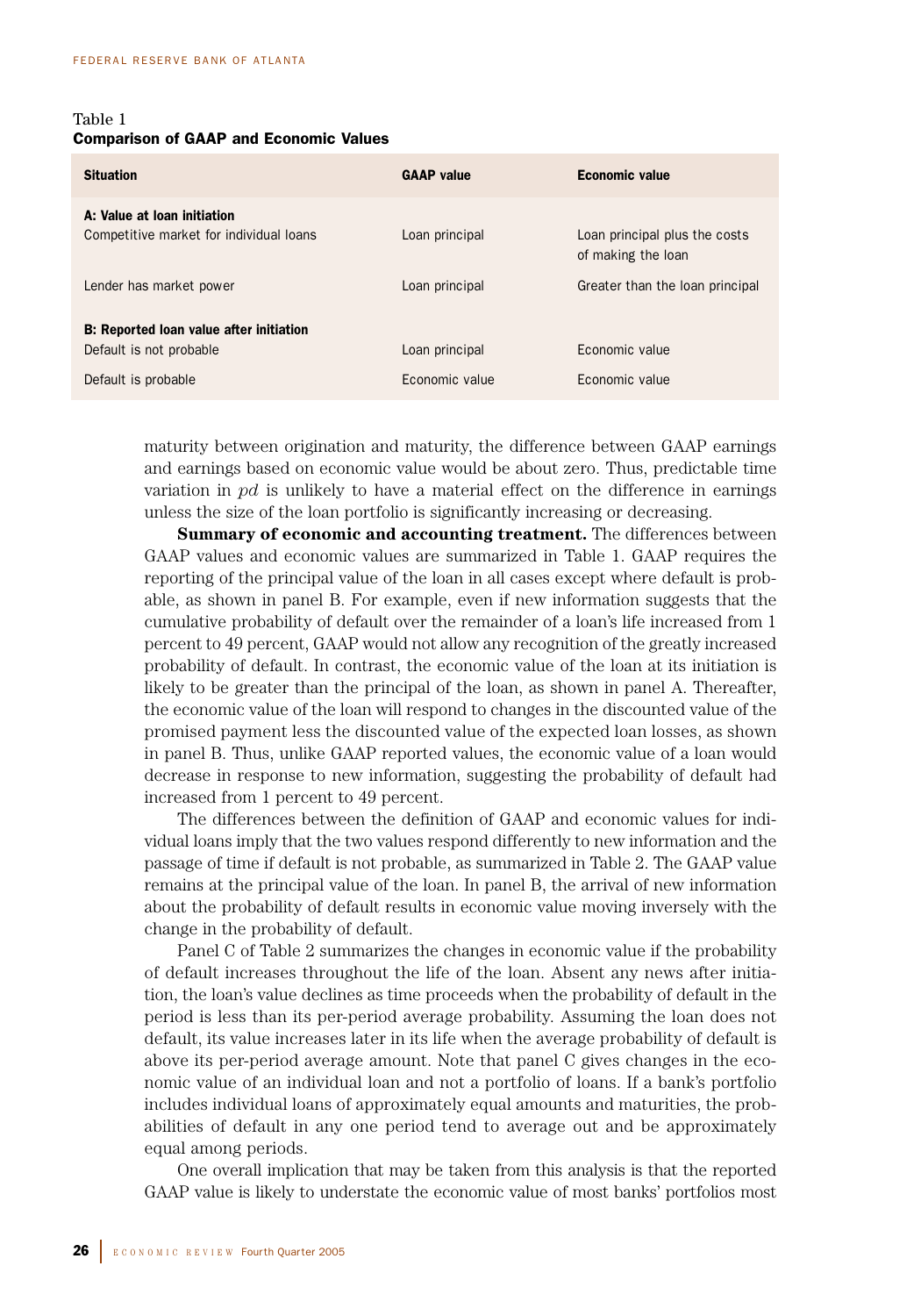| Table 2                                                        |  |  |  |
|----------------------------------------------------------------|--|--|--|
| Comparison of Changes in GAAP and Economic Values <sup>1</sup> |  |  |  |

| <b>Situation</b>                                                                                                                                                     | Change in<br><b>GAAP</b> value | Change in<br>economic value |  |
|----------------------------------------------------------------------------------------------------------------------------------------------------------------------|--------------------------------|-----------------------------|--|
| A: No new information, probability of default is equal in every remaining period<br>No new information, probability of default<br>is equal in every remaining period | No change                      | No change                   |  |
| B: New information, per-period probability of default is constant over the remaining life of the loan                                                                |                                |                             |  |
| New information suggests an increase<br>in the probability of default                                                                                                | No change                      | Economic value decreases    |  |
| New information suggests a decrease<br>in the probability of default                                                                                                 | No change                      | Economic value increases    |  |
| C: No new information, per-period probability of default is increasing over the remaining life of the loan                                                           |                                |                             |  |
| Probability of default is less than<br>average probability of default                                                                                                | No change                      | Economic value decreases    |  |
| Probability of default is greater than<br>average probability of default                                                                                             | No change                      | Economic value increases    |  |
| <sup>1</sup> Comparison of changes in GAAP and economic values assumes that the economic value equals the loan value at initiation, the loan principal               |                                |                             |  |

is due at maturity, and default is not probable.

of the time. Consider a loan portfolio consisting of the same amount of loans at every possible maturity and the same probability of default on every loan. If the realized probability of default is equal to the portfolio's expected value, the portfolio should be worth more than its principal value because the initial costs of making and booking loans are not capitalized. If the bank can charge a higher-than-competitive interest rate, perhaps because it has market power, the portfolio would be worth even more. The decline in the value of loans when default becomes more likely would be offset by the increase in the value of loans when default becomes less likely. However, GAAP accounting allows recognition of decreases in the value of loans only in cases in which default is probable and does not recognize increases in loan value. Thus, GAAP accounting requires the bank to report its loans at less than their economic value or their principal value even when overall defaults in the portfolio exactly match the bank's expectations.

# Analysis of Present and Proposed Accounting Rules

Present accounting principles are largely based on a system that values assets and liabilities at their historic cost rather than at their current market value. Historic-cost accounting reflects an emphasis on providing reliable financial information even if the information is not the most relevant to the problem facing the decision maker. The FASB's move toward use of fair-value accounting, particularly for financial instruments, reflects its belief that fair values could and would be measured sufficiently reliably by managers and be audited effectively by independent public accountants and, consequently, would provide more relevant information to decision makers. This section begins by discussing the concepts of "relevance" and "reliability" as expressed by the FASB and then shows how present GAAP has systematically selected options that have greater reliability at the cost of decreased relevance. The next subsection considers the issues raised by the FASB's proposed move to fair-value accounting.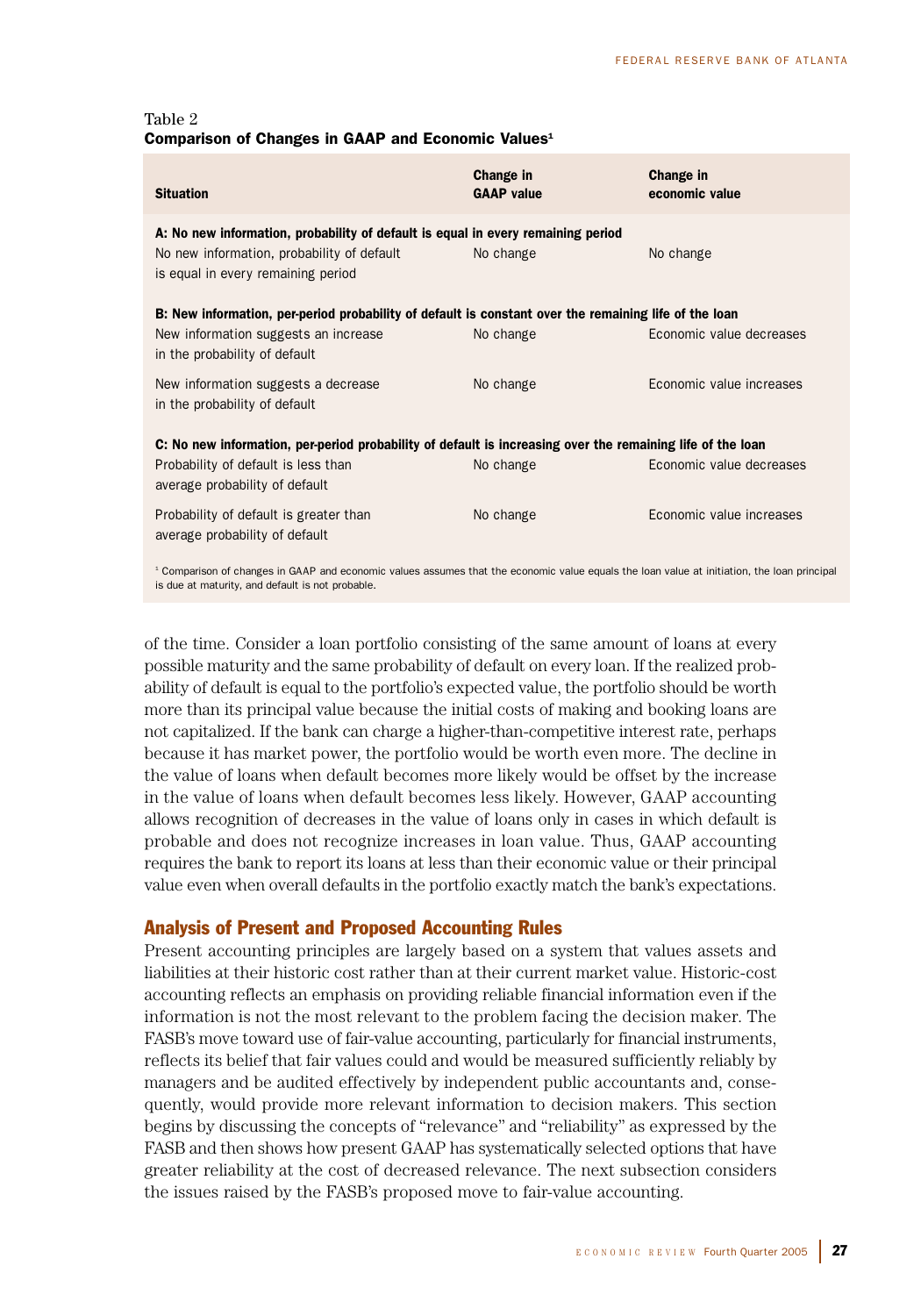**Concepts of reliability and relevance.** The FASB has published seven statements on Financial Accounting Concepts (FAC) that explain the concepts it seeks to implement in providing guidance on specific accounting issues. In FAC 2, the FASB explains how it evaluates alternative accounting choices: "The better choice is the one that . . . produces from among the available alternatives information that is most useful for decision making" (1980, paragraph 30).<sup>18</sup> Paragraph 15 explains that "the qualities that distinguish 'better' (more useful) information from 'inferior' (less use-

*Recognizing larger expected loan losses in financial statements does not give banks added resources to absorb losses.*

ful) information are primarily the qualities of *relevance* and *reliability*" (emphasis in original). Paragraphs 60 and 61 employ an analogy to medical drugs to distinguish the two qualities. A drug is reliable if the contents of the bottle conform to the formula

shown on the label. A drug is relevant if it is effective, that is, if it cures or alleviates the underlying condition. The analogy, though, is incomplete. In many instances the choice is between a reliable drug of limited curative value (historic cost) and a drug that might be effective if it were reliable (fair value based on actual market values) but would most likely be harmful if it were believed to be reliable but actually was unreliable (fair value based on management's subjective estimates). The problem is that financial statements are the responsibility of a firm's management, who provide the estimates of market values.19 Although managers sometimes have an incentive to underestimate economic values, more typically they may be expected to overestimate these values because their performance evaluations and compensation often are heavily influenced by reported values.

**Present GAAP rules.** GAAP often encompasses a trade-off between reliability and relevance, using values based on historic costs to measure some items and economic values to measure others. Contemporary loan-loss accounting reflects such a mix, with loans recorded at historic cost but with the loan-loss allowance based on estimated market values under certain conditions. Both the use of historic cost to record loans (excluding the initial cost) and the conditions placed on the use of market values serve to increase the reliability of the financial statements.

The analysis of the economic values presented here indicates that a loan should be expected to have a positive economic value to the bank at the time the loan is made whenever the relevant market is not perfectly competitive. Even when the market is perfectly competitive, the loan's value to the bank is greater than the amount the borrower receives because the interest payments include amounts that compensate the bank for its operating costs and return on capital. However, current accounting principles require that the loan be recorded at the amount loaned to the borrower, with initial operating costs (for example, acquisition, credit check, and administration) charged off as current-period expenses. Although the loan amount is a historical number that tends to understate the loan's economic value to the bank, it has the advantage of having been measured reliably and inexpensively. In contrast, the loan's economic value when it is initiated is an estimate that must be made by the preparer of the financial statements—the bank's management.

If loans were not recorded at historic cost, a bank could increase its reported net income merely by making additional loans near the close of the accounting period and recognizing its management's expectations of the discounted profits from the new loans as additional loan value and current-period income. Not only might such profits never be realized, but also such an accounting procedure would create an incentive for some managers to book new loans solely to record estimated and overoptimistic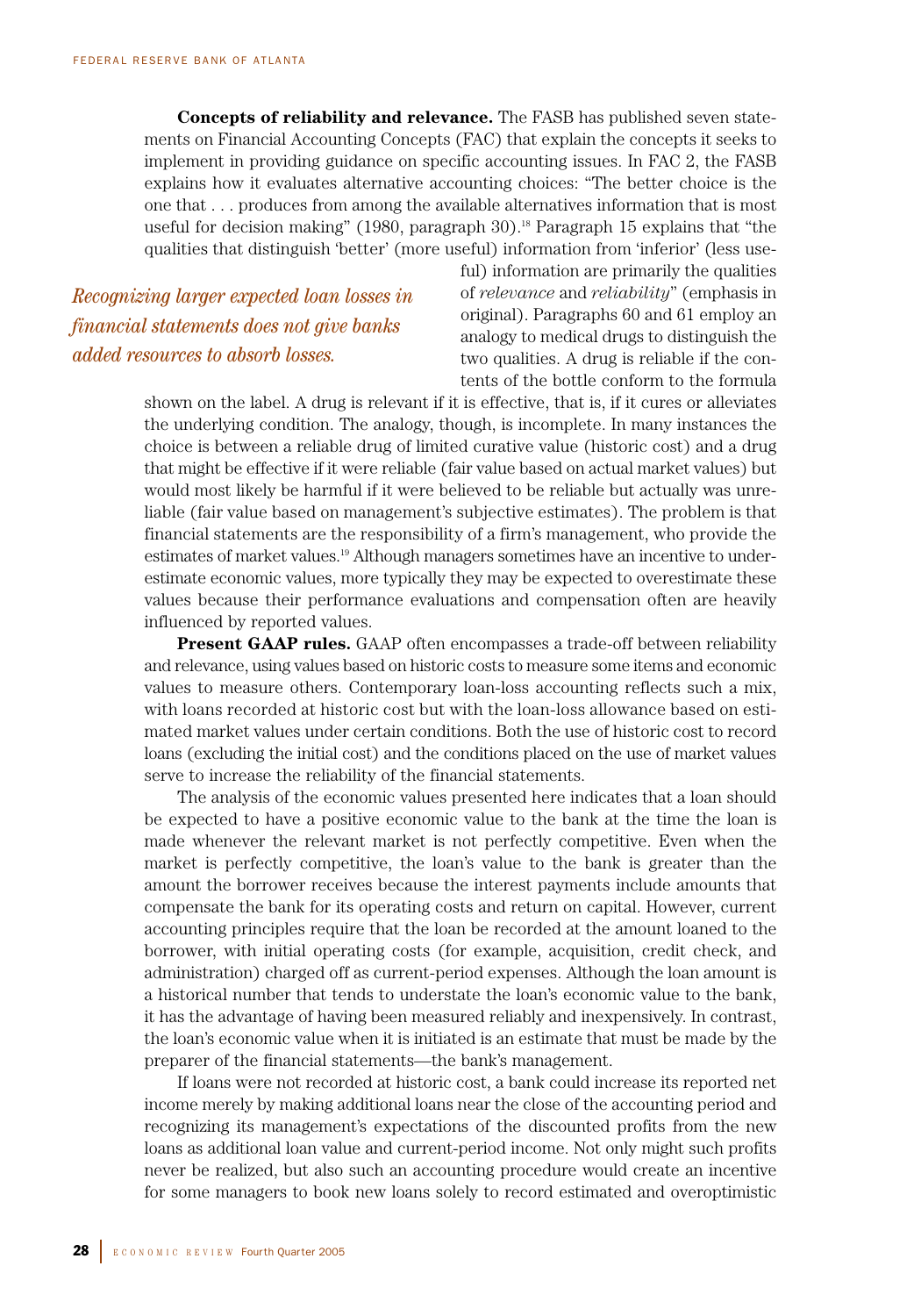profits. This situation is more likely to occur when managerial bonuses depend on recorded profits or when managers want to offset losses that must be recognized.<sup>20</sup>

As described earlier, loan-loss accounting requires recognition of estimated losses in certain circumstances, particularly when a loss is probable (FAS 5). This requirement should discourage (but probably does not prevent) banks and other lenders from adjusting their estimates of expected losses as a tool for smoothing net income. $21$ Absent this rule, given a sufficiently large portfolio of loans, a bank could materially reduce and later increase reported net income by making changes in expected probabilities of default or loss-given-default of a magnitude that would be difficult, if not impossible, for any outside party to disprove or even verify. Although the requirement that a loss be probable still requires the use of an estimate, it limits the application to those loans that are or soon will clearly be in distress. Moreover, the common practice of banks working with distressed borrowers further reduces the opportunity for a banker to assert incorrectly that a loss is probable on a loan with elevated risk. As a part of the loan workout, the bank often will relax terms that the borrower may have difficulty meeting. For example, the bank may lower interest payments but require additional collateral. These changes reduce the expected loss to the bank and thus tend to reduce the probability of default to less than probable, thereby obviating the loan's being written off or down.

Another FAS 5 requirement increases the reliability of reported losses. FAS 5 maintains that the probability of a loss must be based on information that is known or knowable as of the financial statement date. Although reliability is not the primary reason for these requirements, they increase reliability by requiring that losses be based solely on past events and not in anticipation of future events.<sup>22</sup> However, because an asset's economic value is based on all available information (including the present value of future events that have a non-negligible but less than 50 percent probability of occurring), as described earlier, this GAAP rule tends to overstate some loan values.

When a bank expects that default losses in a portfolio of loans are not constant over time but will, say, increase, to be consistent with GAAP, a bank should recognize that the early-period loan interest payments include compensation for expected future losses. To account for this situation, a bank should record that portion as a deferred credit in the liability section of the balance sheet, with an offsetting reduction of loaninterest revenue. When the higher loan loss is incurred as expected, the accounting entry would reduce (debit) this deferred credit. But this accounting is almost never done because it involves difficult-to-make estimates and cumbersome bookkeeping

<sup>18.</sup> The decisions are presumably made by "present and potential investors and creditors and other users making rational investment, credit, and similar decisions" (FAC 2 1980, paragraph 22).

<sup>19.</sup> Although independent public accountants review management's estimates, their role is not to provide substitute estimates but rather to verify that management's estimates were derived by the consistent application of generally accepted procedures and that the numbers presented conform to GAAP.

<sup>20.</sup> This situation occurred when Enron adopted fair-value accounting for a substantial portion of its activities, as shown in Benston (2005). Overvaluation to obtain bonuses is also given by the FDIC (2000) as an example of the accounting abuses at Pacific Thrift and Loan Company.

<sup>21.</sup> Note that if banks' use of the allowance for loan losses were substantially eliminated, as our analysis leads us to suggest, this form of income smoothing would be obviated.

<sup>22.</sup> The primary reason for this requirement in FAS 5 is that GAAP is concerned with the measurement of periodic net income. The intent is that current income should reflect only those events that occurred during or before the reporting period and that expenses incurred to earn the income should be reported (matched) in the same period.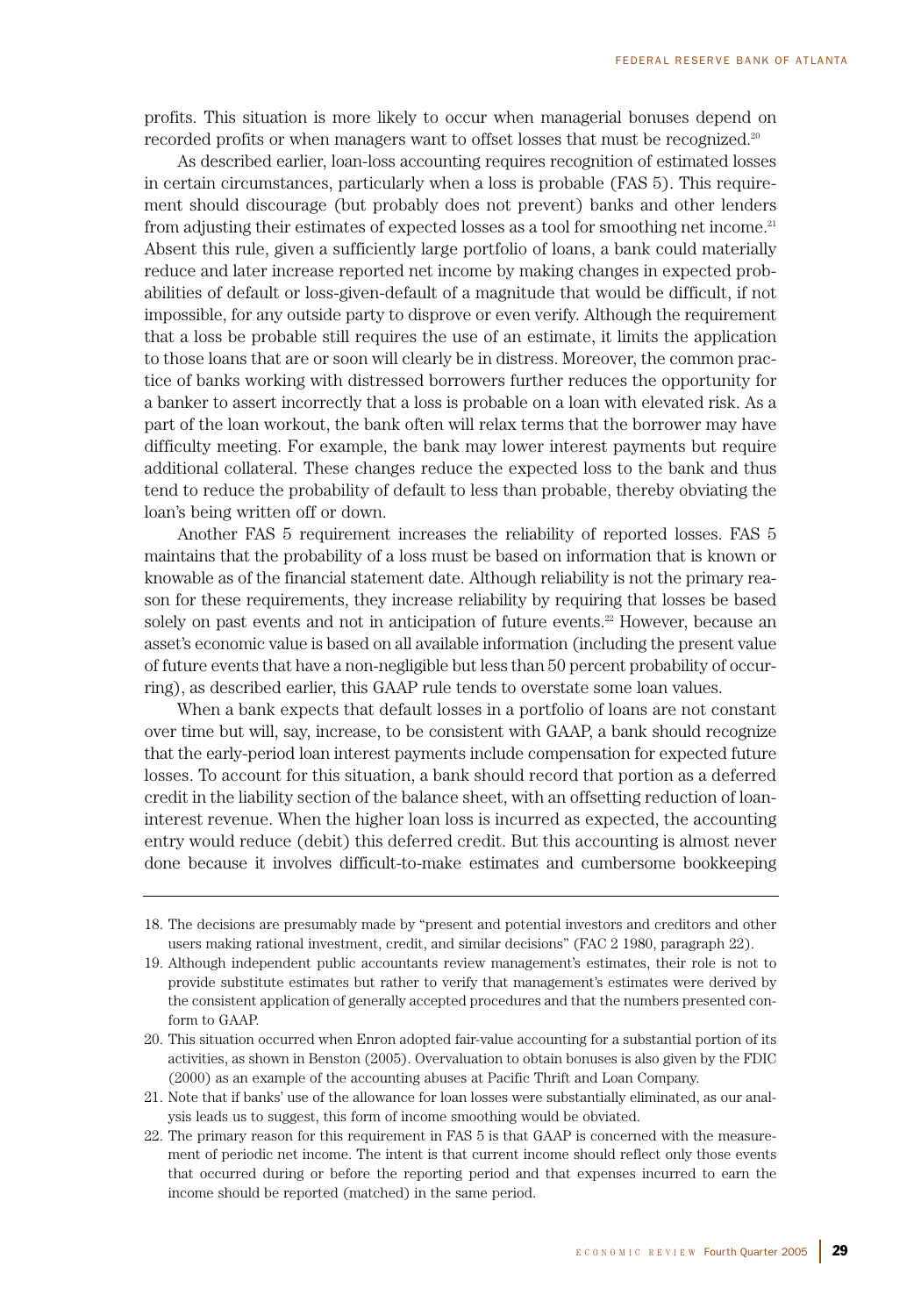entries. Furthermore, when loan portfolios are stable, the credits and debits tend to wash out because overstatements of current-period loan-loss expense approximately equal overstatements of current-period interest-income revenue.

**Fair-value accounting.** The FASB's interest in implementing fair-value accounting for financial instruments dates back at least to 1991, with FAS 107, *Disclosures about Fair Value of Financial Instruments.* FAS 115, *Accounting for Certain Investments in Debt and Equity Securities* (enacted in 1993), requires the inclusion of fair values in the balance sheet and income statement (rather than only disclosure in footnotes) for securities not held to maturity for which reliable market prices could be determined by reference to securities regularly traded on recognized securities exchanges. FAS 133, *Accounting for Derivative Instruments and Hedging Activity* (enacted in 1998), expresses the FASB view forcefully: "*Fair value* is the most relevant measure for *financial instruments* and the only relevant measure for derivative instruments" (emphasis in original).<sup>23</sup> The primary benefit of fair-value accounting, according to the FASB, is discussed in its *Preliminary Views*:

The major conceptual advantage of fair value as a measurement attribute is that because it is a market-based notion, it is unaffected by:

- a. *The history of the asset or liability*. Fair value does not depend on the date or cost at which an asset or liability is acquired or incurred.
- b. *The specific entity that holds the asset or owns the liability.* Fair value is the same no matter which entity has an asset or liability if both entities have access to the same markets and, for a liability, if they have the same credit standing.
- c. *The future of the asset or liability.* That is, fair value does not depend on the intended disposition of an asset or liability. (1999, paragraph 3)

Thus, fair values are measured as values in exchange, the amounts for which an asset can be sold or a liability extinguished. These exit values necessarily understate the values to investors in companies that do not expect to dispose of their assets. For these "going concerns," the value of assets is their value in use, that is, their present values. If assets could be sold for more than their value in use (including additional value from related business and net of transactions costs), they should and usually would be sold. Hence, assets that are kept would almost always have greater values in use than in exchange, and fair values understate the economic value of those assets to the owners of an enterprise.

**Application of fair values to loan-loss accounting.** If loans could be reported reliably at fair value, where fair value is value in use, there would be no need for a loan-loss provision or allowance. The fair value of the loan portfolio would be reported as an asset, and the change in the fair value of the portfolio, positive or negative, would be recognized on the income statement. The problem with applying fair value is that no market exists for many loans because banks obtain information about borrowers' credit quality that cannot be credibly conveyed to potential buyers of the loan. As a consequence, potential loan buyers are concerned about adverse selection, which here means the possibility that the seller is selling a particular loan because the seller has adverse private information about the loan. The result is that the market for selling some types of loans either breaks down or exists only because the seller retains part of the credit risk. A market for the full transfer of credit risk does not exist because banks place a greater value on the loan than potential buyers are willing to pay.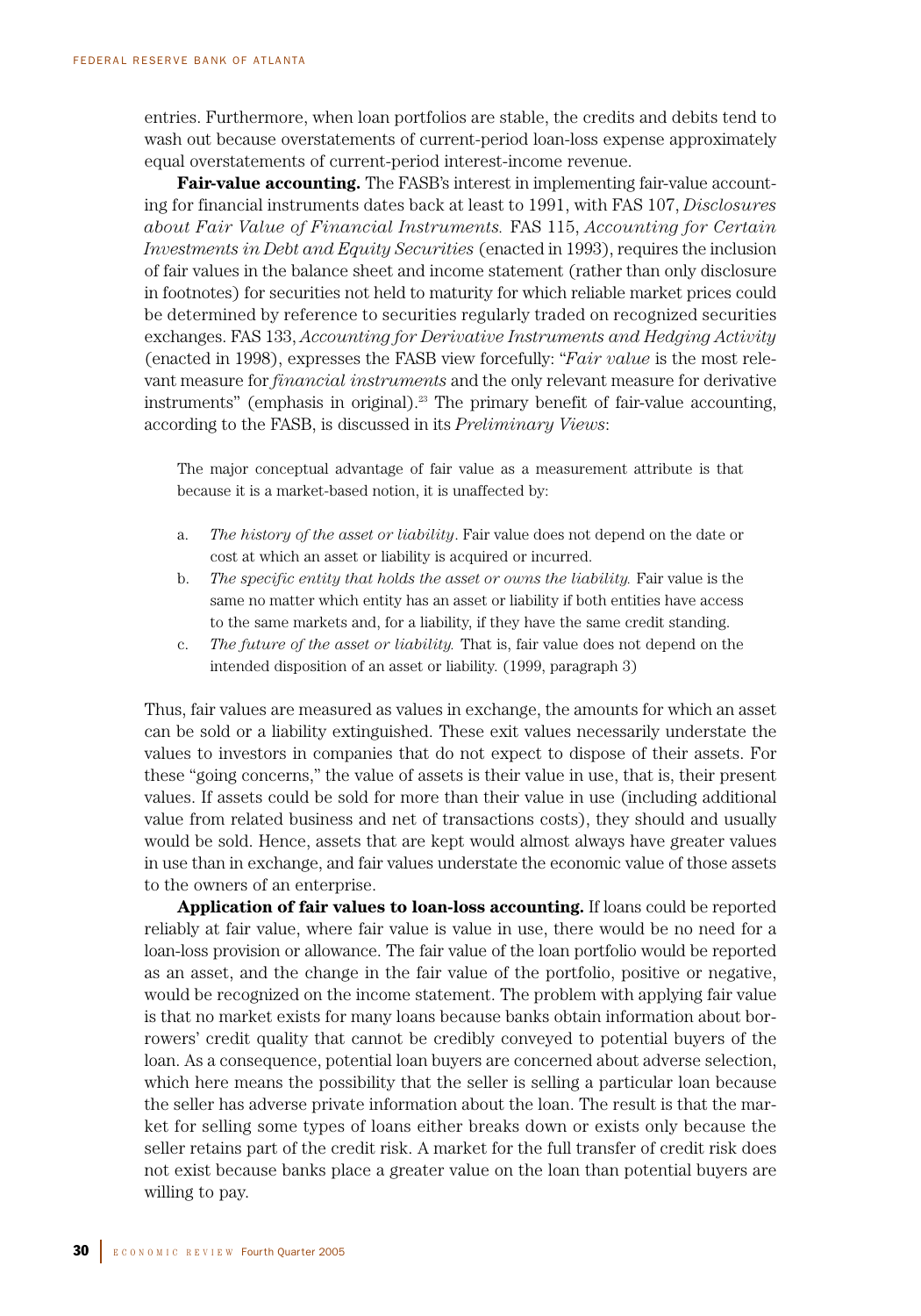The problem of information asymmetry arises even in cases in which a market exists for low-risk standardized loans, such as the market for mortgage loans. The contracts between mortgage originators and securitizers impose penalties on the originators if the credit losses exceed some specified minimum amount (Frame 2003). Consequently, a bank may choose to hold rather than securitize such loans. Since loans that are securitized are reduced by a discount reflecting investors' concerns about adverse selection, application of those prices to value loans that are retained understates their value to the firm because such loans are not subject to this concern.

Fair values of loans held by a bank could be approximated, however, by taking account of changes in such observable variables as changes in market rates of interest that apply to loans of a given kind. For example, if the interest rate on conventional mortgage loans with similar terms (such as down payment and maturity) changed, loan values could be determined by discounting the expected cash flows by the current interest rate. (See the sidebar on page 32 for additional discussion of this issue.)

# Analysis of Bank Supervisors' Position

The comparison of economic value and reported accounting values in the second section suggests that adherence to existing accounting principles will result in reported values that are generally less than the loans' economic value (with some important exceptions).<sup>24</sup> Thus, even though loan losses reported in accordance with GAAP reflect only probable losses, net loan values on average will be conservative, as desired by the bank supervisors. Nevertheless, bank supervisors continue to press the case for even more conservative valuations.<sup>25</sup> Are the supervisors seeking valuations that are excessively conservative?

Even though reported loan valuations are conservative on average, they are not conservative in all cases. As we mentioned earlier, one important exception can occur when the expected probability of default (*pd*) is low in the first few periods after the loan is made but increases substantially over time. A portfolio of these loans will appear very profitable in the early years and only later will reflect large losses. Consequently, financial statements based on current GAAP could materially overstate profits and loan values if these types of loans are a large and rapidly growing part of a bank's asset portfolio, assuming that these overstatements are not offset by the GAAP understatement of economic values when loans are initially recorded. Supervisors may reasonably be concerned that allowing a bank to expand its loan

<sup>23.</sup> The expression of an interest in fair-value accounting in FAS 133 is not surprising, given the difficulty in a hybrid historic-cost and fair-value environment to fairly present the financial position of a firm that uses derivative contracts to hedge. The problem is determining how to account for positions when an instrument valued at fair value is hedging a financial position valued at historic cost. A substantial portion of FAS 133 is devoted to methods of reconciling the two valuations. The problem of fairly presenting a firm's position is eliminated, at least conceptually, if both the position and the hedge were recorded at their fair values.

<sup>24.</sup> We discuss the exception of nonconstant probability of default next. Changes in the market discount rate could also result in changes in economic values that are not recognized in accounting net income. However, the effect of GAAP's not recognizing the effect of unexpected changes in market interest rates on the values of fixed–interest rate loans affects many assets and liabilities and is not directly related to loan-loss accounting. We discuss this situation in the sidebar on page 32.

<sup>25.</sup> Bank supervisors have acknowledged existing GAAP, which mandates recording a loss only when it is probable, as the basis for regulatory accounting. However, they argue that the existing rules provide room for recognizing the inherent imprecision in loan-loss estimates, and they would prefer a bias towards overstating the allowance for loan loss (see AICPA 2003).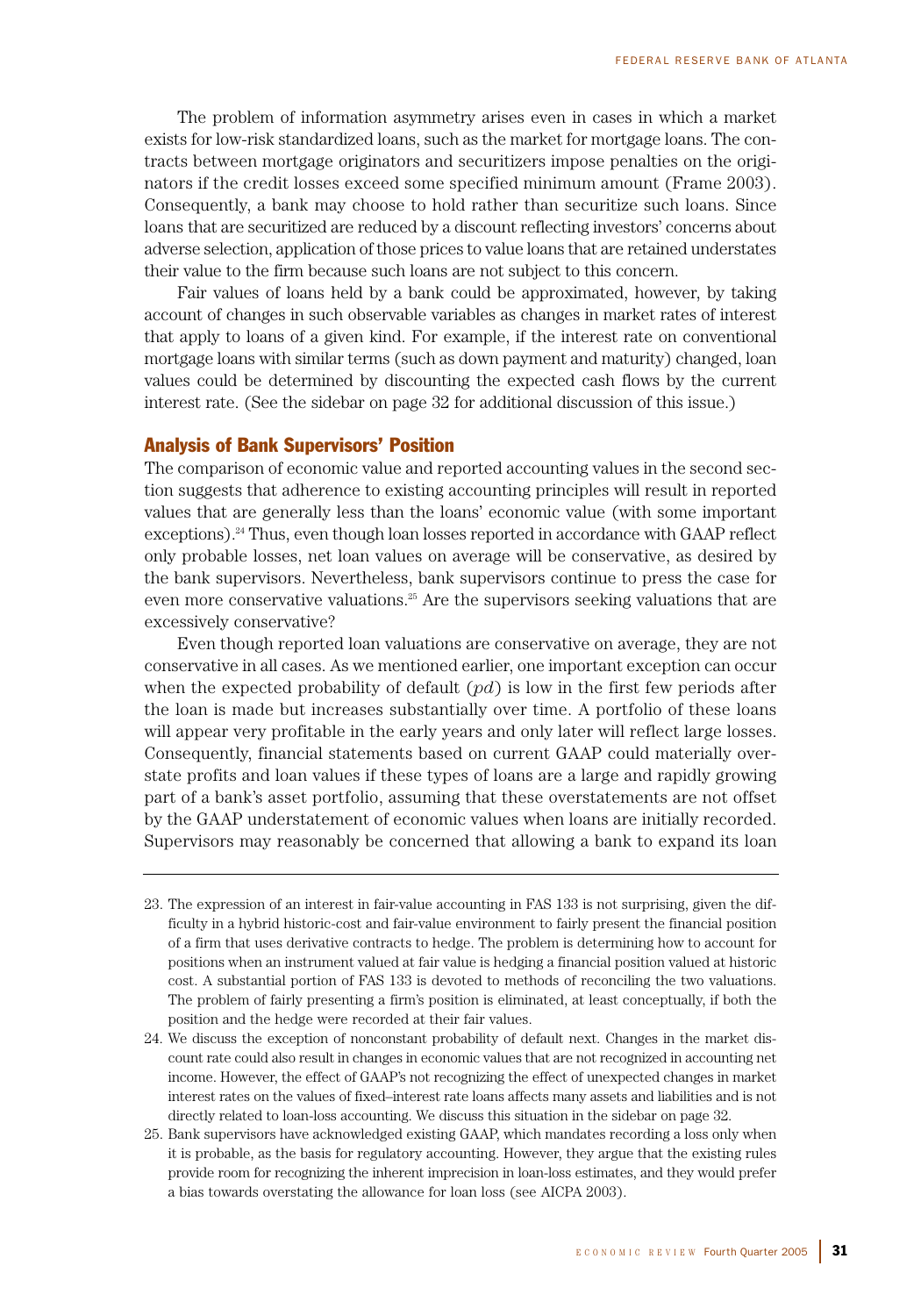## Fair-Value Accounting for Interest Rate Changes

oan-loss accounting recognizes that some borrowers will not fully honor the promised interest and principal payments. However, loanloss accounting does not and is not intended to recognize changes in loan value due to interest rates. Thus, the question arises as to whether banks should recognize changes in the fair value of loans due to interest rate changes.

The biggest obstacle to fair-value accounting for loan losses is that of estimating cash flows. The bank has valuable information about future cash flows from most types of loans that cannot be readily verified by third parties. In contrast, the most important determinant of fair value for interest rate changes—changes in market interest rates—are routinely collected by several parties, including the Federal Reserve, and these data are widely available.

Although fair-value accounting to adjust asset values for interest rate changes does not face the same fundamental problem as loan-loss accounting, fair value for rate changes is not problem-free. One problem is that if this accounting were limited to financial assets, it would likely be misleading because banks may use both liabilities and derivative contracts to hedge interest rate exposures, such as funding long-term, fixed-rate loans with long-term, fixed-rate deposits. Requiring a bank to measure assets but not liabilities by adjusting for changes in interest rates would typically be less informative about the bank's financial condition than merely reporting assets and liabilities at historic cost. Moreover, many banks measure and hedge their interest rate exposure at the level of portfolios of financial claims or even at the bankwide level. Thus, fair-value accounting should apply the effect of rate changes to all interest rate–sensitive instruments in a bank's portfolio. Although doing so adds complexity, it does not raise insurmountable or even difficult conceptual problems for developing reliable fair-value measures.

More difficult problems with applying fairvalue accounting for interest rate changes arise from estimating concurrent, related changes in the cash flows. Cash flows may change when many financial contracts offer options to one or both parties, where the value of the option depends in part on interest rate changes. For example, residential mortgage loan contracts often give the borrower the option to prepay the loan at no extra charge, an option that increases in value as interest rates decline. Another way in which cash flows may change is that banks may administer the rates charged on certain loans and paid on certain liabilities rather than allow the rates to change automatically in response to changes in market rates. An example of such a loan contract is a smallbusiness loan for which the rate varies with changes in a bank-determined prime rate. We next discuss these two cases.

# Options Whose Value Depends in Part on Interest Rates

A bank's portfolio may contain both stand-alone options contracts and a variety of other types of financial contracts that embed options whose value depends in part on interest rates. The value of most stand-alone options can be reasonably reliably measured without any conceptual problems because market prices exist for many types of interest rate options contracts. Some contracts, such as options on Treasury securities, trade on exchanges while others, such as options on interest rate swaps, trade in overthe-counter markets where price quotes are frequently available. Moreover, even where market prices are unavailable, values can be calculated using models that depend solely on readily observable data.<sup>1</sup>

The more difficult options-related problem is that of options embedded in other contracts, such as loans that allow the borrower to prepay part or all of the loan principal at no charge. While the value of these options is largely determined by interest rates, interest rates are not the sole determinant of when the options are exercised. The holders of the options may rationally exercise (or fail to exercise) the options for reasons that are unrelated to interest rates. For example, mortgage borrowers may fail to exercise their option to prepay a mortgage loan and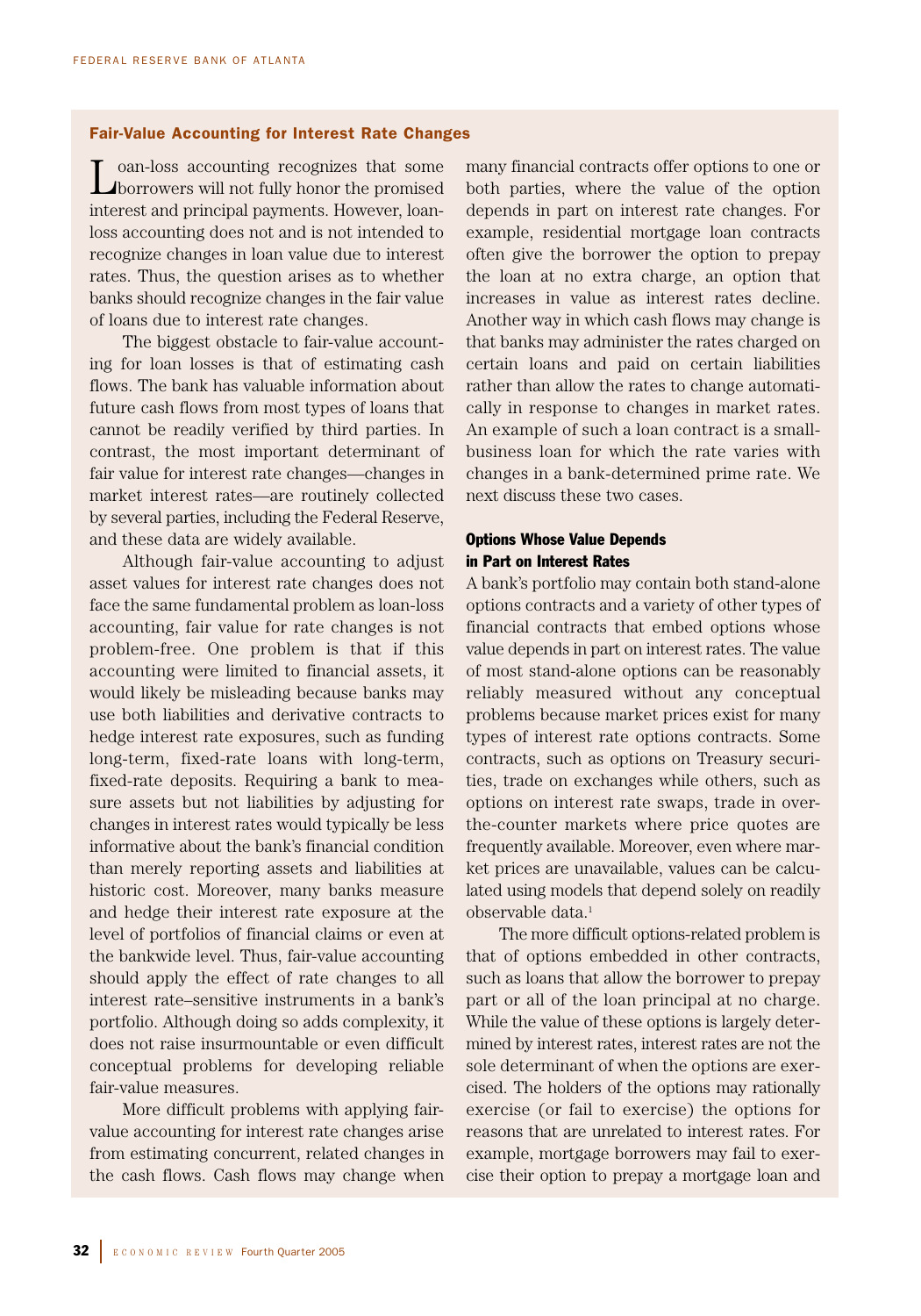refinance it with lower-cost debt because their credit quality has declined to the point where they cannot obtain another loan. Additionally, some borrowers, especially consumers, may fail to exercise options because, considering the cost of evaluating the situation and the transactions costs of refinancing, the perceived gain is simply too small to matter.

If an embedded interest rate option is a significant part of a financial instrument's value, market participants may be expected to develop sophisticated quantitative models to value the options. The values obtained from these models could be supplemented by judgmental adjustments based on factors outside the model. However, the starting point in estimating value will almost always come from a quantitative model, given the complexity of valuing interest rate options. The valuations obtained from these quantitative models could be used to provide reliable estimates of embedded options' value for financial accounting.

One potential problem with relying on model estimates is that from time to time managers will want to adopt a new model that they perceive is more accurate. If management could change models every period without disclosing the change, the reliability of the valuations could be compromised. However, informative disclosures about the changes in the models are possible precisely because the estimates come from quantitative models. The bank could be required to disclose that the model used to prepare the financial statements has changed, what values would have been reported under the prior model, the monetary effect of the changes, and the rationale for the change if it has a material impact on loan values.

# Administered Rates

The rate paid on a substantial fraction of bank loans and deposits varies through time, with the rate determined by the bank and not directly by financial markets. The primary examples are loans to consumers and small businesses based on the prime rate, such as a rate of prime plus 1 percent. A bank may base its prime rate on the published industry average, but in many cases the bank's prime rate is whatever the bank says it is. Similarly, the bank sets the rate it will pay on deposits held in the form of negotiable-orders-of-withdrawal accounts (interest-bearing checking accounts) and money market deposit accounts. The bank may set these rates at whatever level it deems appropriate.

One way of valuing these accounts is to estimate expected future interest rates and take account of the potential gain to the bank from its administration of the rate charged on loans and paid on deposits. However, deposit and loan accounts with such floating-rate features typically also provide the bank's customers with the option of withdrawing their deposits or repaying their loan at par. Thus, at any given time the par value of the loan or deposit reflects an implicit market transaction, wherein the bank sets the rate at a level it finds acceptable and customers indicate their willingness to accept the rate by maintaining the deposit or loan relationship. Moreover, this continual implicit recontracting suggests that the bank earns economic rents not as a result of the bank's and customers' initial decisions to enter into the contracts or as a result of likely future rate changes. Rather, the bank earns its rents in each period as customers maintain their loans or deposits with the bank even though the difference between the bank's administered rate and market rates on comparable instruments may have moved in ways that are favorable to the bank. This analysis suggests that loans and deposits with administered rates should be valued at par, with any gains or losses due to rate changes recognized as they are realized.

<sup>1.</sup> Models to value interest rate options are not free from error, but their consistent application can yield valuations that tend to reduce opportunities for earnings manipulation.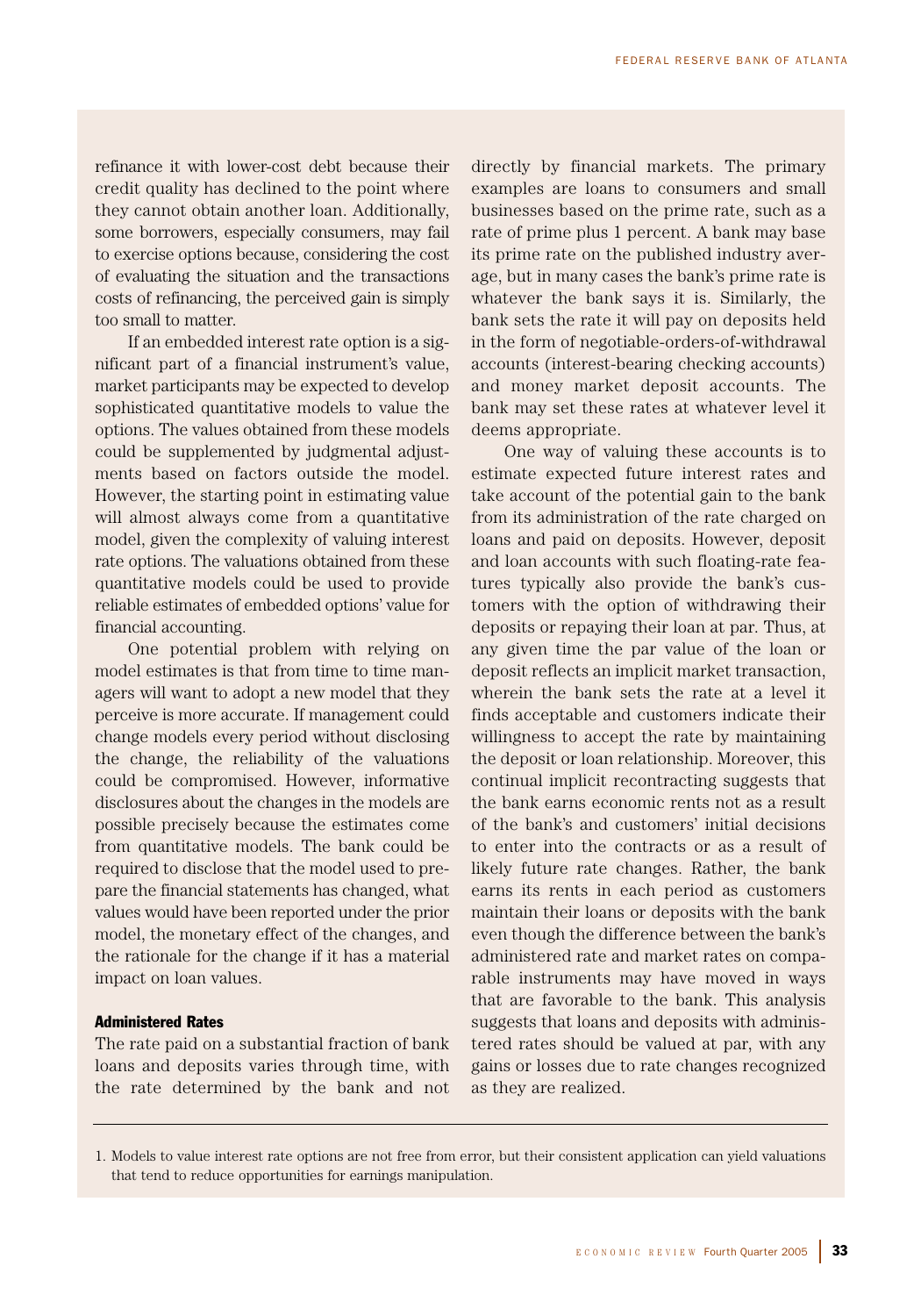portfolio without recognizing the likely increase in loan losses in future periods could result in an overstatement of the bank's current reported profitability and of the value of equity (retained earnings). If banks are allowed to recognize interest intended to cover future loan losses as current income, the bank can experience greater growth while remaining within the supervisor's capital adequacy stan-

*A market for the full transfer of credit risk does not exist because banks place a greater value on the loan than potential buyers are willing to pay.*

dards, and the book value of equity will overstate the amount of equity available to absorb losses that may emerge in the loan portfolio.

Supervisors may also be concerned about the GAAP limitation of information that can be used to determine the proba-

bility and amount of default. FAS 5 specifies that a loss expense may be recorded only if it is "probable that one or more future events *will* occur confirming the fact of the loss" (paragraph 8b, emphasis added). Losses that result from a possible (less likely than not) change in macroeconomic conditions from expansion to recession are not accounted for. GAAP does not take account of that risk.

Thus, bank supervisors have some legitimate concerns that should be addressed. To the extent that their goal is merely to make loan-loss accounting more conservative, however, the supervisors' use of loan-loss accounting is inappropriate and, from a bank-safety perspective, ineffective. How a bank accounts for loan losses does not change the cash flow it receives from loans, which is determined by borrowers' payments. Recognizing larger expected loan losses in financial statements does not give banks added resources to absorb losses. The loan-loss provision and allowance are merely entries in financial statements. If bank supervisors want more capital relative to assets, they should require it.

If loan-loss accounting is to influence the viability of a bank, it must be through its influence on the bank's investment, funding, and dividend policies. Higher reported loan losses will indeed reduce a bank's reported earnings and equity capital. This reduction may induce a bank to undertake some combination of issuing new equity capital, reducing its dividends, and reducing the growth rate of its risky assets—conservative actions that it otherwise might not undertake. Each of these measures will reduce the probability that a bank will become insolvent. But it is the changes in dividends, equity issuance, or investment policies, and not the change in reported loan losses, that reduce the risk of insolvency.

Nevertheless, if supervisors believed that loan-loss accounting were a more efficient method of obtaining their supervisory goals, they could replace GAAP with the more stringent RAP accounting for loan losses. However, this substitution would be a poor way to deal with this problem because the difference between RAP and GAAP could create confusion for investors. Furthermore, the problem could be dealt with more effectively by adjusting bank capital requirements. Bank supervisors could require risky banks to increase their equity (by reducing dividends or issuing capital) and demand a reduction in the growth rate of risky assets through capital adequacy requirements. Thus, the principal safety and soundness benefits that the supervisors might derive indirectly from higher GAAP loan-loss allowances could be obtained directly with their existing powers.<sup>26</sup>

Bank supervisors and others might object that, absent an allowance for loan losses and a provision for estimated loan-loss expense, relatively more and less risky loans will appear to be the same on the balance sheet. But this outcome merely reflects economic reality, as the following example illustrates.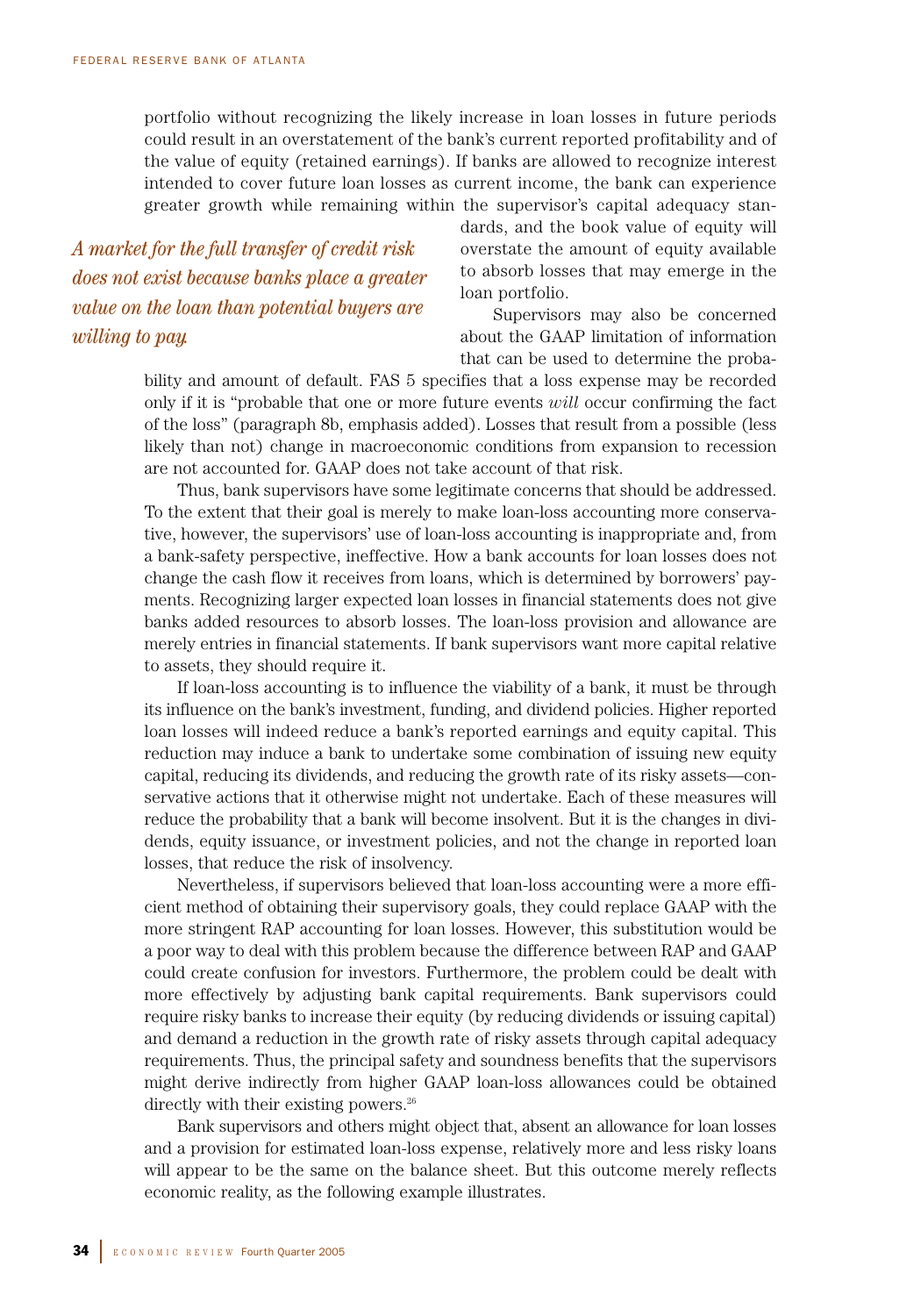Consider two investments that a bank might make—a \$100,000 risk-free government bond or a \$100,000 risky loan, each of which matures in five years. Each promises quarterly interest payments, with the principal repaid at maturity. The interest rates on the bond and the loan are 4 percent and 12 percent, respectively. (For purposes of this illustration, assume that the return on capital is included in operating expenses, no income taxes exist, and no operating expenses are required for the bond investment.) On the loan, 5 percent of the yield is compensation to the bank for operating expenses. Thus, the bank gets an additional 3 percent over the bond rate and operating expenses to compensate it for expected losses given default (assuming the market is perfectly competitive, the bank is risk neutral, and no associated additional benefits or costs exist). Through years one, two, and three the loan does not default and the expectation that the borrower might default does not change.

Hence, in each of these years, if the bank invested in the government bond, it would record \$4,000 as interest income. For the loan, it would record interest income of \$12,000 less \$5,000 of operating expenses, or a net of \$7,000, in each year. At the end of the first three years, the bond and the loan have the same economic and accounting value—\$100,000. But in the middle of year four the borrower declares bankruptcy and the loan defaults, and the bank can recover, say, only \$40,000 after collection costs. If it had invested in the government bond, it would have recorded in that year and the following year \$4,000 as interest income. But, because it invested in the loan, in year four it records \$6,000 as interest income, \$2,500 in operating expenses (for a half year), and \$60,000 in net loan losses, or a reduction in net income of \$56,500. Thus, the two net income streams from these assets are very different. The government bond earns \$4,000 a year over the five years. The annual earnings (losses) from the loan are \$7,000, \$7,000, \$7,000, \$(56,500), and \$0 for the loan. However, assuming the bank collects on the loan at the start of year five, it will have \$40,000 in the last year with which it can invest in an interest-earning asset, reduce its liabilities, or both.

A bank supervisor's position might be that the bank should have increased its allowance for loan losses for the possible loss by reducing its interest income by, say, \$3,000 a year and putting this amount into a contra-asset account (allowance for loan losses). A securities regulator might say that this accounting procedure would warn readers of the bank's financial statement that the loan might default. And when default did occur, the accounting would soften the blow in year four by \$10,500, the accumulated amount in the allowance for loan losses through mid–year four. This procedure would be bad accounting, however, because it would misrepresent objectively determined economic reality and would be a very poor way to warn financial statement readers of the loan risk. First, the economic value of the risky loan and riskless bond are equal at the end of the first, second, and third years.<sup>27</sup> This situation exists because the risky loan promises a higher return (risk premium) that compensates the bank for the additional possible (expected) cost of default. If the loan does not default in a particular period, then the bank has earned the risk premium for that period. Second, should the loan default, the bank suffers the loss at that time, not earlier. Third, the variability of the loan's income stream is a reality that should not be hidden, but its variance can be reduced if the bank holds a portfolio of loans such that about the same percentage defaults in any one year.

<sup>26.</sup> See Wall and Koch (2000) for a further discussion of this issue.

<sup>27.</sup> The value of the risky loan remains at par as the credit risk premium earned in each year exactly equals the required premium to cover the possibility that the loan would default in that year.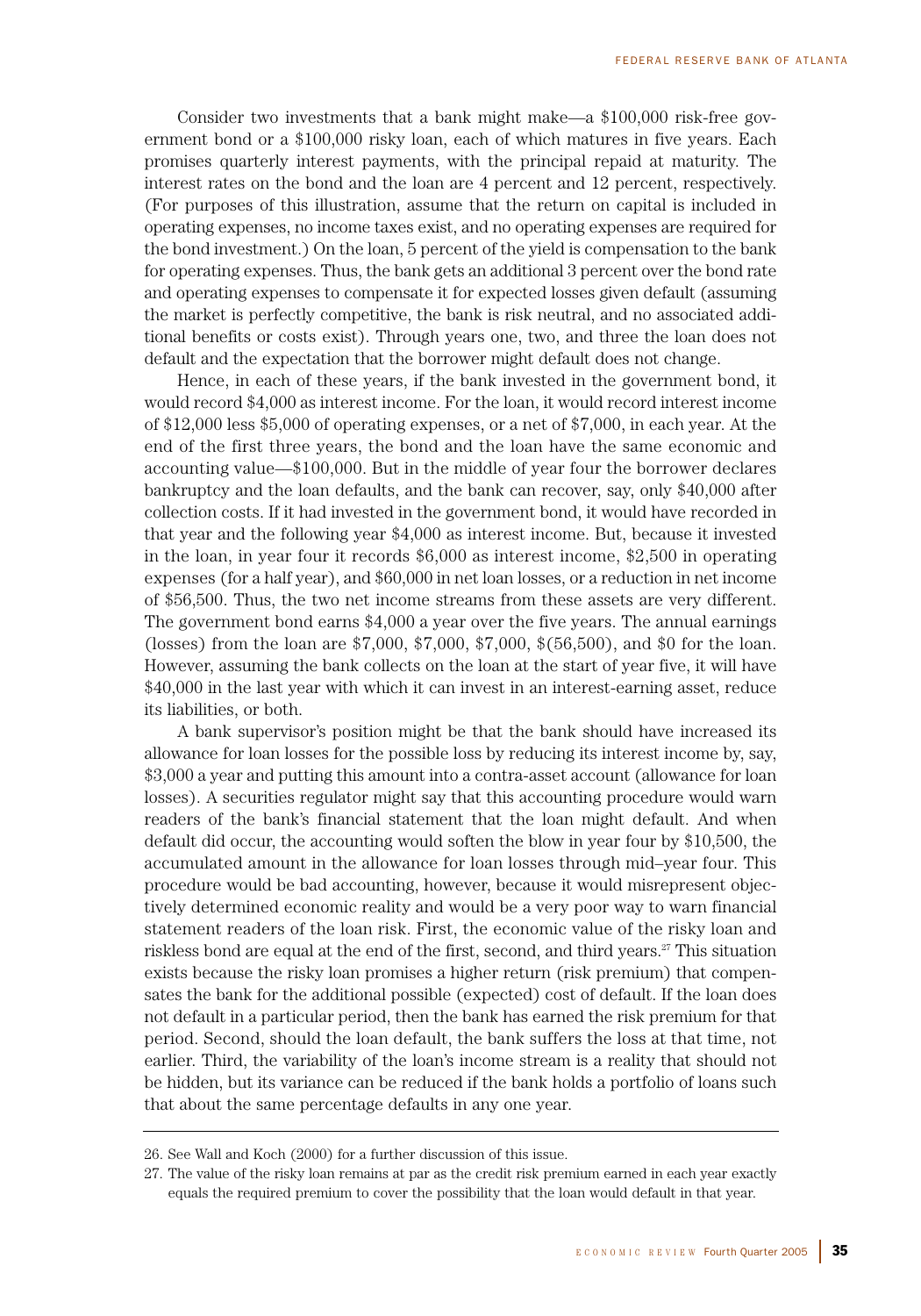# Synthesis and Policy Conclusions

Useful financial information is both relevant and reliable, and these qualities are interrelated. We have previously shown that GAAP based on historical data, which initially are derived from market transactions, emphasizes the reliability of reported data. Economic-value estimates, by contrast, could be more relevant for investment

*If loan-loss accounting is to influence the viability of a bank, it must be through its influence on the bank's investment, funding, and dividend policies.*

and supervisory decisions, but only if the valuations can be trusted, since the estimates are subject to managerial discretion and manipulation.

The FASB has begun a process that may lead to loans being carried on banks' books at their fair, or estimated market,

value, which would incorporate all available public information about a loan's value to a bank. This change could produce more relevant loan valuations if these valuations can be validated by independent public accountants. The problem is that estimates of market value by management are required because most types of bank loans either do not trade in liquid markets or trade only to the extent the seller (explicitly or implicitly) retains a substantial part of the credit risk. However, such estimates may not be reliable, given the many incentives management may have to adjust loan valuations so that the bank can attain its target equity capital and earnings. Hence, the FASB's move toward replacing historical costs with fair values is likely to result in banks (and other lenders) reporting untrustworthy numbers that also fall short of the desired value-in-use numbers.

Bank supervisors are important users of financial statements. Unlike investors, though, they have an asymmetric loss function: Overstated loan values may increase the probability of a bank's failing and increase the loss to the FDIC in the event of failures, but understated loan values impose no cost to supervisors. Thus, supervisors would prefer that loans be valued at the lower end of the range of reasonable estimates calculated using all available information (net of costs). However, supervisors do have other mechanisms that may be used to reduce the probability of a bank failure due to loan losses, such as requiring banks to hold sufficient capital to absorb those losses.

Our analysis of present GAAP, the proposed moves to fair-value accounting, and supervisors' preferred approach reveals significant weaknesses in loan valuation and accounting. However, such accounting difficulties are not unique to loans. Indeed, the economic value to an enterprise of many assets, such as buildings, equipment, and intangibles, rarely can be reliably measured. The approach that has been taken in accounting is to base financial statements on numbers that can be reliably measured without creating an opportunity for the reporting firm's management to overstate earnings. One important qualification is that economic values not based on verifiable actual market transactions do not replace historic costs unless the economic values are lower. This approach limits management's opportunities to report inflated values for their firm's earnings and assets but also provides for disclosure of the more relevant fair values when economic value has declined.<sup>28</sup>

We conclude that using the lower of historic cost or economic value for valuing the credit risk of loans is the most appropriate procedure for both investors and bank supervisors. In most cases this approach would result in values similar to those currently required by GAAP. However, using economic value for loans when these are less than historic cost would change the criteria for recognizing loan losses in several important ways. First, this procedure would require use of the full range of increases in the probability of default, even when a loss is still less than probable. Second, the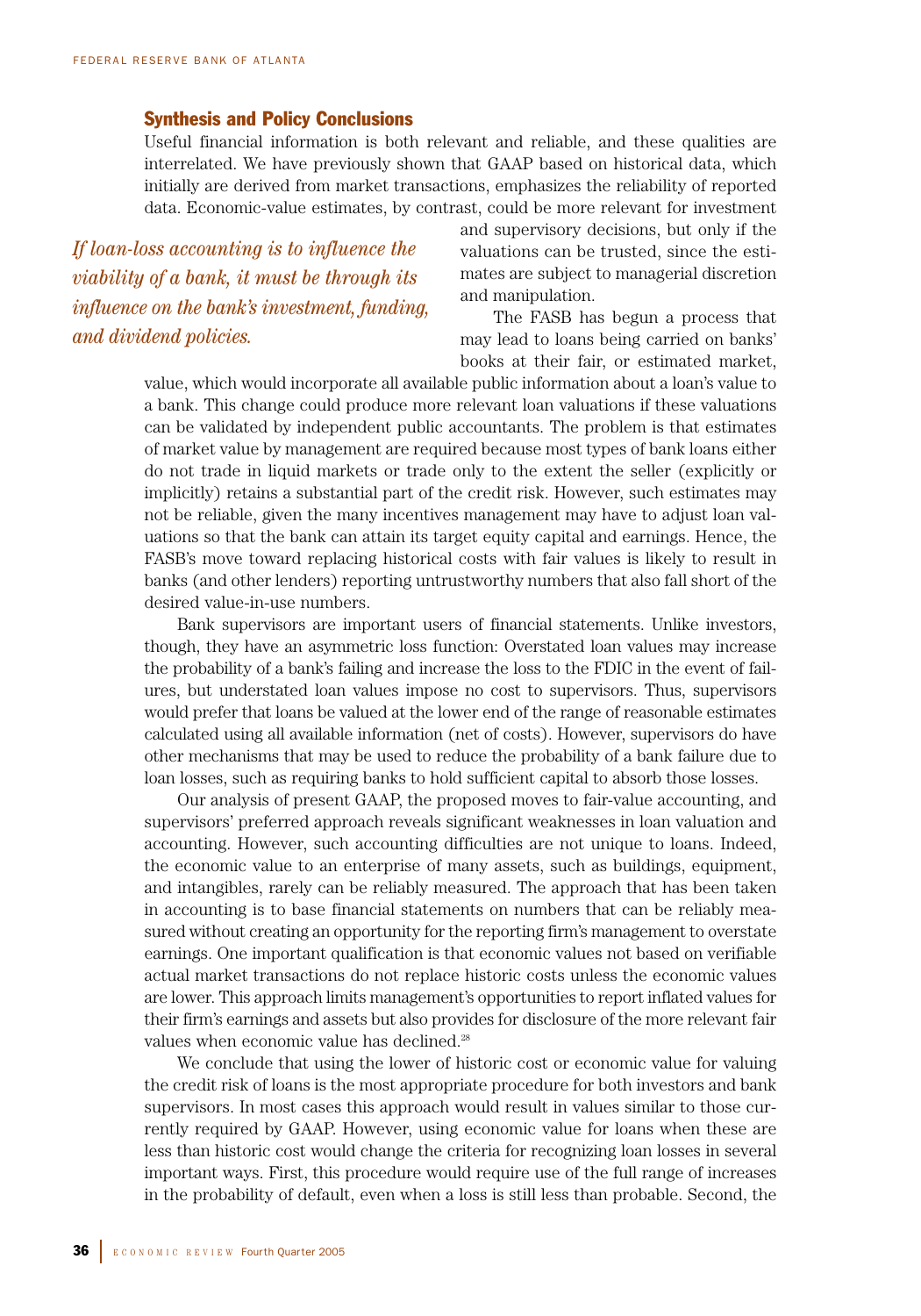procedure would also recognize that reported income might be overstated for rapidly growing loan portfolios for which the hazard rate is expected to increase rather than remain constant over time. Although the traditional GAAP matching concept requires deferral of a portion of interest income during those periods when expected probabilities of default are low until the periods in which the probabilities of default are expected to increase, this deferral rarely is made (perhaps because this economic property of loans has not been recognized or has been neglected).

While the application of the lower of historic cost or economic value to loans would prevent managers from accelerating the reporting of uncertain future earnings to the current period, it could provide them with a tool for deferring current income to future periods. Managers who sought to defer income, perhaps to smooth reported income, could adjust downward their estimates of individual loans' fair value to reduce current income. The underestimate of individual loan values could then be reversed in a subsequent period when the manager sought to report higher income. One mechanism for reducing managers' ability to manipulate reported net income would be to apply the lower-of-cost-or-economic-value rule to portfolios of similar loans rather than to individual loans. If this rule were applied at the portfolio level, the manager would have to make the case that the economic value of the entire portfolio was below its historic-cost value, a more difficult task to the extent that new loans have a positive net present value and some loans have appreciated in value as a result of lower expected future losses. Furthermore, applying the lower-of-cost-or-economicvalue rule to a portfolio of related loans rather than to the entire loan portfolio is appropriate because banks report disaggregated results by portfolios of similar loans. Because applying this rule to loan portfolios is likely to understate (and certainly does not overstate) loan amounts, bank supervisors should be pleased.

Valuation of loan portfolios net of loan losses using a lower-of-historic-cost-oreconomic-value rule would provide the most relevant adequately reliable measure of loan value. Unlike current GAAP, this rule does not require a reduction in loan portfolios' value when their value is already understated by historic cost. Unlike fair value, our recommended valuation method is less reliant on prices or estimates that are likely to be systematically biased. Finally, unlike the bank supervisors' preferred position, our rule would lead to loans that are less understated and would provide procedures that are less likely to be abused to facilitate earnings management. Supervisors may object that higher loan-loss allowances provide a valuable cushion to absorb unexpected losses and reduce the probability of bank failure. If they believe that banks would be undercapitalized without loan-loss reserves, supervisors have other tools to force banks to hold more capital. Indeed, capital serves to protect creditors (particularly depositors and the FDIC) from all sorts of losses, including losses on securities, real estate, derivatives, foreign exchange, and operations. Loan-loss accounting, therefore, should return to its original function (providing useful information to investors) and not be unnecessarily distorted to accomplish other goals.

<sup>28.</sup> The FASB's move towards requiring fair-value accounting based on estimates, appraisals, and pricing models, if adopted, would alter the traditional approach.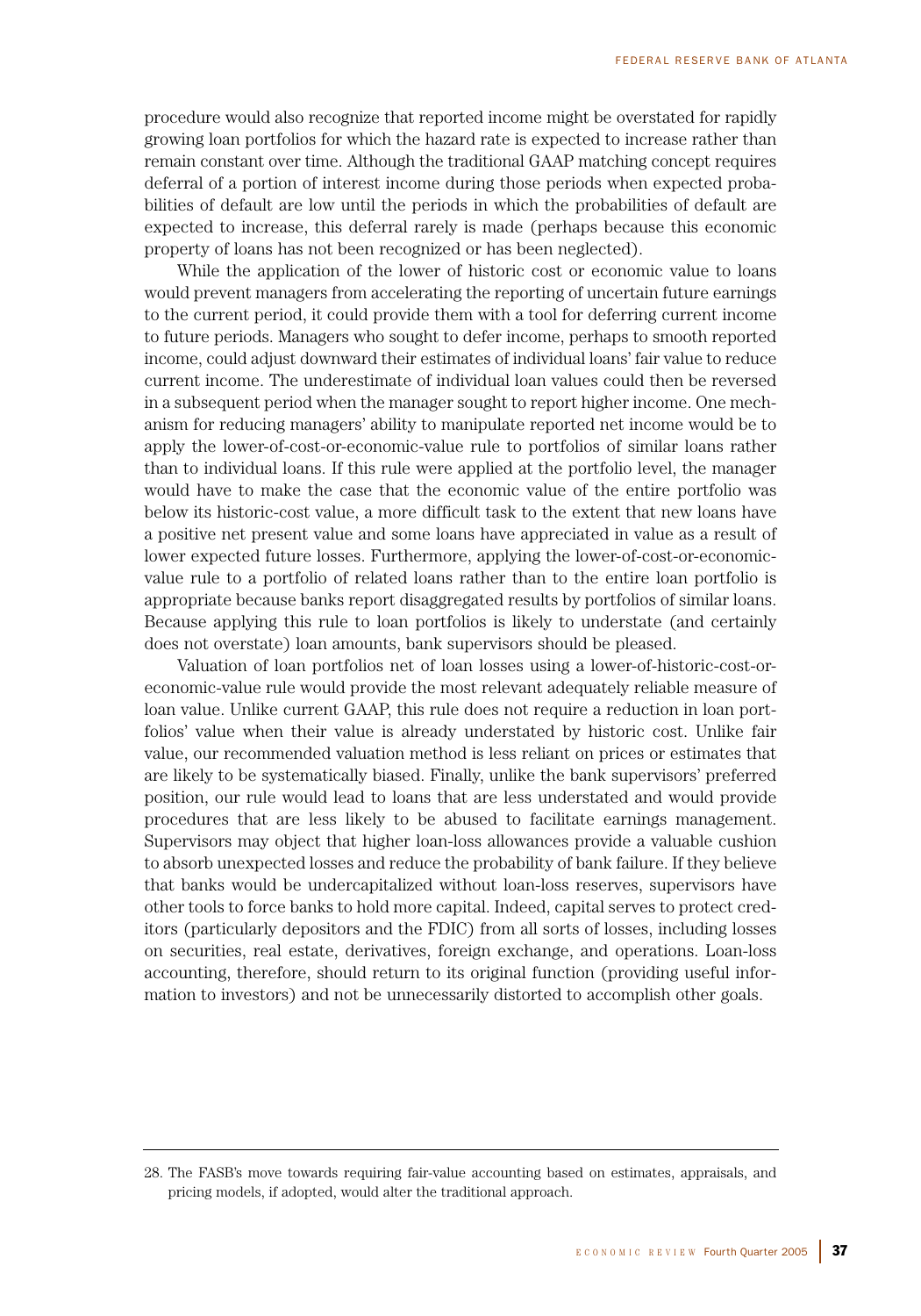# REFERENCES

American Institute of Certified Public Accountants (AICPA). 2003. In Re: Proposed statement of position allowance for credit losses (SOP), October 6. <www. aicpa.org/download/acctstd/cmtltr\_recd/clsl/cl279.pdf> (December 2, 2005).

Benston, George J. 2005. Fair-value accounting: A cautionary tale from Enron. Emory University, Goizueta Business School, unpublished paper, March.

Davenport, Todd. 2004. A switch to FASB keeps loanloss issue on track. *American Banker* 169, no. 125: 1, 4, 8.

Federal Deposit Insurance Corporation (FDIC). Office of Inspector General. 2000*. Material loss review the failure of Pacific Thrift and Loan Company, Woodland Hills, California*. Audit Report No. 00-022, June 7. <www.fdicig.gov/reports00/00-022.pdf> (December 2, 2005).

Financial Accounting Standards Board (FASB). 1999. Preliminary views on major issues related to reporting financial instruments and certain related assets and liabilities at fair value. Financial Accounting Series No. 204-B, December 14. <www.fasb.org/draft/pvfvalu1. pdf> (December 2, 2005).

Frame, Scott W. 2003. Federal Home Loan Bank mortgage purchases: Implications for mortgage markets. Federal Reserve Bank of Atlanta *Economic Review* 88, no. 3:17–31.

Wall, Larry D., and Timothy W. Koch. 2000. Bank loanloss accounting: A review of theoretical and empirical evidence. Federal Reserve Bank of Atlanta *Economic Review* 85, no. 2:1–19.

Walter, John R. 1991. Loan loss reserves. Federal Reserve Bank of Richmond *Economic Review* 77, no. 4:20–30.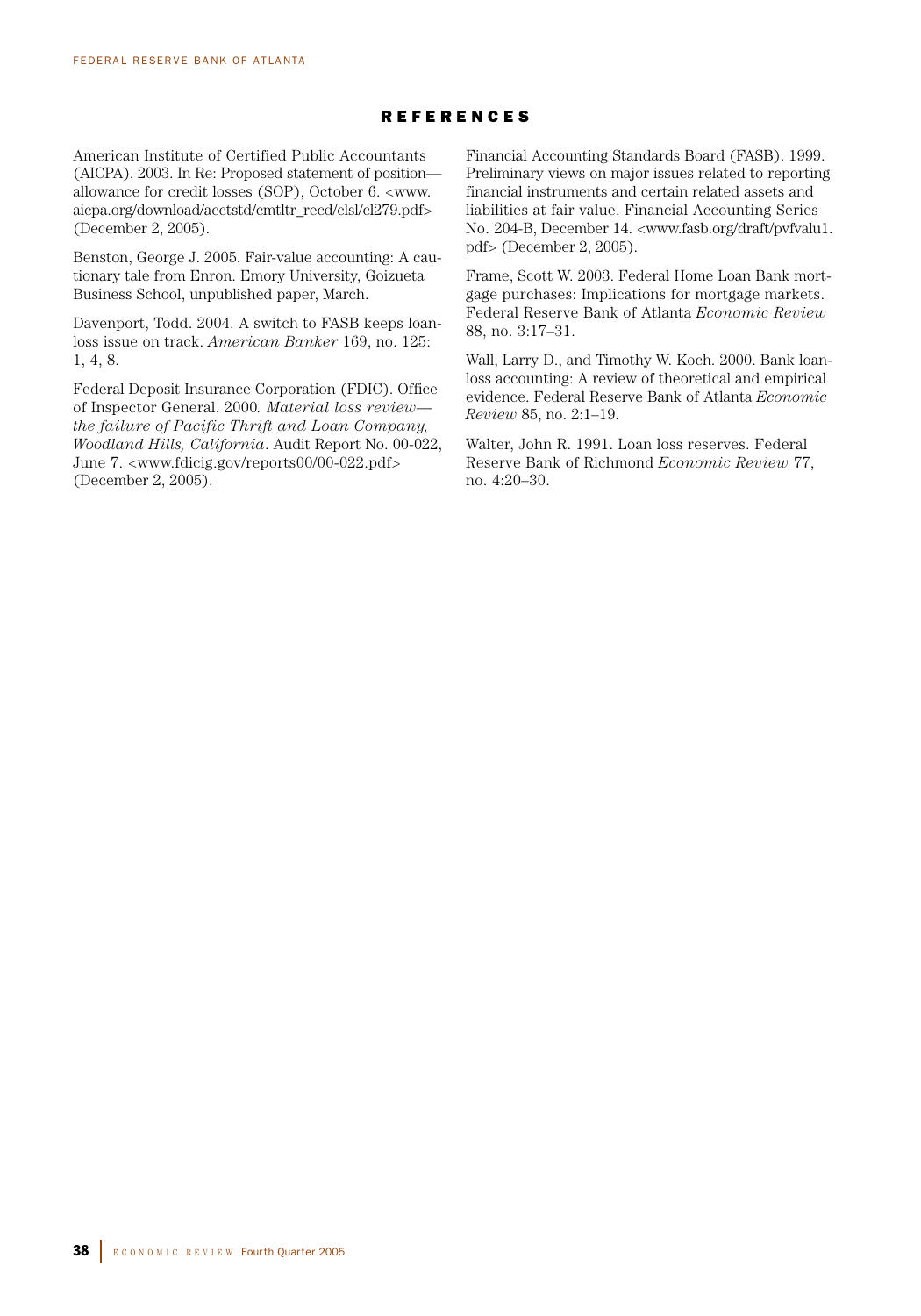# Macroeconomic Models with Heterogeneous Agents and Housing

# KARSTEN JESKE

*The author is a research economist and assistant policy adviser in the macropolicy group of the Atlanta Fed's research department. He thanks William Roberds and Ellis Tallman for helpful comments.*

I t is hard to miss the important role the housing sector plays in the macroeconomy. In 2004 the value of real estate held in household portfolios amounted to over \$17 trillion, or 143 percent of annual nominal gross domestic product (Board of Governors 2005). This amount is larger than all corporate equity held directly, through mutual funds and pension funds combined. Closely linked to housing is the mortgage market, which now totals over \$7.5 trillion. On the average household's balance sheet, a home mortgage is the largest item on the liability side, easily dwarfing consumer credit, which includes credit card debt and car loans, by a factor of almost four to one.

Macroeconomists, therefore, have spent considerable effort on incorporating housing and housing finance into macroeconomic models. In understanding the effects that housing and the various related government policies have on households in particular and the economy in general, recognizing the economic and demographic diversity among households is crucial. Net worth, housing value (gross and net of mortgages), and income vary substantially among households not only by age but within age groups. Macroeconomists thus employ models—called heterogeneous agent models—that can accommodate this diversity.

This article is a progress report on where this line of research currently stands. At the Federal Reserve Bank of Atlanta conference "Housing, Mortgage Finance, and the Macroeconomy" in May 2005, several papers shared a common framework: namely, using macro models with heterogeneous agents.<sup>1</sup> This article discusses four of the conference papers, the issues the researchers explored, the progress they made, and the challenges that lie ahead.

The paper by Fang Yang (2005) deals with the life-cycle behavior of housing versus nonhousing consumption. Her objective is to build a model to account for two peculiar features of consumption over the life cycle.

The paper by Wenli Li and Rui Yao (2005) studies the effect of house price changes on the macroeconomy. They point out that while house price changes may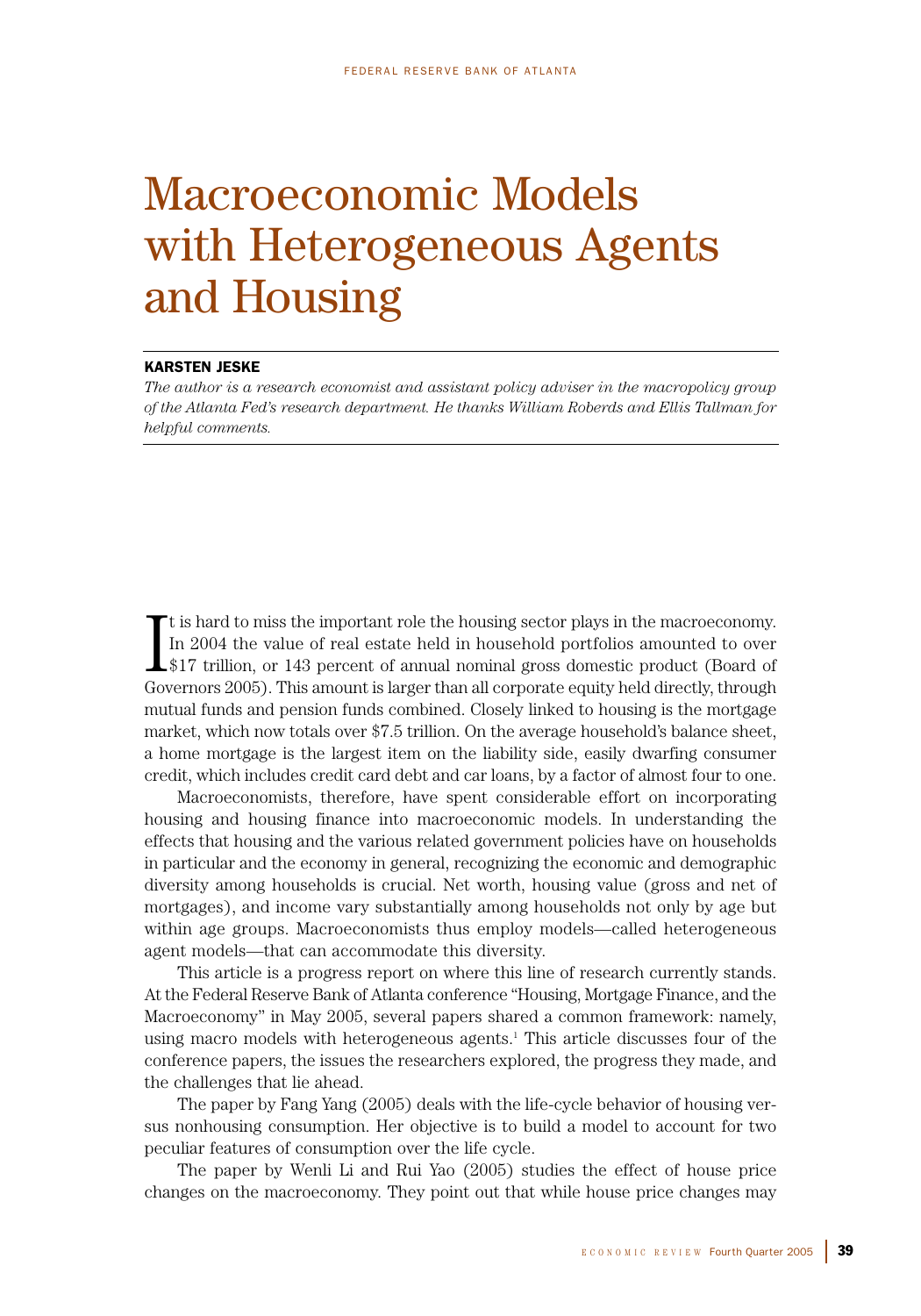Table 1 Homeownership Rates by Age Group

| Age group                                                     | Homeownership<br>rates (percent) |  |  |
|---------------------------------------------------------------|----------------------------------|--|--|
| $0 - 29$                                                      | 30.1                             |  |  |
| $30 - 39$                                                     | 58.4                             |  |  |
| $40 - 49$                                                     | 74.0                             |  |  |
| $50 - 59$                                                     | 79.8                             |  |  |
| 60-69                                                         | 81.7                             |  |  |
| $70+$                                                         | 79.3                             |  |  |
| Note: The unconditional mean across all ages is 67.7 percent. |                                  |  |  |

Source: Board of Governors of the Federal Reserve System, Survey of Consumer Finances 2001

not have a huge effect on the economy as a whole, different households—in particular those of different age and asset holdings—will be affected very differently by house price changes. An economic model with heterogeneous agents is therefore necessary to measure the effects a price increase might have on agents with different incomes and asset holdings.

The paper by Matthew Chambers, Carlos Garriga, and Donald Schlagenhauf (2005b) asks how different households are affected by the availability of different mortgage contracts: most importantly, which mortgage contract is most successful in allowing younger households (that

tend to have less savings and thus might have trouble coming up with the necessary down payment) to purchase a house.

The paper by Karsten Jeske and Dirk Krueger (2005) addresses the important policy question of whether it is desirable to subsidize mortgage interest rates. One important subsidy is the implicit federal guarantee for government-sponsored enterprises (GSEs). Jeske and Krueger examine the distributional effect of such a subsidy. They find that mostly high-income and high-net-worth households benefit while, both in terms of welfare and homeownership, low-income and low-net-worth households will not benefit at all.

# Microlevel Data on Housing and Mortgage Finance

Trying to answer the questions mentioned above requires models that are detailed enough to accommodate a housing market and, most importantly, heterogeneity among households. This heterogeneity is the crucial ingredient of any model attempting to determine the distributional effects of housing policy. Before examining the models, I first introduce some empirical facts coming out of microlevel data to demonstrate how the aggregate numbers on income, real estate, and mortgage debt are distributed across the population. Aggregate real estate values are approximately 143 percent of aggregate annual income. But income, real estate wealth, mortgage debt, and net worth are very unevenly distributed both across and within age groups. The data set used in this article's computations is the Survey of Consumer Finances (from the Federal Reserve Board) for the year 2001, which, among other things, collects data on consumer income and balance sheets.

Table 1 shows homeownership rates by age group compared to the unconditional homeownership rate (that is, over all age groups) of 67 percent. The homeownership rate is the lowest, at about 30 percent, for households headed by persons below the age of twenty-nine. The rate increases steeply over the next two age cohorts, peaking at more than 80 percent for the sixty to sixty-nine age group and moderating slightly after that. Not all homeowners are equal, as Table 2 shows. Not only do fewer young households own a home, but their homes tend to be smaller than those of older households. The average homeowner increases real estate holdings from about \$100,000 until reaching his or her fifties, when he or she holds about \$216,000 in real estate, and then gradually downsizes the value of the primary residence. Mortgage debt also displays a hump-shaped profile, though the peak occurs in the thirty to thirty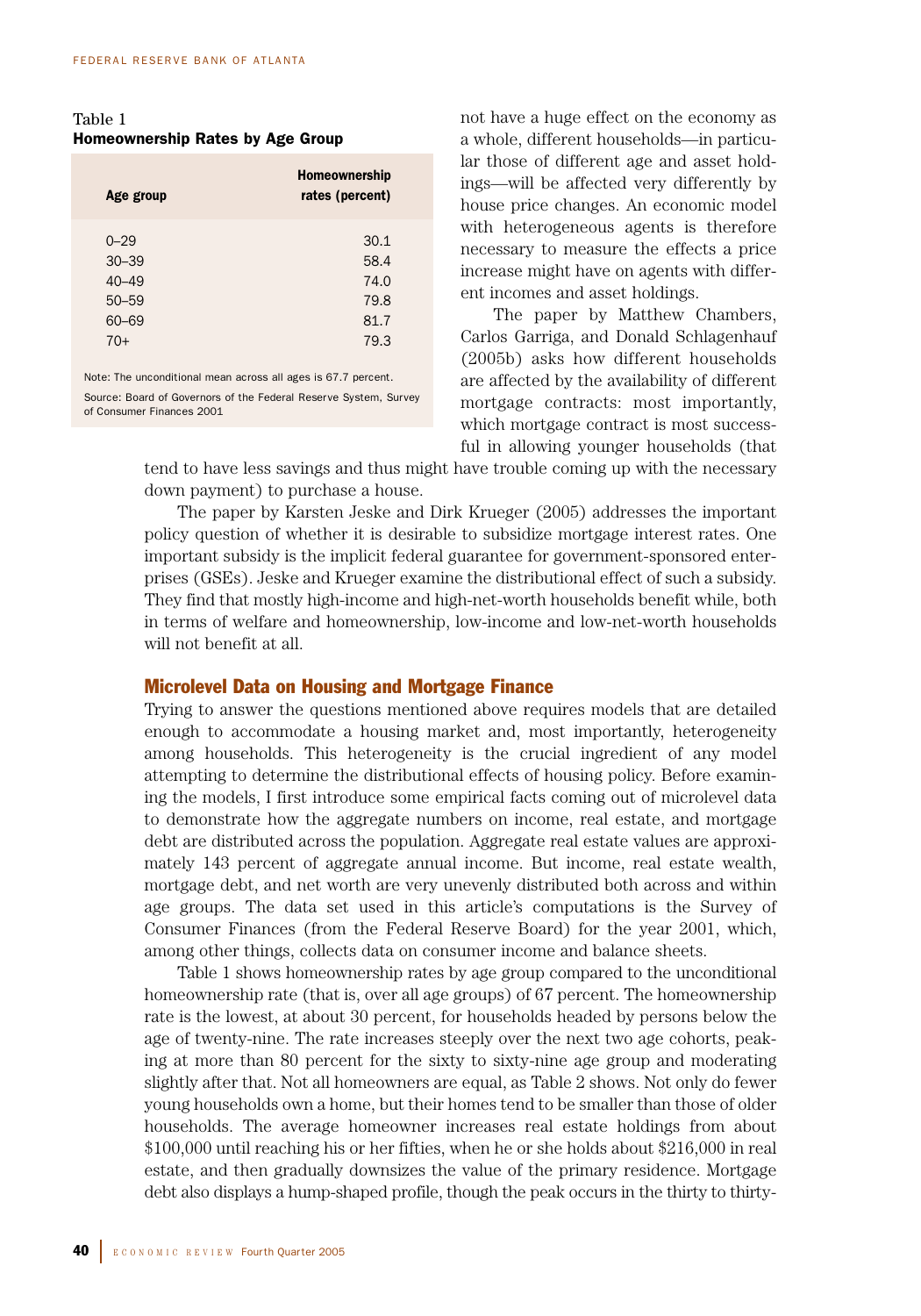nine age group. This pattern seems to be consistent with the following scenario: Households upgrade the size and obviously the value of the house they are living in. Early in life most of the upgrading is financed with larger mortgages. Homeowners aged forty and older then tend to finance upgrades out of savings rather than larger mortgages.

In homeownership rates, even within age groups there is substantial variation. The first panel of Figure 1 plots rates by income quintiles within each age group. The chart shows that homeownership is associated with high income, with households in the bottom quintile having below-average ownership rates across all age groups. The second panel of Figure 1

| Table 2                          |  |  |  |  |
|----------------------------------|--|--|--|--|
| Home Values and Mortgage Debt by |  |  |  |  |
| Homeowners' Age Group            |  |  |  |  |

| Age group | Value of<br>primary<br>residence | Mortgage on<br>primary<br>residence |
|-----------|----------------------------------|-------------------------------------|
|           |                                  |                                     |
| $0 - 29$  | 103.6                            | 65.5                                |
| $30 - 39$ | 157.1                            | 91.4                                |
| $40 - 49$ | 190.0                            | 82.1                                |
| $50 - 59$ | 216.4                            | 68.5                                |
| 60-69     | 193.5                            | 35.4                                |
| $70+$     | 171.7                            | 11.2                                |

Note: Values and debt shown in thousands of dollars.

Source: Board of Governors of the Federal Reserve System, Survey of Consumer Finances 2001

yields the same qualitative pattern for net worth, but the differences between households with low and high net worth households are even more severe. Households in the bottom quintile have only a 30 percent homeownership rate even in the sixty to sixty-nine age group. In contrast, for all ages after forty, the second through fifth quintiles display homeownership rates above the national average of 67 percent.2

Vast differences also exist between homeowners and renters. The first panel of Figure 2 plots median income by age group for the whole population and for homeowners versus renters. For the population as a whole, household income increases from just below \$30,000 for the youngest age cohort to almost \$60,000 for fifty to fifty-nine age group, after which it declines to about \$25,000 for the seventy and over age group. Homeowners tend to have much larger median incomes than renters; the median homeowner makes roughly twice as much as the median renter. Moreover, the hump in the income process is more pronounced for homeowners. The same general pattern holds for average incomes (see the second panel of Figure 2).

The contrasts between homeowners and renters are even more obvious in terms of net worth positions. The third and fourth panels of Figure 2 plot median and average net worth, respectively, by age group. Households accumulate savings during their working years, moreso than does the population as a whole. The median homeowner accumulates more than \$200,000 during his or her lifetime. Because the net worth distribution is so skewed, average net worth is considerably larger: The average homeowner accumulates more than \$800,000 over a lifetime. The median renter, however, has negligible net worth—consistently under \$10,000—for all age groups. In fact, 50 percent of all renters have essentially zero net worth. Even average net worth for renters is below \$100,000 in all age groups.

<sup>1.</sup> The four papers introduced here as well as the program and the remaining papers are available on the Atlanta Fed's Web site at www.frbatlanta.org under "News & Events," "Conferences," "2005."

<sup>2.</sup> The cutoff for the lowest income quintile is \$15,400 in the youngest age group, increases to \$26,700 for the fifty to fifty-nine age group, and then declines to \$11,300 for households aged seventy and above. The cutoff for net worth is zero for the youngest households and increases to \$39,100 for households aged seventy and above.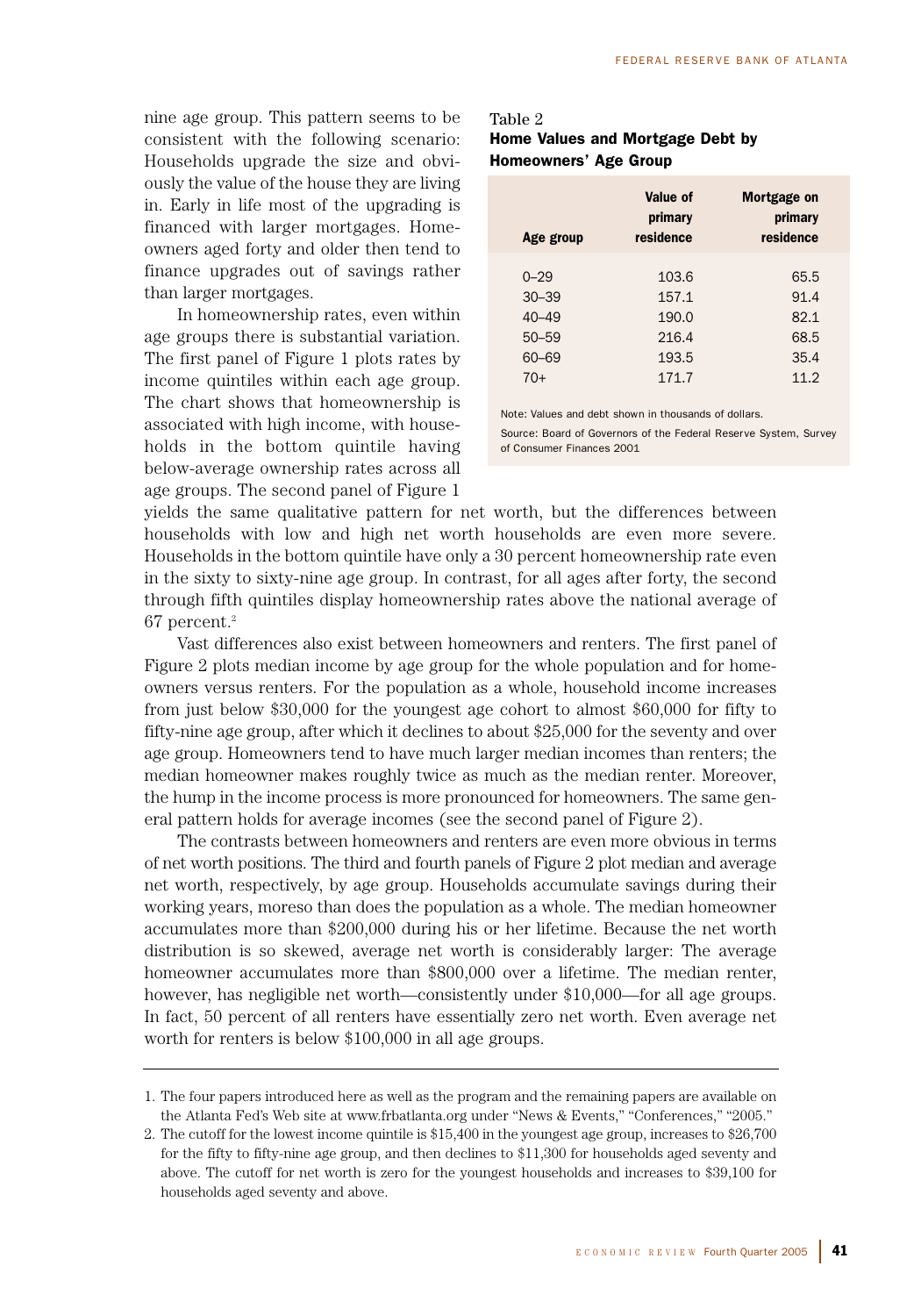.6

.4

 $\Omega$ 

 $\Omega$ 





Source: Board of Governors of the Federal Reserve System, Survey of Consumer Finances 2001

0–29 30–39 40–49 50–59

In summary, households differ substantially, both between and within age groups, in their net worth positions and asset allocations. As one would expect, when households are young and middle-aged they accumulate savings for retirement, and one form of savings is real estate. Even within age groups, there is considerable heterogeneity of households. Incomes and especially net worth vary substantially across age groups and between renters and homeowners. When trying to answer questions such as "What is the effect of increasing house prices?" or "Should we subsidize mortgage interest rates?" one should take into account that different households will be affected very differently by changes in house prices or government policies. An increase in house prices might be beneficial to existing homeowners, but renters may not be affected at all or, even worse, might suffer if rental rates increase. Likewise, subsidizing mortgage interest—for example, through mortgage interest tax-deductibility or

Age

60–69

70+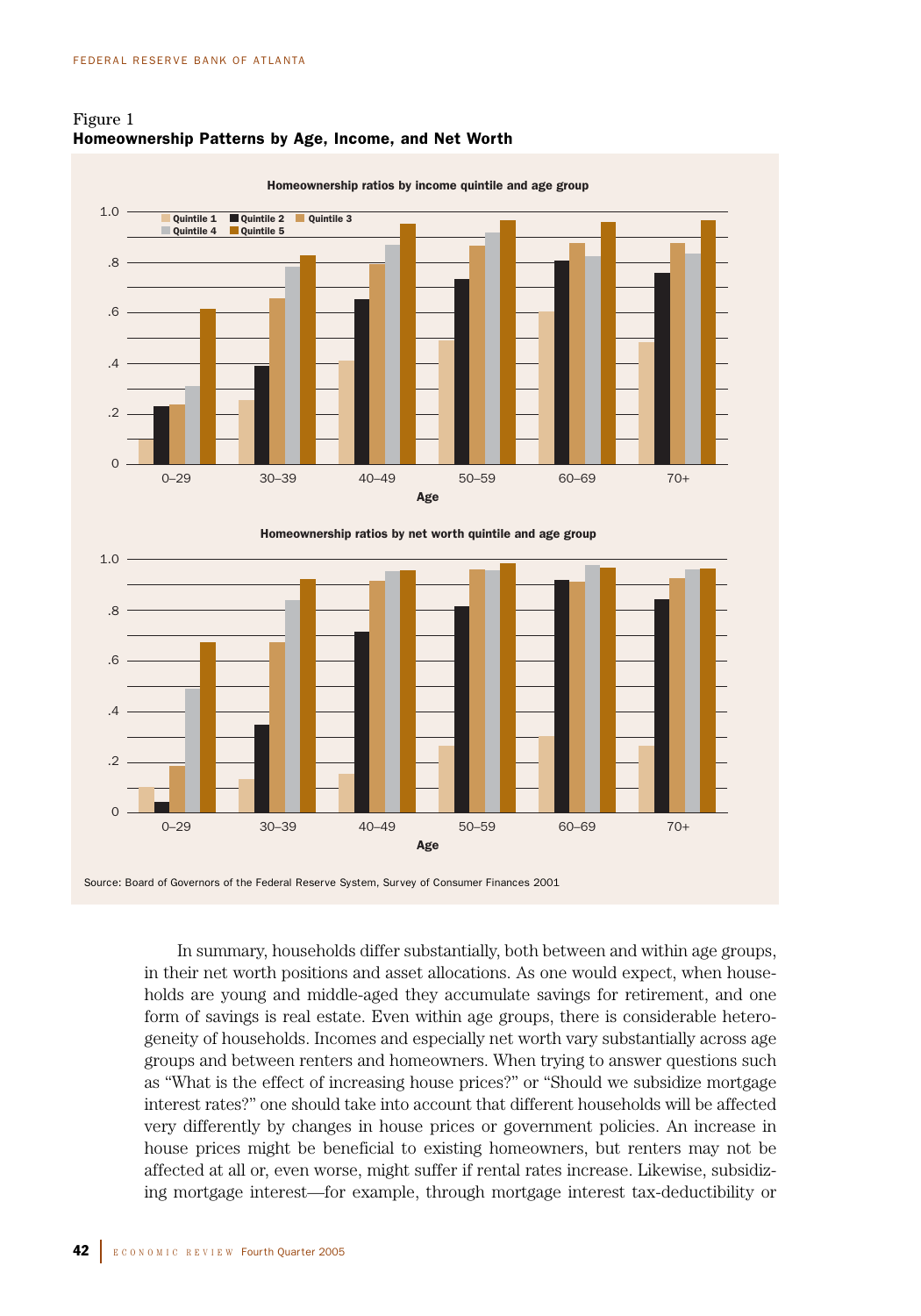

# Figure 2 Income and Net Worth by Age Group

government guarantees on mortgage lenders—might mostly benefit existing homeowners, who are well off already because they tend to have above-average income and net worth. This consideration reinforces the importance of studying models with heterogeneous agents to account for the effects that policy has on agents with different demographic and economic backgrounds.

# A Generic Model with Housing

A key ingredient in the model is the life-cycle pattern, which implies two important features the model must include. First, it must include the hump-shaped earnings profile that the average household experiences, as shown in Figure 2. Second, the model must generate a realistic life span, which means households of different age groups face different mortality risk. Around the trend path of life-cycle earnings, a household receives an uncertain stream of income over its life cycle and then tries to maximize its lifetime discounted utility subject to a budget constraint.

A household receives utility from consumption of both nonhousing goods *c* and housing goods *h*. Income comes both from labor and investment income. The maximization problem of a household of age *t* in recursive form is then defined in the following way: The value of starting period  $t$  with assets  $a$  and labor productivity  $y$  is the maximum value of current utility plus expected discounted period *t* + 1 value as a function of future assets and future labor productivity.

$$
V_{\iota}(a,y) = \max_{c,h,b'} u(c,h) + \rho_{\iota} \beta E V_{\iota+1}(a',y'),
$$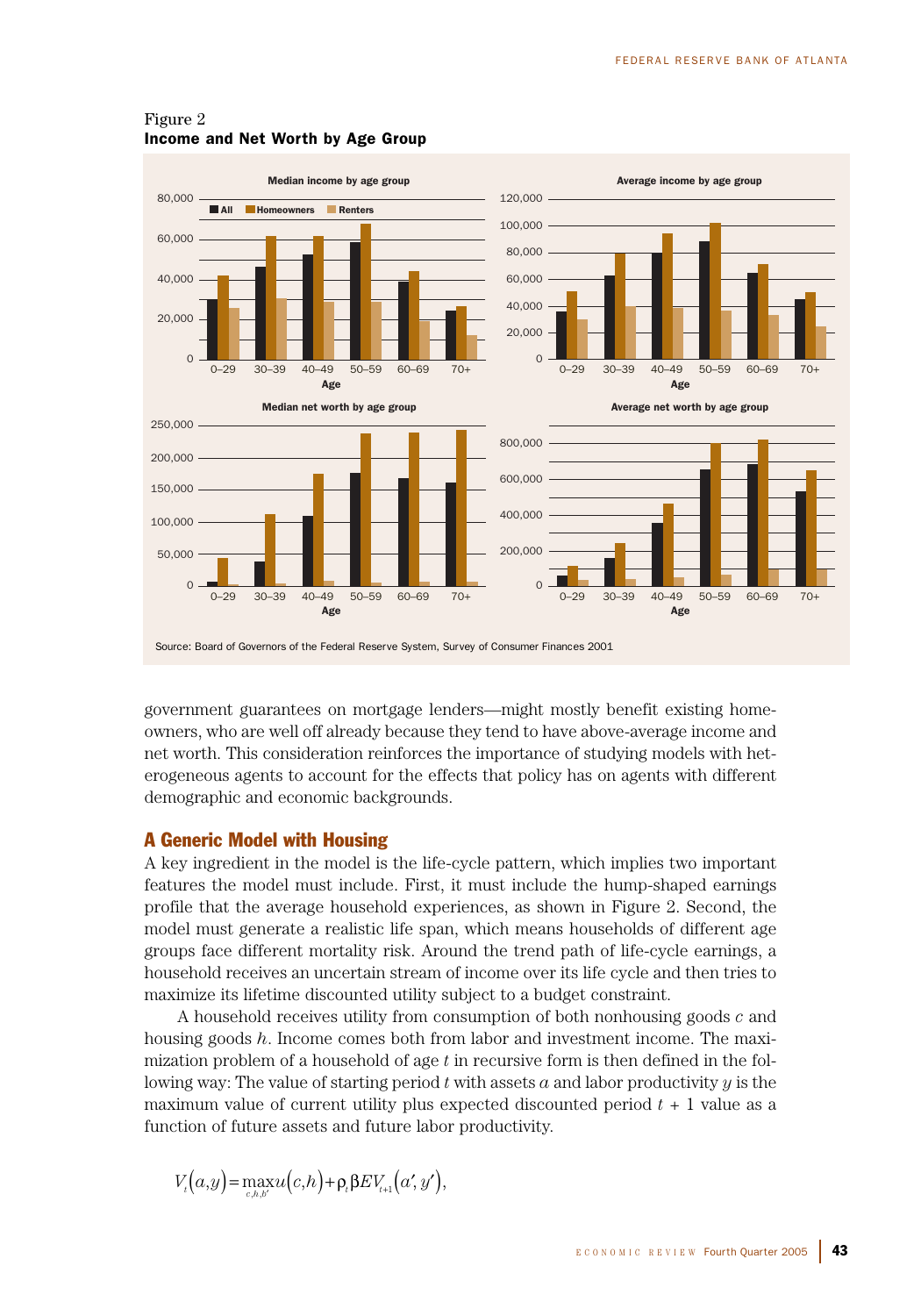subject to a number of constraints:

$$
c + h + b' = wy + a;
$$
  
\n
$$
a' = (1 - \delta^h)h + (1 + r)b';
$$
  
\n
$$
b' \ge -\overline{B};
$$
  
\n
$$
c, h \ge 0.
$$

In the objective function I use a discount factor  $\beta$  common to all age groups as well as additional discounting in the form of  $\rho_{\scriptscriptstyle D}$ , which is the conditional survival probability that depends on age. The first constraint is the budget constraint. Labor income measured as wage rate *w* times labor productivity *y* plus assets *a* can be spent on nonhousing consumption  $c$ , housing  $h$ , and other savings  $b'$ . The second constraint specifies the next period's assets *a*′ as the sum of housing stock net of depreciation and maintenance cost  $(1 - \delta^h)h$  and other savings times the gross interest rate  $(1 + r)b'$ . The third condition is a borrowing constraint that specifies a lower bound on asset holdings—in other words, an upper bound on borrowing. Finally, the fourth condition states that both types of consumption have to be nonnegative. This model closely resembles that of Aiyagari (1994), with some distinguishing features: two types of consumption, a very particular borrowing constraint, and a life-cycle component.<sup>3</sup>

Denote  $u_c$  and  $u_h$  the derivatives of the utility function with respect to nonhousing consumption *c* and housing *h*, respectively. Assuming for now that the borrowing constraint does not bind, we can immediately derive two optimality conditions, also called Euler equations:

(1) 
$$
1 = \rho_i \beta E \frac{u_e(c', h')}{u_e(c, h)} (1+r)
$$
, and

$$
(2) \ 1 = \rho_i \beta E \frac{u_c(c',h')}{u_c(c,h)} \left(1 - \delta^h\right) + \frac{u_h(c,h)}{u_c(c,h)}.
$$

The first condition is completely standard: The bond return, weighted by the intertemporal marginal rate of substitution (also called the pricing kernel) and discounted by ρ*<sup>t</sup>* β, equals one. The second condition has a similar structure but also incorporates today's marginal rate of substitution between housing and nonhousing consumption. Both conditions guarantee optimality by ensuring that no utilityimproving substitution exists between either consumption and savings or consumption and housing. Next, combine the two Euler equations into

$$
\frac{u_h(c,h)}{u_c(c,h)} = \frac{r+\delta^h}{1+r}.
$$

This condition states that the marginal rate of substitution between consumption and housing equals the cost of one unit of housing computed as the depreciation rate plus the opportunity cost of housing measured as the bond rate *r*. I also divide by 1 + *r* because the payoff from housing is in the current period while the bond pays off in the next period. The right-hand side is also called the user-cost formula for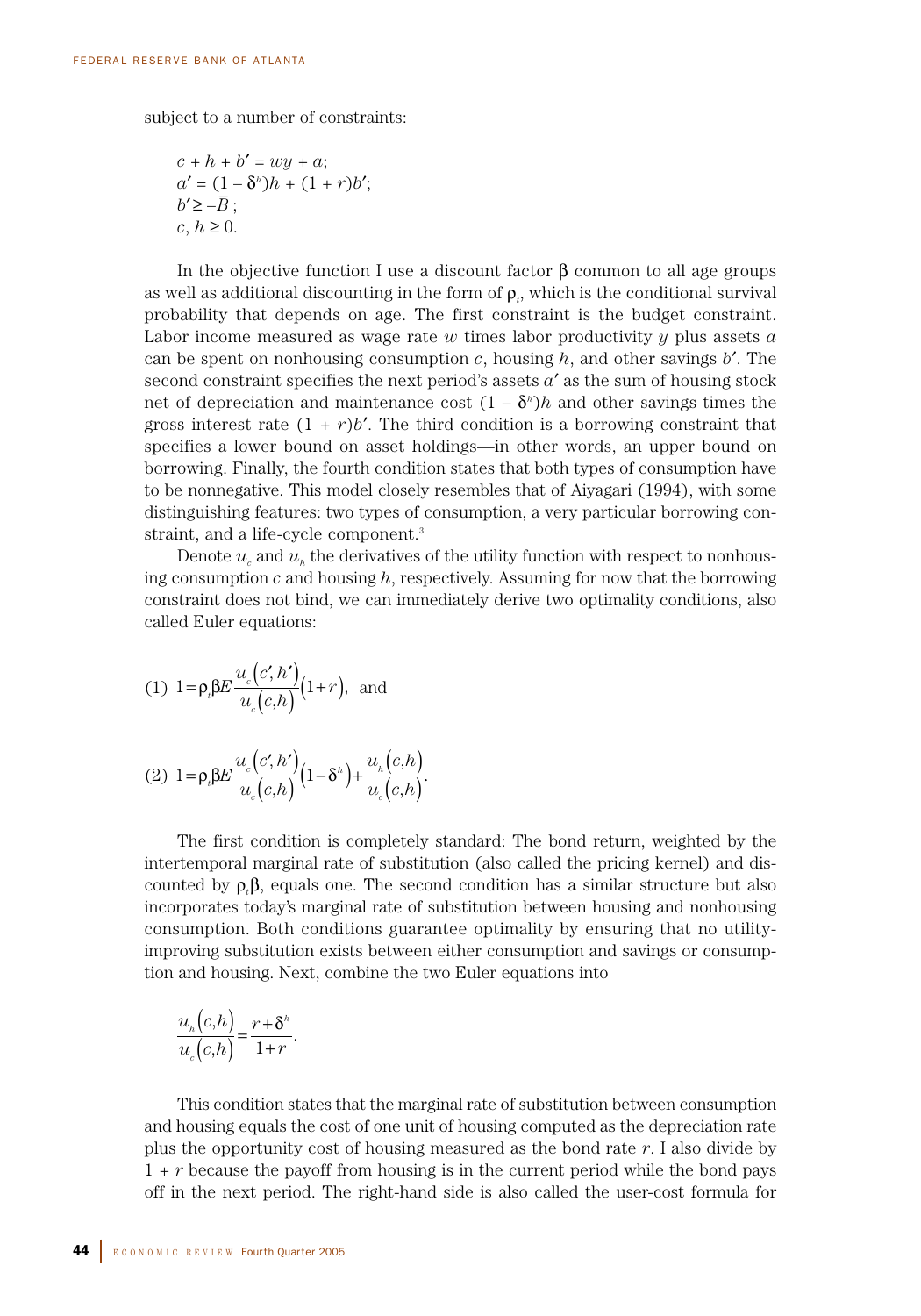housing, and if there were a rental market in this model,  $(r + \delta^h)/(1 + r)$  would be the rental rate per unit.

To put some structure into the model, assume that the utility function takes the following form:

$$
u(c,h) = \frac{\left[\Theta c^{n} + (1-\Theta)h^{n}\right]^{\frac{1-\sigma}{n}} - 1}{1-\sigma}.
$$

This is the form normally used in the literature. The parameter  $\sigma$  is the risk aversion coefficient, η determines the substitutability between housing and nonhousing consumption, and  $\theta$  is a weighting parameter for how much the household values nonhousing consumption. How good is this model in accounting for the observed data? From the model, one can deduce two implications. First, the user cost formula for housing can be written as

$$
\frac{h}{c} = \left(\frac{r+\delta^h}{1+r}\frac{1-\theta}{\theta}\right)^{\frac{1}{n-1}},
$$

that is, housing over nonhousing consumption stays constant over the life cycle. Next, from the first Euler condition (equation [1]) and the fact that the *h/c* ratio stays constant over time one deduces that

$$
E\left(\frac{c'}{c}\right)^{-\sigma} = \frac{1}{\rho_{\rho}\beta(1+r)}.
$$

Normally it will be the case that  $\beta(1 + r) < 1$ <sup>4</sup> Since the survival probability  $\rho$ , is less than one, the right-hand side is greater than one. Since  $\sigma > 0$ , the second implication of the model has now been shown: Without borrowing constraints, consumption decreases over the life cycle, at least in expected terms. This result makes perfect sense. According to the permanent income hypothesis, the mean path of earnings is irrelevant in the absence of borrowing constraints; all that counts is the discounted expected path of earnings. If the interest rate is lower than the rate of discounting, households will choose a decreasing consumption path though there may be fluctuations around this decrease because of changes in labor productivity.

# Life-Cycle Patterns of Housing Consumption

The four conference papers mentioned in the introduction are all extensions of this same basic model. Yang (2005) observes that both implications of the model,

- 3. Note that the timing convention here is slightly different from that in the Yang (2005) paper. Specifically, I assume here that the housing choice *h* enters today's utility instead of tomorrow's. This assumption makes the problem slightly easier to handle because agents pick housing goods for the same period when their income uncertainty is revealed. Therefore, housing is a riskless asset, which makes the optimality conditions slightly more tractable. Jeske and Krueger (2005), for instance, use this timing convention. In their paper housing investment will nevertheless be risky because of uncertain depreciation. In the Yang paper, on the other hand, households pick *h* for the following period when the future productivity shock *y*′ is not known yet, a choice that makes housing a risky asset.
- 4. Economists usually pick the discount factor β so as to match the model's capital-to-output ratio to that in the data. One can show that for the realistic range of the remaining parameters of the model the equilibrium interest rate *r* implied by this capital-to-output ratio satisfies  $\beta(1 + r) < 1$ .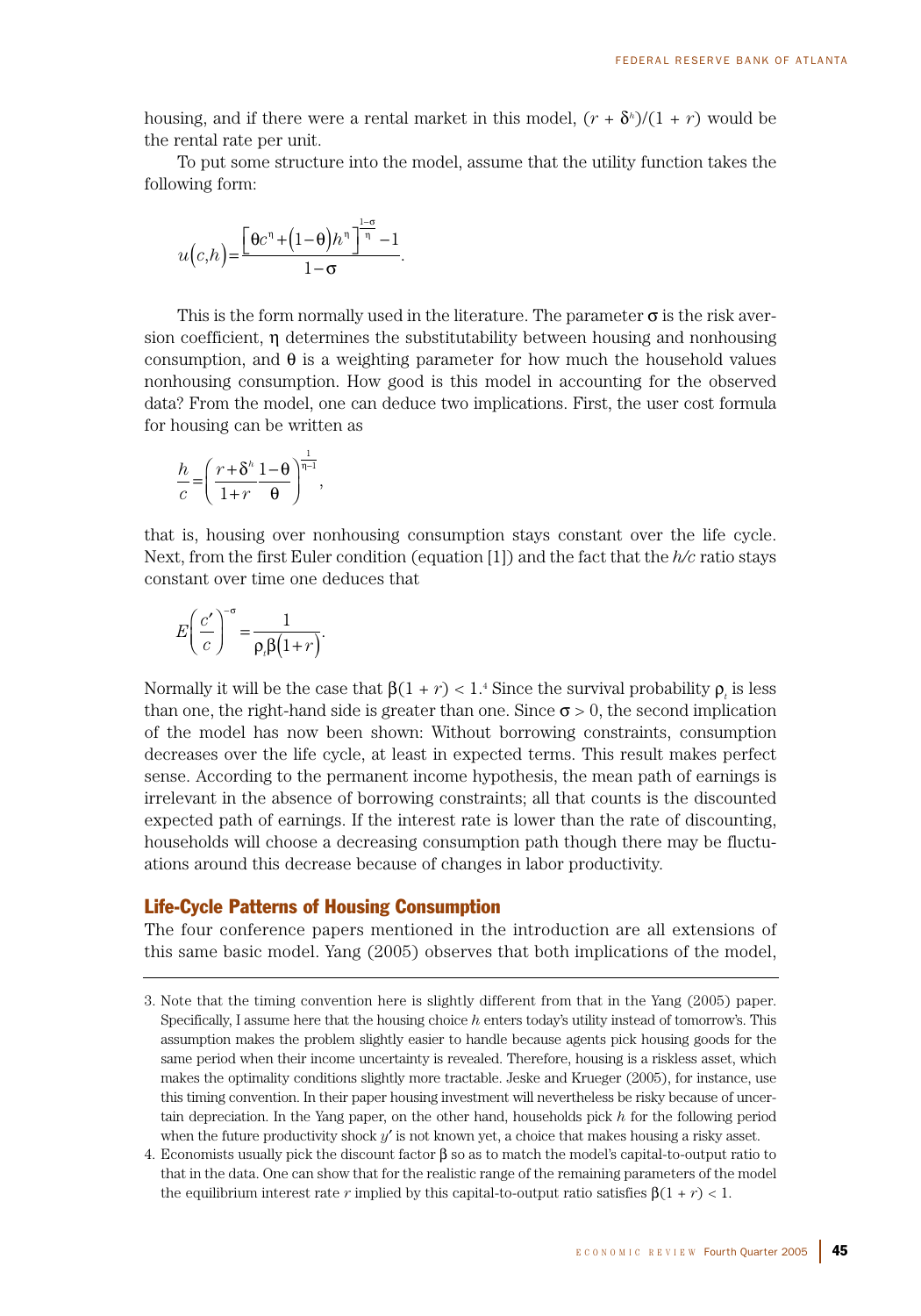

20 30 40 50 60 70 80

Source: Yang (2005) (first panel); author's calculations using data from Yang (2005) (second and third panels)

Age

 $\overline{90}$ 

Housing consumption

Housing

consumption



–4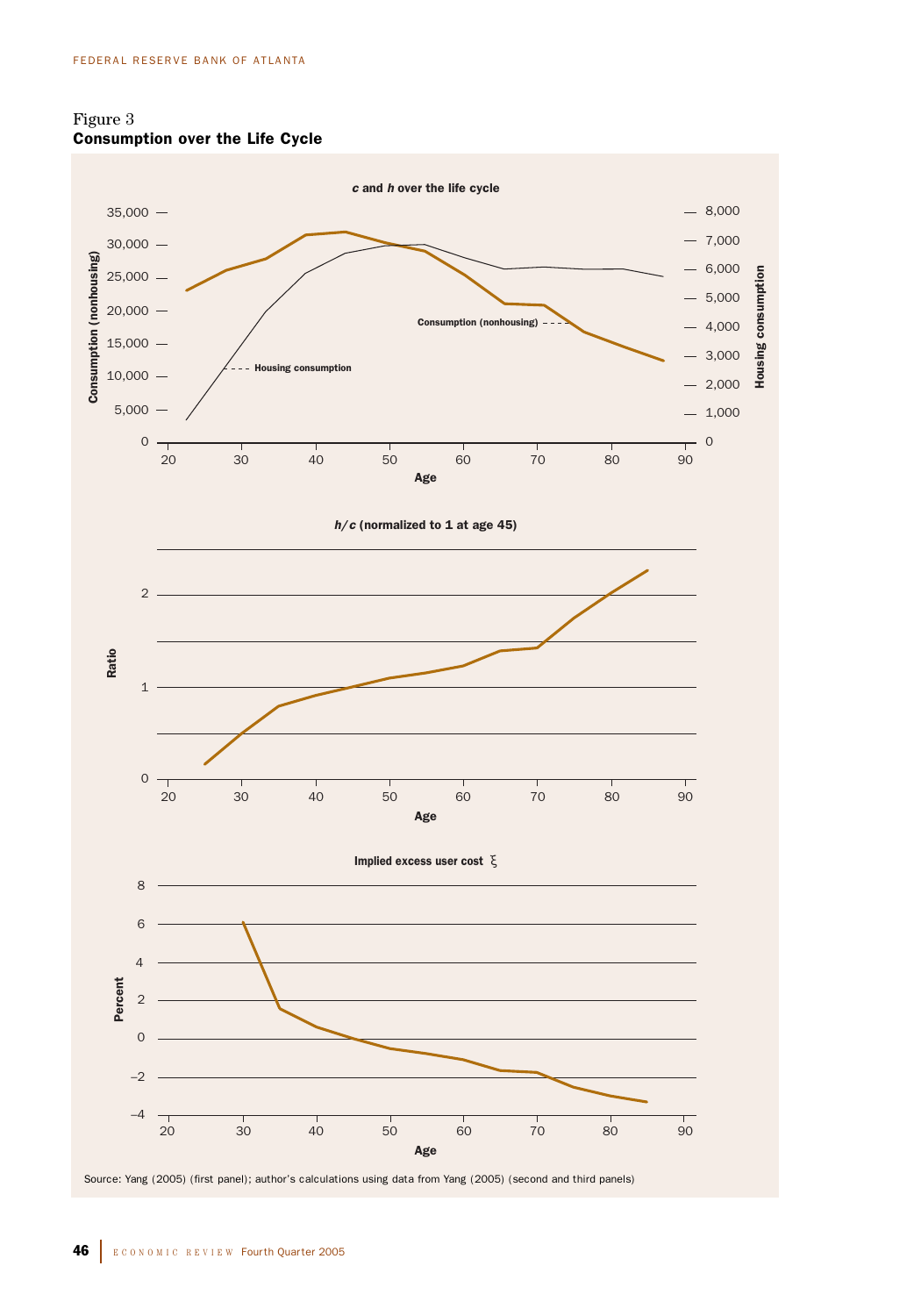a decreasing consumption profile and a constant housing versus nonhousing consumption ratio, are at odds with the data. The first panel of Figure 3 shows average household consumption on both housing and nonhousing goods by age group (of the head of household). Notice that nonhousing consumption increases from about \$23,000 per year for households aged twenty to an average of \$32,000 per year for age forty-five and then decreases after that.<sup>5</sup>

Contrast this observation to the behavior of housing consumption, which displays an even sharper increase up to about age fifty-five but then does not drop as sharply as nonhousing consumption. Not surprisingly, then, the *h*/*c* ratio is not constant but rather increases over the life cycle, as shown in the second panel of Figure 3.

Can the increase in the *h/c* ratio be accounted for without radical changes to the model? One could imagine that younger agents face a higher depreciation rate of housing or a higher interest rate.<sup>6</sup> Formally, assume that the consumption ratio at age *t* now takes the following shape:

(3) 
$$
\frac{h_i}{c_i} = \left[ \left( \frac{r + \delta^h}{1 + r} + \xi_i \right) \frac{1 - \theta}{\theta} \right]^{-1},
$$

where ξ*<sup>t</sup>* generates differences in households' subjective user cost because of differences in depreciation and interest rates during the life cycle. Is it possible to quantitatively match the observed ratio with realistic values of ξ*<sup>t</sup>* ? How positive would ξ*<sup>t</sup>* have to be for young agents and how negative for old agents in order to generate the *h/c* function observed in the data? To compute this cost, I normalize the implicit cost of a forty-five-year-old household to zero and back out the ξ*<sup>t</sup>* from equation (3) using the observed *h/c* ratios. The third panel of Figure 3 shows this implicit cost ξ*<sup>t</sup>* over the life cycle. To account for the observed consumption patterns, older households would have to find housing around 3 percentage points cheaper than those age forty-five do, and, likewise, younger households would have to find housing 6 percentage points more expensive. It is difficult to justify differences of this magnitude—almost 10 percentage points difference between age eighty-five and age thirty—entirely through different borrowing costs or depreciation rates.

Yang's paper can be thought of as finding other explanations to generate this large difference in subjective user costs. Specifically, Yang introduces two crucial ingredients into the model to account for the features observed in the data—binding borrowing constraints and transaction costs—and shows that they can quantitatively account for the increase in the consumption ratio.7 One can easily add these two features into the model above. First, assume that  $\overline{B} = -(1 - \gamma)h$ , that is, the household can borrow only up to a maximum of a certain fraction of the house value. Parameter  $\gamma$  can be viewed as the minimum down payment on a house. This constraint ensures that with a hump-shaped labor income profile (see the first and second panels of

<sup>5.</sup> Yang is not the first economist to point out this feature. Earlier work on the consumption profile over the life cycle includes Blundell, Browning, and Meghir (1994); Attanasio and Browning (1995); Attanasio and Weber (1995); and, more recently, Gourinchas and Parker (2002) and Fernandez-Villaverde and Krueger (2002, 2004).

<sup>6.</sup> For example, one could justify this assumption with the fact that households with a younger head tend to have a larger family size, and thus more persons per square foot cause a higher depreciation rate.

<sup>7.</sup> Yang introduces even more ingredients, such as a bequest motive and a social security system; however, to illustrate the key intuition, a borrowing constraint and transaction costs are sufficient.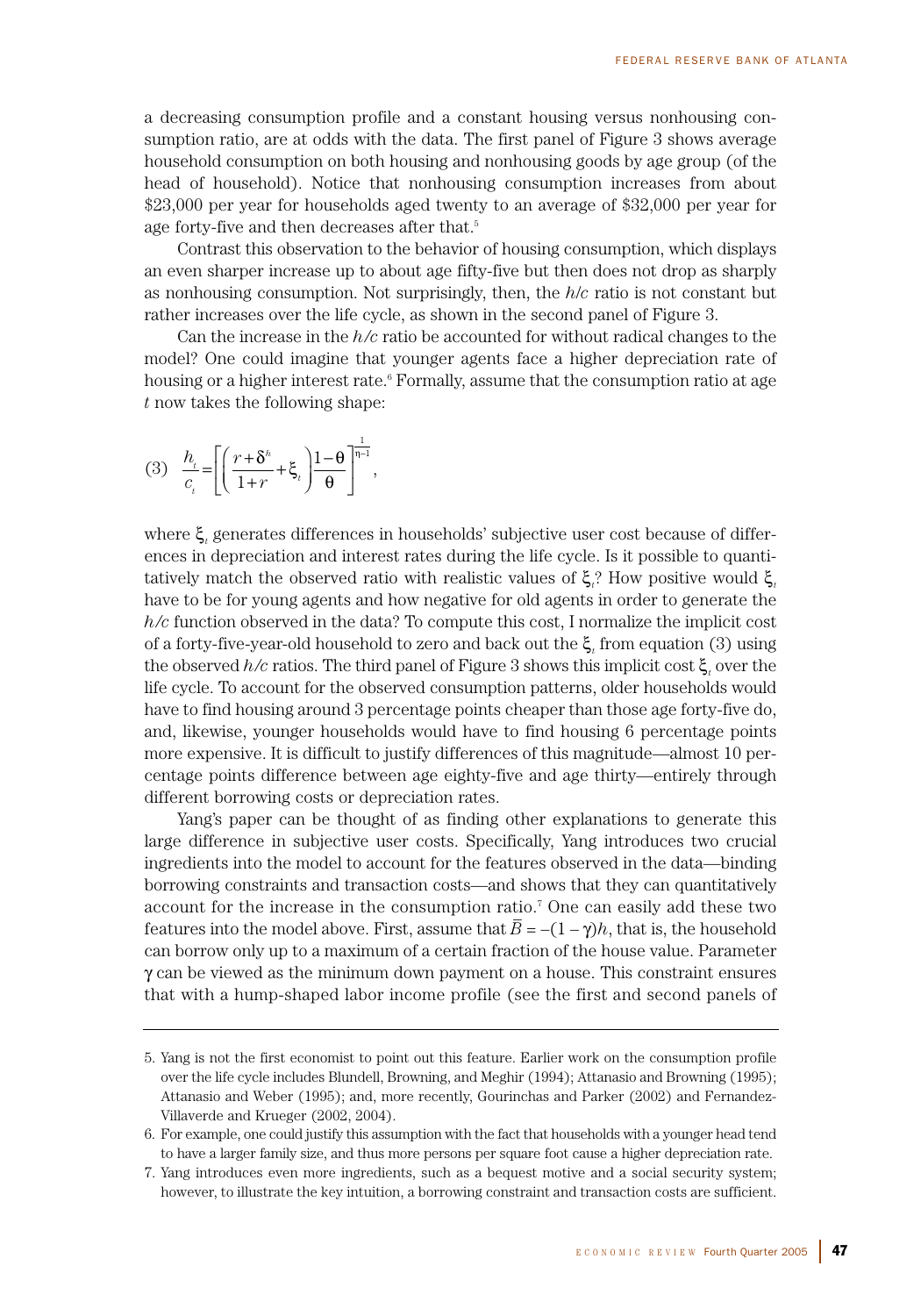Figure 2) agents will be constrained in their borrowing early in life. In other words, households cannot raise their consumption to the desired level derived from the permanent income model without violating their borrowing constraint. This restriction binds because income is low early in life.

Second, adjusting the level of housing incurs transaction costs. Assume that if a household had a housing level of  $h_{\text{old}}$  last period and wants to change it to h today, it has to pay a transaction cost of  $\psi(h_{\text{old}}, h)$ . Assume for now that the transaction cost satisfies the following conditions:

$$
\Psi(h_{old}, h) \ge 0;
$$
  
\n
$$
\Psi(h_{old}, h_{old}) = 0;
$$
  
\n
$$
\frac{\partial^2 \Psi(h_{old}, h)}{\partial h^2} \ge 0.
$$

That is, the transaction cost function takes on nonnegative values, there is no cost of leaving the size of the house unchanged, $^8$  and the transaction cost function is convex.9 In this economy the optimality condition between housing and nonhousing consumption becomes

$$
(4) \frac{u_{h}(c,h)}{u_{c}(c,h)} = \left(1 - \frac{\mu}{u_{c}(c,h)}\right) \frac{r + \delta^{h}}{1 + r} + \frac{\mu}{u_{c}(c,h)} \gamma + \psi_{2}\big(h_{\text{old}},h\big) + \rho_{i} \beta E \frac{u_{c}(c',h')}{u_{c}(c,h)} \psi_{1}\big(h,h'\big),
$$

where  $\mu$  is the Lagrange multiplier on the borrowing constraint and  $\psi$ , and  $\psi$ , are derivatives of the transaction cost function with respect to the first and second argument, respectively. This formula is the same one as before, linking the marginal rate of substitution between housing and nonhousing consumption with the cost of purchasing housing. Instead of the user-cost formula of housing, one now has a weighted average between the previous user cost  $(r + \delta^n)/(1 + r)$  and the down payment ratio  $\gamma$ , where the weight on  $\gamma$  is proportional to the Lagrange multiplier of the borrowing constraint.<sup>10</sup>

One can interpret the first two terms on the right-hand side of equation (4) as the subjective user cost of housing (net of transaction cost). The more the borrowing constraint binds, the higher the housing cost for the household. This result is intuitive: If the constraint binds, the only way to afford more housing is to reduce current consumption, which comes at a cost of  $\gamma$  units of consumption for every unit of housing purchased. The remaining two terms come from the transaction cost function. They determine the marginal cost of housing changes—that is, adjusting housing consumption from  $h_{\alpha d}$  to h in the current period and adjusting from h to h' in the following period.

Using the same elasticity of substitution between the two consumption types as in the Yang paper—that is,  $\eta = 0$ —one then obtains the following consumption ratio:

$$
(5) \frac{h}{c} = \frac{1-\theta}{\theta} \Bigg[ \left(1-\frac{\mu}{u_c(c,h)}\right) \frac{r+\delta^h}{1+r} + \frac{\mu}{u_c(c,h)} \gamma + \psi_2\big(h_{\text{old}},h\big) + \rho_i \beta E \frac{u_c(c',h')}{u_c(c,h)} \psi_1\big(h,h'\big) \Bigg]^{-1}.
$$

One way to interpret Yang's paper is that the additional terms in the square brackets tend to decrease in age; thus, inversely, the consumption ratio increases in age. For young agents there are two channels: the borrowing constraint and the transaction cost. A binding borrowing constraint has the same effect as a higher interest rate.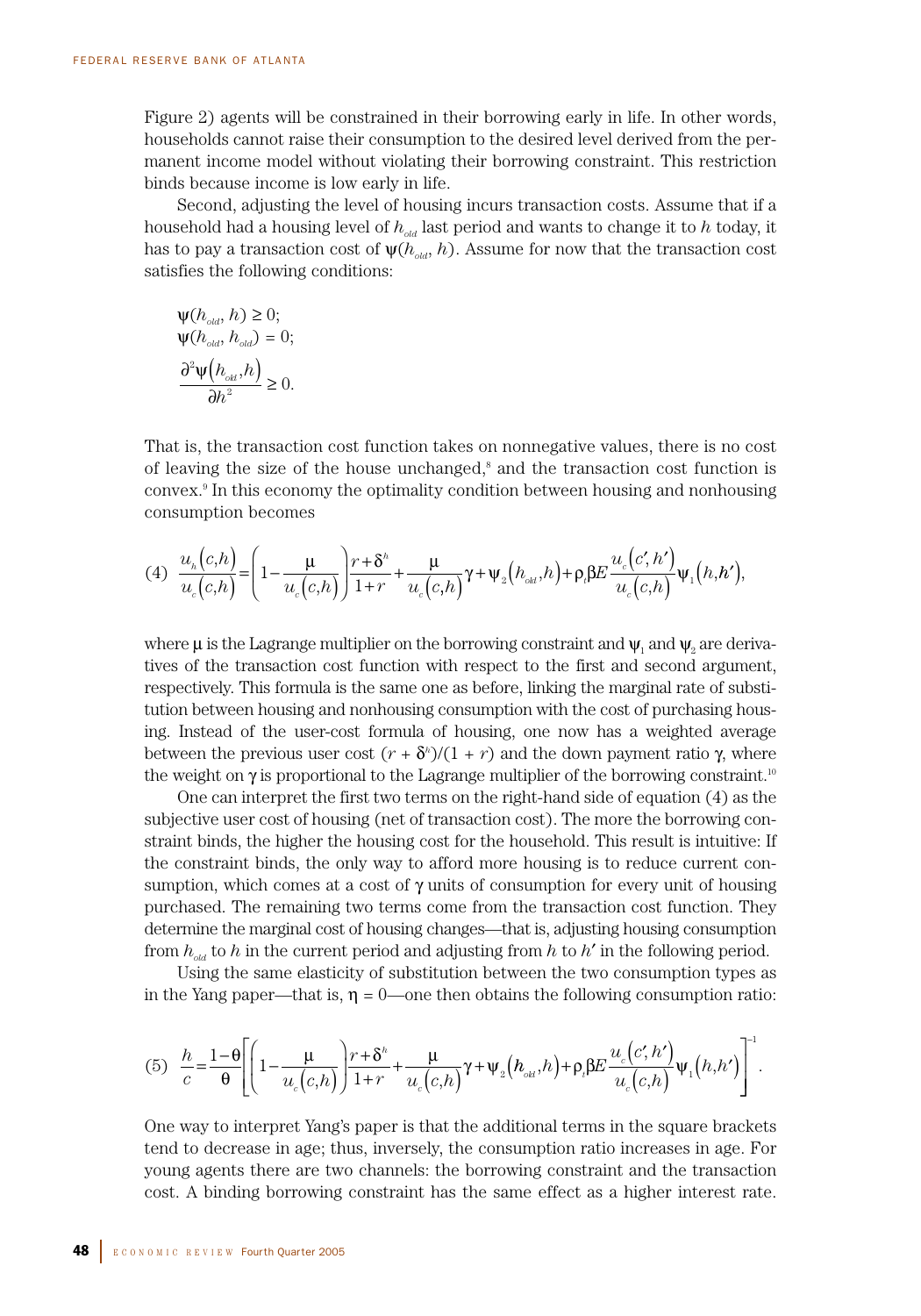Since the subjective user cost for young agents (before transaction costs) is higher than the cost  $(r + \delta^i)/(1 + r)$  for unconstrained agents, the  $h/c$  ratio will increase just as in the data because the subjective user cost decreases when the borrowing constraint is relaxed over the lifetime.

So far, the larger implicit housing cost causes young households to substitute away from housing and into nonhousing goods, even without any transaction costs.

Transaction costs add to this effect. Since the borrowing constraint induces a humpshaped profile for consumption (both housing and nonhousing), young agents have the tendency to increase their *h*. Consequently, the following will be true for any three consecutive housing consumption values:  $h_{dd} \leq h \leq h'$ . In that case

*In understanding the effects that housing and related government policies have on households and the economy, recognizing the economic and demographic diversity among households is crucial.*

 $\psi_2(h_{\text{old}}, h) \geq 0 \geq \psi_1(h, h')$ . Since the second term is discounted by  $\rho_1 \beta E[u_c(c', h')/u_c]$ (*c*, *h*)], one would expect the total effect to be positive. Both effects from borrowing constraints and transactions costs explain why for young agents *h*/*c* can be lower than the ratio derived in the frictionless version above.

For older agents the borrowing constraint will likely no longer bind. Instead, all of the action comes from the transaction cost terms. The reverse of the argument for young agents applies. Older agents want to reduce consumption because of discounting due to lower survival probabilities. But picking  $h_{dd} \geq h \geq h'$  implies  $\psi_{\rho}(h_{dd}, h)$ ≤ 0 ≤  $\psi_1(h, h')$ . Again, the last term in equation (5) is subject to discounting, so the  $\psi_{\nu}(h_{\text{old}}, h) \leq 0$  dominates, making the  $h/c$  ratio higher than in a frictionless economy. The bottom line of the Yang (2005) paper is that by adding the two modifications the model matches the data qualitatively and quantitatively.

# The Effect of House Price Changes

Li and Yao (2005) study the effect of house price changes on the macroeconomy. The first panel of Figure 4 displays the U.S. house price index, adjusted for inflation by deflating the nominal house price index with three different commonly used measures of inflation: namely, the consumer price index (CPI) and the deflators for both gross domestic product (GDP) and personal consumption expenditures (PCE). Between 1975 and 1995 real house prices more or less stagnated if deflated by the CPI but moderately increased by about 20 percent over the twenty years if deflated by GDP or PCE.<sup>11</sup> Of course, the path of house prices was not monotonic. A decline in real house prices between 1979 and 1983 resulted from the high inflation rates in the late 1970s and the two recessions in the early 1980s. Likewise, the 1991 recession

<sup>8.</sup> Recall that in addition there is maintenance cost, but that enters the budget constraint separately.

<sup>9.</sup> The shape of transaction costs is slightly different from that used in Yang's paper, or most of the literature for that matter. Using the convex transaction cost, however, it is easier to explain the intuition using the Euler conditions because the necessary optimality conditions will also be sufficient.

<sup>10.</sup> Notice that in equilibrium it is always true that  $\gamma$  >  $(r + \delta^n)/(1 + r)$ . If this were not the case, one can show that housing investment is strictly more profitable than purchasing bonds, and nobody would ever hold positive amounts of bonds. This outcome cannot be an equilibrium outcome since the bond market has to clear—that is, bond savings have to equal mortgage lending.

<sup>11.</sup> This result makes perfect sense: GDP and PCE deflators tend to be slightly lower than the CPI because the CPI computes price changes of a fixed basket while in the GDP and PCE consumers obviously substitute into cheaper goods, thus lowering those two indexes.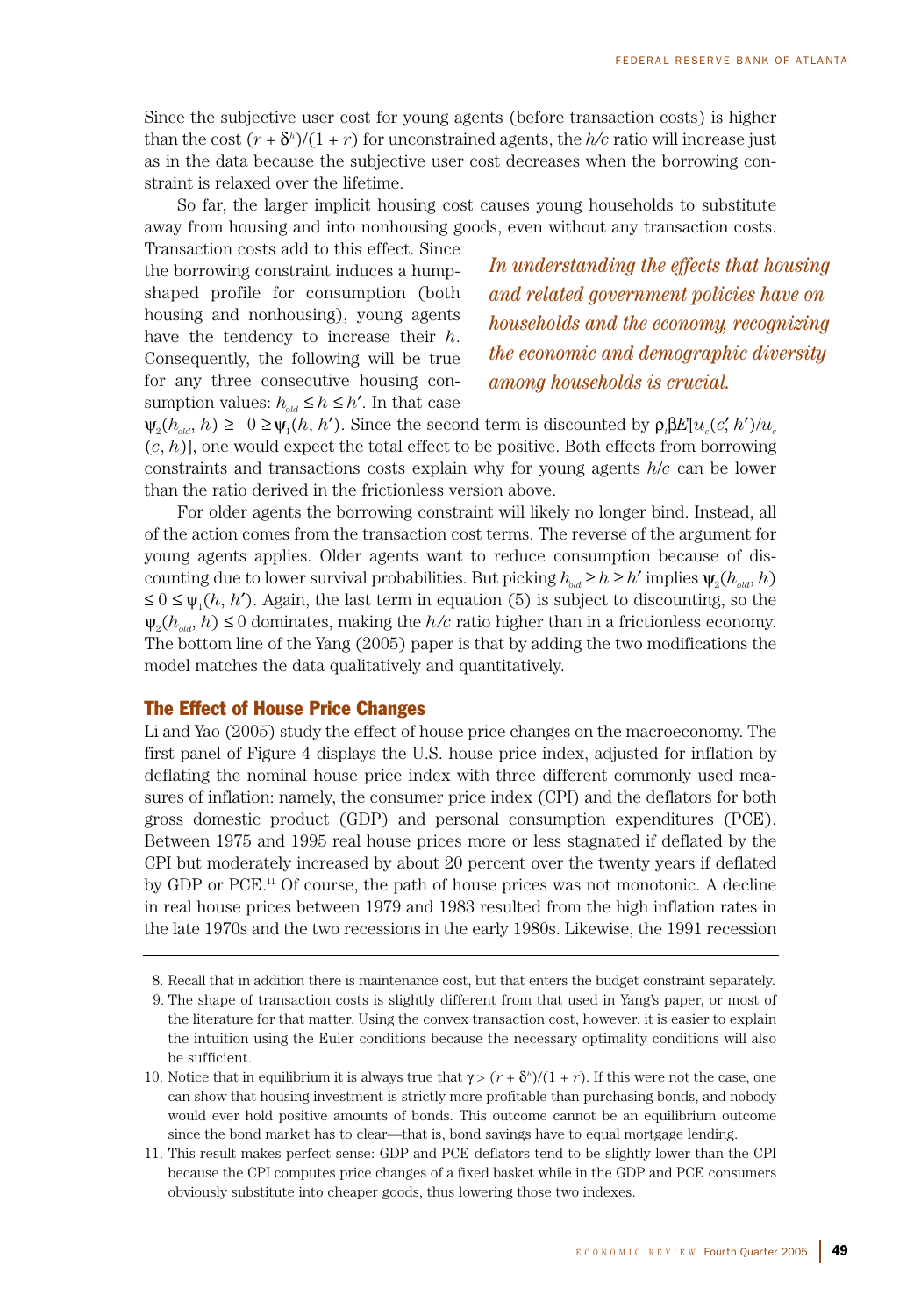



took a bite out of house prices, and even during the first four years of the recovery, house prices stagnated.

After 1995, however, house prices staged an astonishing increase of almost 50 percent if deflated by CPI and 60 percent if adjusted by either of the deflators. Moreover, no decline occurred in house prices around the 2001 recession, and no stagnation occurred after the recession. On the contrary, as the second panel of Figure 4 shows, year-over-year growth rates in real house prices even accelerated during and after the recession to a record pace of 8 to 10 percent in 2004.

What is the effect of these house price fluctuations, especially the large run-up in prices since the mid 1990s? In a model without heterogeneity, a life-cycle earnings profile, and borrowing constraints, the effect on macroeconomic variables is exactly zero in the following sense: Imagine an economy has only one representative con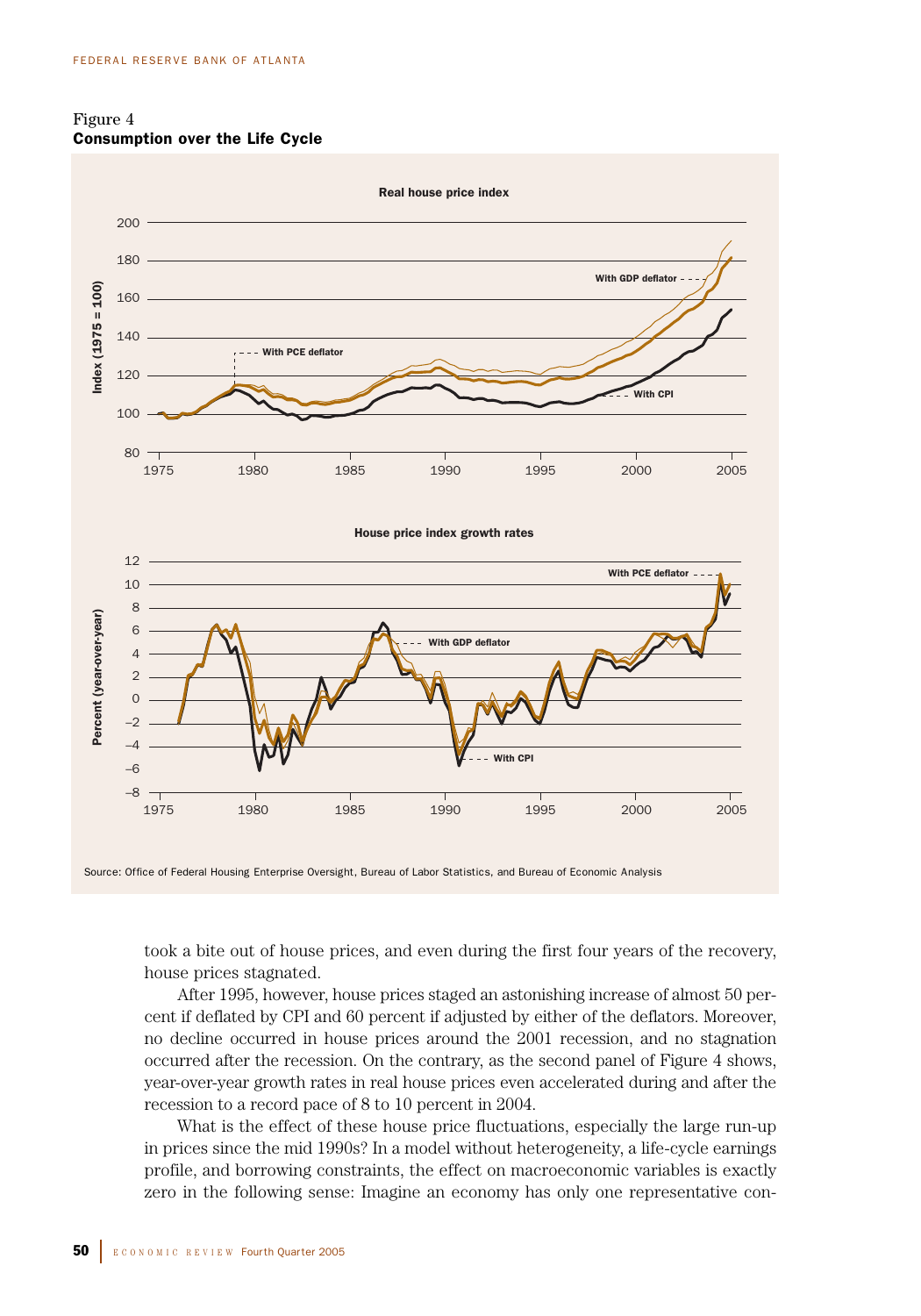sumer, earning exactly the average income and holding exactly the average house worth 143 percent of average income. An increase in house prices would have a positive wealth effect and a negative effect because housing in the present and future becomes more expensive. One can show, however, that the two effects precisely cancel each other out, so relative price changes between *c* and *h* are neutral. Utilizing the earlier model, one can formalize this intuition. Imagine one unit of housing now costs *Ph* units of the consumption good. Abstracting from transaction costs, the optimality condition for housing versus consumption now becomes

$$
(6) \frac{u_h(c,h)}{u_c(c,h)} = \left(1 - \frac{\mu}{u_c(c,h)}\right)\left(1 - \frac{P_h'}{P_h}\frac{1 - \delta^h}{1 + r}\right) + \frac{\mu}{u_c(c,h)}\gamma.
$$

This structure is familiar: The marginal rate of substitution must equal the relative price of the two goods. Relative price is the household's subjective cost, which in this case is a mixture of the user cost formula  $1 - (P_n/P_n)[(1 - \delta^n)/(1 + r)]$  and the cost of

the borrowing constraint. Notice that for prices  $P_h = P_h'$  this user cost formula reduces to equation (4) without the terms for the transaction cost. Notice also that permanently changing all future real estate prices to the same level will have no effect on the *h/c* ratio because house prices show

# *Heterogeneity among households is the crucial ingredient of any model attempting to determine the distributional effects of housing policy.*

up in the optimality conditions only as ratios of two consecutive house prices. One can then show that in the one-person economy the consumption path without the price change is still affordable after the price change. Also, because this path satisfies the new optimality conditions, the optimal behavior of the household is to leave the consumption path unchanged, meaning that a permanent house price change is completely neutral.

The only way house price changes can have nontrivial effects is if households are heterogeneous. Li and Yao (2005) use a model similar to Yang's, though modified in several dimensions. Most importantly, Li and Yao introduce a rental market in which households can attain housing services via two routes: either purchasing a home, with the purchase subject to a transaction cost, or renting it instead at a cost of  $\alpha P_h$ . One can think of the parameter  $\alpha$  as the rental return per unit rented.

Li and Yao then simulate the economy after a permanent price change to housing. Not surprisingly, renters suffer from a house price appreciation. As opposed to the representative household mentioned above, renters have no positive wealth effect at all because, by definition, they do not own real estate. Renters are, however, hit with an increase in their future housing costs regardless of their future tenure decision: If they decide to buy a house, they have to pay more, and if they continue to rent, their cost per unit of rental goes up because the rental price is a fixed portion of the house price *Ph*. Li and Yao can even quantify the loss renters suffer. The loss in utility due to an increase in  $P<sub>b</sub>$  by two standard deviations (11.5 percent) is equivalent to permanently reducing all current and future consumption by about 4.5 percent.

The effect on renters is obvious and unambiguous, which is not necessarily the case for homeowners. Li and Yao show that house price appreciation can in fact be disadvantageous to some homeowners. The intuition for their result has to do with the pattern of homeownership displayed in Table 2 (on page 17). The average value of the primary residence increases for every age group until around age fifty. As mentioned before, this increase is most likely due to the binding borrowing constraint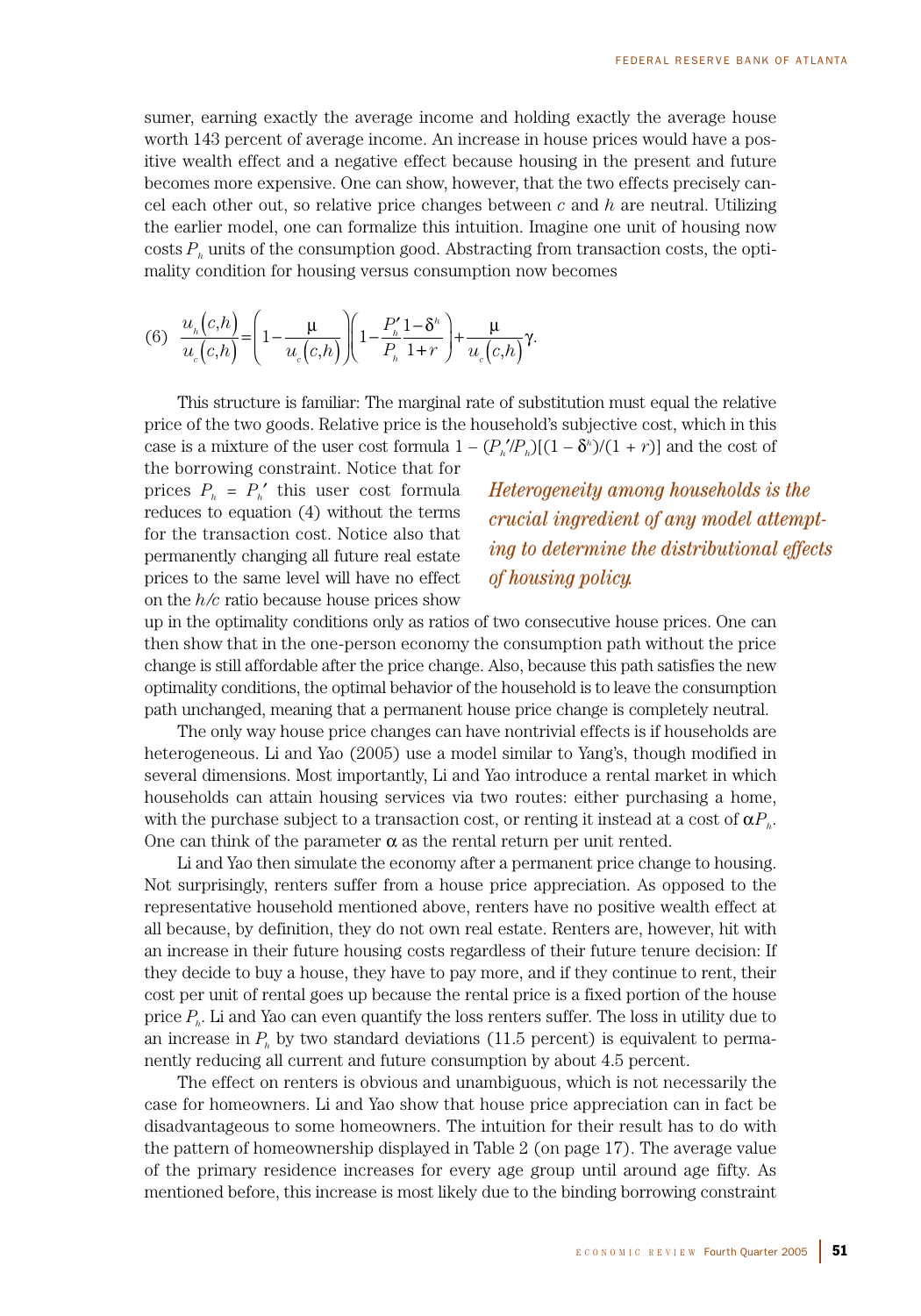that keeps young households from attaining consumption levels (both housing and nonhousing) implied by the permanent income hypothesis. Suppose a young household owns \$100,000 worth of real estate and experiences a 20 percent increase in house prices. Instead of a \$20,000 gain, the household may view this as a \$20,000 loss if it was planning to upgrade to a larger house worth \$200,000, which now costs \$240,000, because the upgrade would now cost \$120,000 instead of \$100,000.

In conclusion, Li and Yao argue that a substantial portion of the population does not benefit from a house price appreciation. The break-even age for homeowners is at around age fifty, which incidentally is roughly the age at which households finish their upgrading. Older households gain substantially from house price appreciation, partly because many of them start moving into smaller houses or even become renters again and are thus able to cash out some of their capital gains. Even without downgrading, older households experience a welfare gain because the value of the bequest they leave to their heirs increases.

# Different Mortgage Contracts and the Tenure Decision of Young Households

One can interpret the paper by Chambers, Garriga, and Schlagenhauf (2005b) as a follow-up to their earlier study (2005a), which uses a life-cycle model much like the ones presented earlier to explore potential reasons for the path of the homeownership rate over the past forty years. Homeownership stayed roughly constant at 64.5 percent between 1965 and 1995 but then increased significantly to now almost 68 percent.

Chambers, Garriga, and Schlagenhauf (2005a) argue that the main reason for this increase is the availability of mortgage contracts requiring lower down payments. They simulate the model economy, once with a tighter and once with a looser down payment constraint, and determine that relaxing the down payment constraint can indeed quantitatively account for the increase in homeownership. Specifically, they study the effect of going from a 20 percent down payment constraint to an 80-15-5 combo loan—that is, an 80 percent first mortgage, a 15 percent second mortgage, and a 5 percent down payment.

How can the arrival of a new mortgage contract increase homeownership, especially among young agents? Recall that younger households, say, between the ages of twenty and forty, are characterized by three features: They are far less likely to be homeowners and have both lower income and lower net worth than the average population. Equation (4) reveals the main culprit for low homeownership among young households: Because of the binding borrowing constraint, the subjective housing cost for young agents is higher than the rental cost, discouraging young agents from buying. Reducing the tightness of the borrowing constraint (lowering parameter  $\gamma$ ) is then the most direct way to encourage homeownership among those agents with a positive Lagrange multiplier  $\mu$  (a binding borrowing constraint). Chambers, Garriga, and Schlagenhauf (2005a) show that lowering  $\gamma$  from 20 percent in the benchmark to 5 percent under the 80-15-5 combo loan will indeed increase homeownership among young households and can quantitatively account for the rise in homeownership.

The great innovation in the two papers by Chambers, Garriga, and Schlagenhauf is that they model mortgages with much more care than in the rest of the literature. The other three papers discussed here—Yang (2005), Li and Yao (2005), and Jeske and Krueger (2005)—take one crucial shortcut when modeling mortgages: Households roll over mortgage debt every period, that is, they choose whatever amortization schedule suits them, constrained only by the borrowing constraint (in Yang and Li and Yao) or the interest rate dependence on the leverage ratio (in Jeske and Krueger). Chambers, Garriga, and Schlagenhauf, however, assume that a mort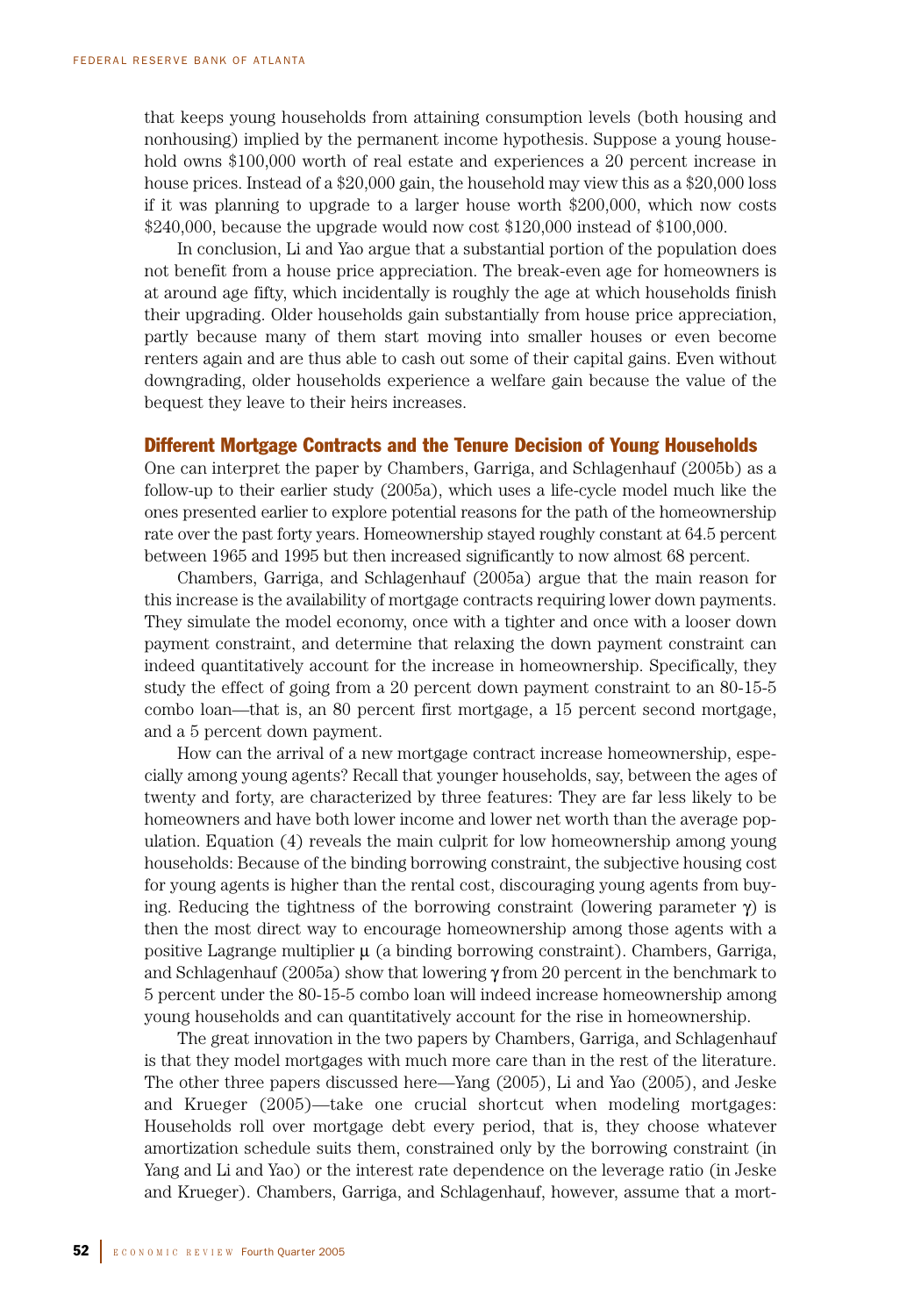gage follows a fixed amortization schedule as it would for, say, a thirty-year fixed rate mortgage. One can think of a mortgage contract then as not only an interest rate *r* and a down payment ratio  $\gamma$  but rather a whole sequence of ratios over the lifetime of the loan. Suppose a thirty-year mortgage with an 80 percent loan-to-value ratio stipulates a sequence of  $\gamma$  starting at 20 percent and increasing very slowly over the first couple of years (because initially most of the mortgage payment goes toward

interest rather than principal). Toward the end of the loan more and more of the payment goes toward reducing the principal, and eventually  $\gamma$  reaches 100 percent when the loan is paid off.

Another example would be a balloon loan, in which case γ stays at 20 percent *Relaxing the down payment constraint can greatly increase homeownership among younger households because it reduces the subjective user cost.*

for the duration of the loan and after which the balloon payment comes due, which requires the household to either pay off the loan (γ = 1) with one large payment or refinance into another mortgage. Naturally, different loan designs imply different payment schedules. Since the model is detailed enough to mimic a whole range of different mortgage contracts, Chambers, Garriga, and Schlagenhauf (2005b) can study how different contract types affect the tenure decision, especially of young agents.

The conclusion of their paper is that mortgage contracts that tend to have low payments early on, such as a balloon mortgage, are most successful in relaxing the borrowing constraint. This conclusion is intuitive: Instead of relaxing just one borrowing constraint, a balloon mortgage has the same effect as relaxing the constraints over the whole life of the mortgage relative to a fixed rate mortgage, with the exception of the last period when the entire principal is due. In general, the authors show that mortgage contracts with an increasing payment schedule and thus lower γ over time tend to encourage more young households to become homeowners but decrease homeownership among older households. This finding makes perfect sense: Young households experience an increasing earnings profile (see the first two panels of Figure 2), which makes a mortgage with an increasing payment schedule a good match for them. The opposite is true for middle-aged and older households whose income, at least on average, is stagnating or even decreasing, making a mortgage with an increasing payment schedule a mismatch to their earnings profile.12

Chambers, Garriga, and Schlagenhauf have therefore pointed to the great importance of the borrowing constraint in determining tenure decisions over the life cycle. Relaxing this constraint can greatly increase homeownership among younger households because it reduces the subjective user cost in equation (4) if  $\mu > 0$ . This effect occurs both for the borrowing constraint in the initial period when a household purchases a house as well as over the duration of the mortgage.

# The Effect of Subsidies

The papers discussed so far clearly specify a dual role of housing—namely, a consumption role (*h* enters the utility function) and an investment role because housing is also a form of saving as long as the depreciation rate is below 100 percent. One

<sup>12.</sup> Notice that in the model the authors assume that only one single mortgage contract exists because adding multiple contracts into the same model involves too big a computational burden. This result should not interpreted as an argument against, say, balloon mortgages because they reduce ownership among older households. In reality, several types of mortgages are available, so older households can choose mortgages that suit them better than a balloon mortgage.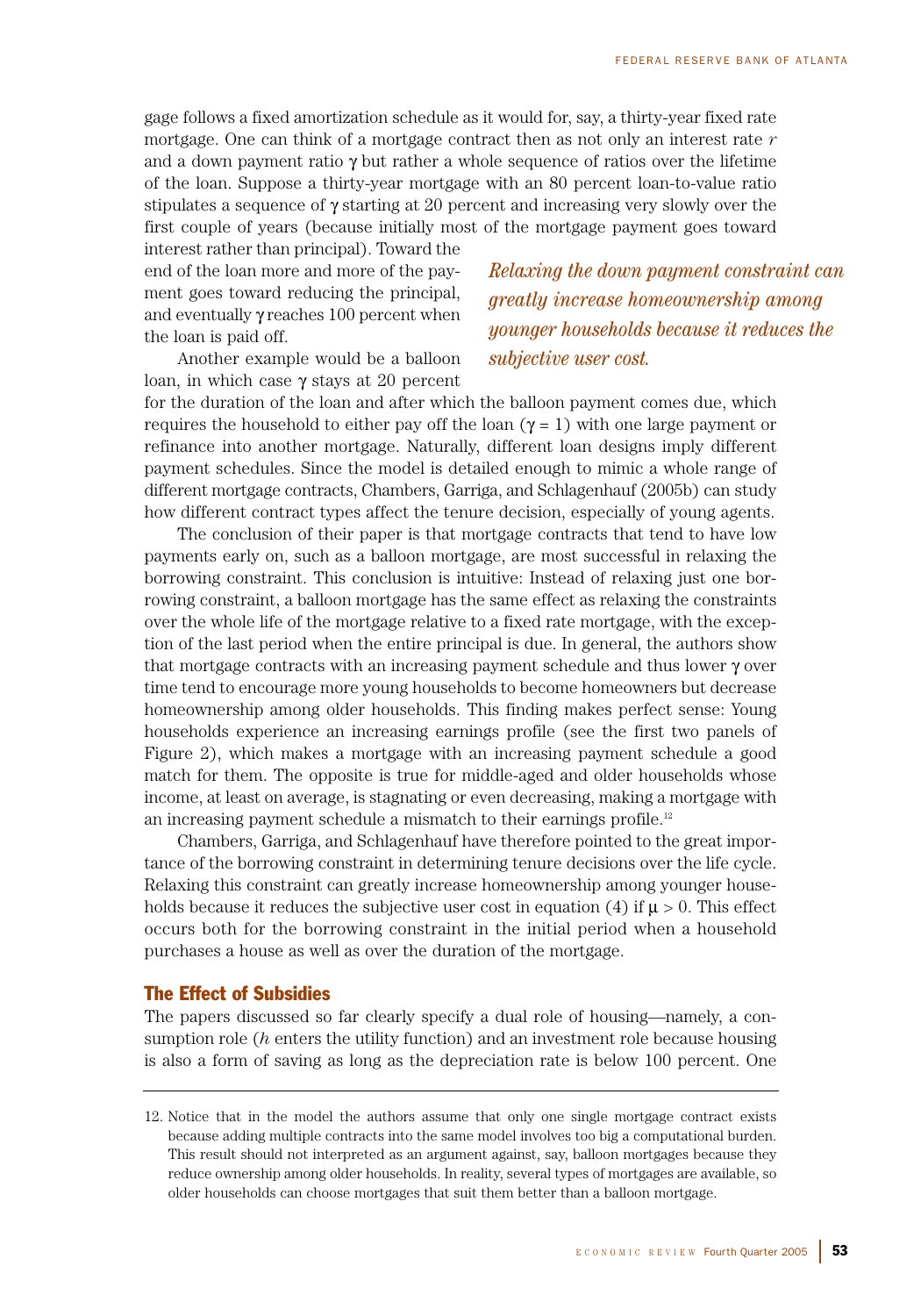ingredient missing in the literature so far has been the fact that housing investment is risky. Jeske and Krueger (2005) set up a model in which, in addition to idiosyncratic labor income risk, households face an idiosyncratic house depreciation shock. This setup generates some realistic features: Most importantly, households may end

*A main finding of Jeske and Krueger is that interest subsidies, if they are indeed passed on to households, can cause overinvestment in housing and larger mortgages.*

up with negative equity on their home if the depreciation shock is large enough. This feature is one way to generate mortgage foreclosure, which has not been done before in the general equilibrium literature. Jeske and Krueger also assume that there is a deadweight loss from foreclosure, taking the

following shape: If a property goes into foreclosure, the bank receives proportionally less than the value of the property. In reality, this foreclosure loss is substantial. Pennington-Cross (2004) estimates the deadweight loss of foreclosure to be 22 percent of the value of the property. This loss becomes crucial in the policy experiment later because a subsidy on mortgage rates will likely increase mortgage default as well as the deadweight loss.

In addition, Jeske and Krueger allow households to choose any leverage ratio they desire. This feature differs from the papers studied so far, in which households face a sharp borrowing constraint that requires a minimum or even fixed down payment ratio. Jeske and Krueger assume that the interest rate households pay is a function that increases in the leverage ratio they are taking on. Specifically, a bank will price the foreclosure risk into the mortgage, and, if a household chooses higher leverage, a smaller depreciation shock will be required to trigger a default—that is, default is more likely—implying a higher interest rate. Jeske and Krueger must also make some simplifying assumptions. As opposed to the previously discussed papers, they do not consider life-cycle effects—that is, they assume that households are infinitely lived, and they abstract from transaction costs. Both assumptions are necessary to make the computational burden tractable.

Suppose that a government were to provide a subsidy that lowers mortgage interest. Jeske and Krueger try to study the macroeconomic effects of such a subsidy. The subsidy the authors have in mind has a counterpart in reality—government-sponsored enterprises (GSEs) like Fannie Mae and Freddie Mac, which are in the business of borrowing in the bond market to then purchase large portfolios of home mortgages. The GSEs receive a benefit from the federal government in the form of an implicit bailout guarantee.13 The Congressional Budget Office (CBO) estimates that the subsidy is worth about 42 basis points; that is, GSEs can borrow at rates 0.42 percentage points below what other entities with a similar credit rating would have to pay in the bond market. Passmore, Sherlund, and Burgess (2004) estimate that only a small fraction—7 basis points—actually makes it to the homeowner while the GSEs keep the lion's share of the subsidy to pass on to their shareholders. Blinder (2004), on the other hand, defends the GSEs by estimating that they indeed reduce mortgage rates by almost the entire 42 basis points.

Jeske and Krueger (2005) do not attempt to judge which of the two studies is correct but rather do the following thought experiment: Supposing that the GSEs indeed pass on the entire 42 basis points to homeowners as they claim, then what is the effect on aggregate macroeconomic variables as well as the distribution of wealth and income?

A main finding of Jeske and Krueger is that interest subsidies, if they are indeed passed on to households, can cause overinvestment in housing and larger mortgages.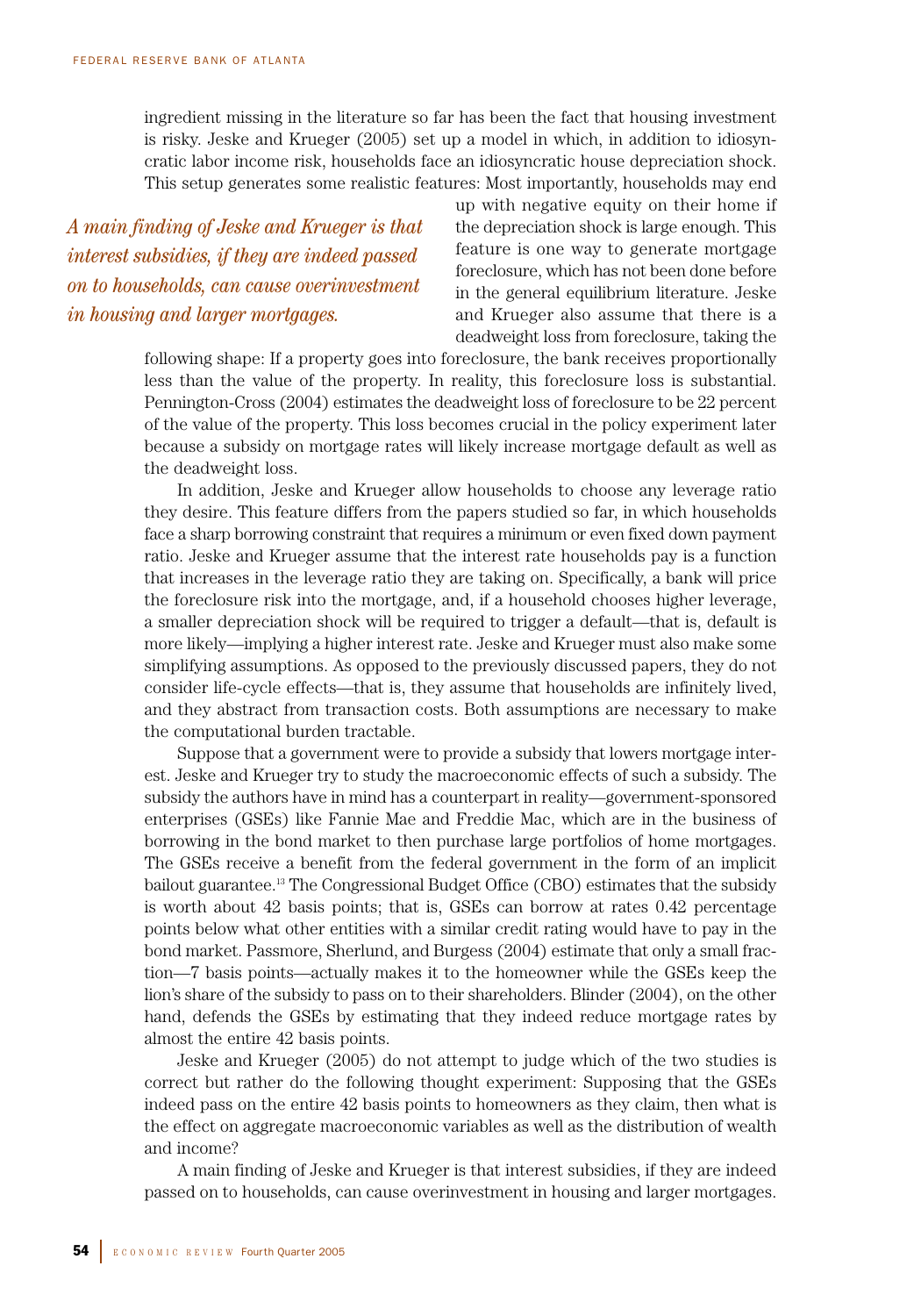In fact, mortgage debt increases proportionally more than the housing stock, implying more leverage on housing. This finding, of course, is less than surprising: The subsidy makes housing cheaper and therefore causes more housing investment, and lower mortgage rates encourage more leverage. Thanks to the endogenous borrowing constraint, Jeske and Krueger are able to study one new aspect of housing policy, namely, how mortgage subsidies affect the aggregate level of mortgage default. They find that the subsidy increases the proportion of mortgages in default by one half, which in turn makes the deadweight loss 50 percent larger.

The next provocative question is, What are the distributional consequences of the subsidy? The subsidy has little effect on homeownership rates. In other words, the assistance goes mainly to existing homeowners—those households already well off due to high incomes and high net worth—which are able to afford even larger houses while poor households are almost unaffected in their tenure choice.

This result is consistent with the findings of the generic housing model outlined earlier, especially equation  $(4)$ : Lowering interest rate  $r$  and thus the user cost for housing  $(r + \delta^n)/(1 + r)$  may have only a small effect on households that are constrained by the down payment condition.<sup>14</sup> The main part of their subjective user cost, after all, comes from the borrowing constraint (the second term on the right-hand side of equation [4]) lowering current consumption. In the Jeske and Krueger model, another reason why poor households will not necessarily invest in real estate and instead keep renting is that the rental rate is determined endogenously; that is, the rental rate is a market-clearing price ensuring that rental demand equals rental supply. With a mortgage subsidy that causes more investment in housing, the rental price will necessarily drop, making renting more attractive relative to housing. These results may disappoint the proponents of government assistance for mortgage financing. Either the subsidy in the form of implicit guarantees and lower interest rates goes to shareholders of GSEs or the interest rate reduction is passed on to homeowners but ends up in the hands of already well-off households while doing nothing to promote homeownership for poorer households.

The findings, by the way, are consistent with empirical work that suggests that mortgage rate reductions have only a marginal impact on homeownership rates while the borrowing constraint seems to play a much larger role.15 Jeske and Krueger confirm these findings but are able to do so in a logical and coherent framework using general equilibrium instead of microsimulation techniques.

# **Conclusion**

Households in different age cohorts and different positions in the income and wealth distribution have very different homeownership ratios, real estate wealth, and mortgage debt. Likewise, renters and homeowners look very different in their path of income and asset holdings over the life cycle. This heterogeneity poses a challenge to researchers trying to answer questions regarding housing policy because one cannot study the effect of a policy merely on the average household. Studying housing in the framework of macroeconomic models therefore requires incorporating heterogeneity of households. Likewise, the size of the housing stock is too large to ignore general equilibrium effects.

<sup>13.</sup> See Frame and Wall (2002) for a survey on this topic.

<sup>14.</sup> One must use caution here: The interest rate itself depends on the leverage ratio, so households will not view it as exogenous as they did in the other three papers. The intuition, though, would be similar in a model with an interest rate as a function of the leverage ratio.

<sup>15.</sup> See Painter and Redfearn (2002) or Feldman (2001) for a summary of a variety of empirical studies.